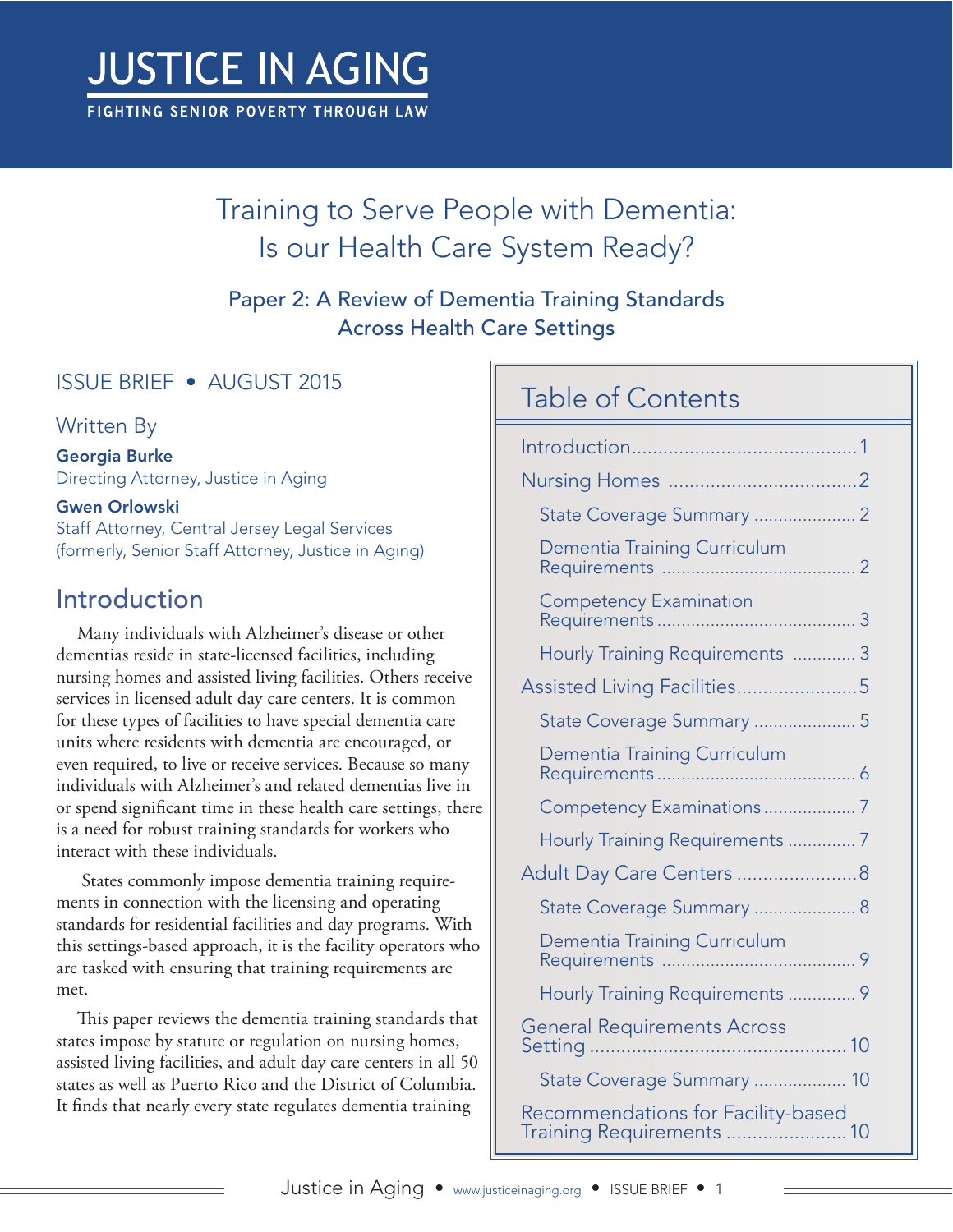<span id="page-1-0"></span>standards in some of these health care settings to some degree, but identifies a need to improve existing requirements and to fill in training gaps. It reviews general requirements as well as requirements for Alzheimer's disease special care units. It looks at curriculum content and hours required and whether competency exams are required. The paper also spotlights promising and best practices in different states, and identifies the states that have little or no regulation in either a specific setting or around one of the above three elements. Three detailed tables are attached as Addendums. The tables provide statutory and regulatory citations and a summary of each state law for each setting.

# Nursing Homes

### State Coverage Summary

Twenty-three states require dementia training for staff of nursing homes (e.g., nursing facilities, long-term care facilities).<sup>1</sup> Fourteen of those states have laws governing dementia-specific training in Alzheimer's special care units, or in facilities that provide services to residents with Alzheimer's disease or other dementias.

In most cases, the training requirements are more robust for special care program staff: more hours of dementia-specific initial training and continuing education are required, and the training curriculum is more likely to include detailed subject areas that must be covered. For example, Texas requires eight hours of initial staff training, plus four hours of annual continuing education in dementia care for staff in certified Alzheimer's nursing homes, compared to just one hour of initial training for non-special care nursing home staff.

### Dementia Training Curriculum Requirements

Curriculum content requirements vary greatly in their level of detail, though some commonalities are apparent.

A core group of required training topics appears in eleven states (Delaware, Florida, Kentucky, Louisiana, Massachusetts, Minnesota, Nevada, Tennessee, Texas, Vermont, and West Virginia). The details of the state schemes differ but there is a high degree of overlap among these basic training topics: an overview of Alzheimer's disease; basic skills in communicating with persons with dementia; managing difficult behaviors; understanding and working with families and caregivers; promoting independence with activities of daily living (ADLs); and identifying and alleviating safety risks to the resident.<sup>2</sup>

Eight states (Colorado, Connecticut, Iowa, Maryland, New Jersey, Oklahoma, Oregon, and Washington) have more general, less comprehensive laws requiring training for nursing home staff, including training on Alzheimer's disease.3

<sup>1</sup> References supporting the discussion about nursing home coverage are found in Table 1, attached. In addition to the facility based training requirements discussed here, states may use their professional licensure authority to regulate the staff working in nursing homes, for example administrators and CNAs. *See* Paper 3 in this series.

<sup>2</sup> Several of these states include other unique requirements. For example, Florida requires training on ethical issues, and in Massachusetts, training for staff in Alzheimer's special care units must be at least partially interactive, as defined by the state, and must include an evaluation, as determined by the facility.

<sup>3</sup> More specific training curriculum may be contained in sub-regulatory policies or guidance. For example, a 2012 law in New Jersey requires the Commissioner of Health to establish a mandatory training program for long-term care staff that provide direct care to residents with Alzheimer's disease, but no regulations correlating to this statutory mandate were found.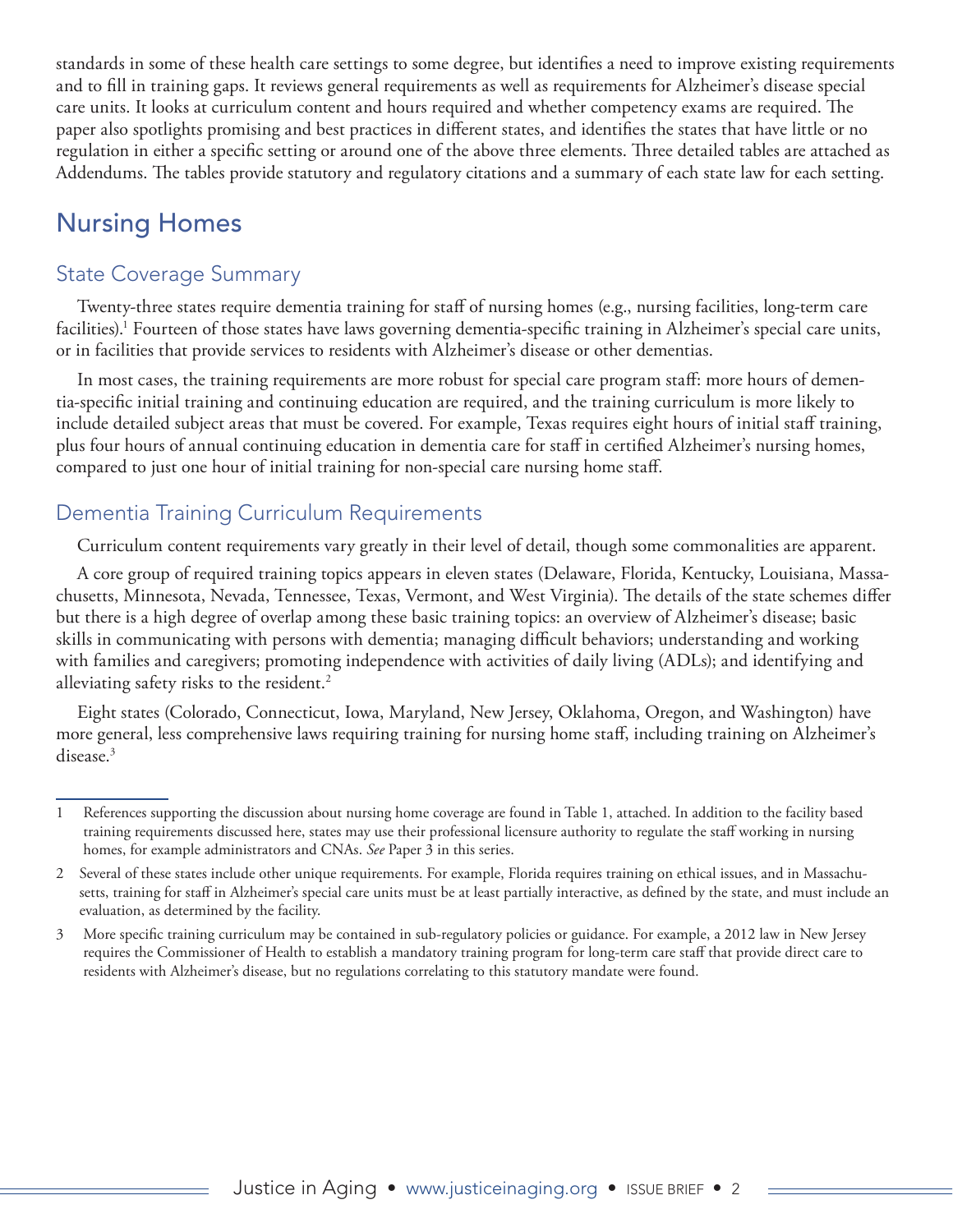# **State Spotlight - Nursing Home Curriculum**

#### <span id="page-2-0"></span>Arkansas

Eleven training subject areas each have their own hourly requirement. Among the topics are: the stages of Alzheimer's disease (2 hours); the use of physical restraints, wandering and egress control (2 hours); medication management (2 hours); the prevention of staff burnout (2 hours); ADLs and individual-centered care (3 hours); and assessments and the creation of Individualized Service Plans (3 hours).

#### Maine

The state requires both pre-service training and in-service training. Pre-service training is required in six common training areas: overview of Alzheimer's; communication; creating a therapeutic environment; activity-focused care; dealing with difficult behaviors; and family issues. Ongoing in-service training must be related to these training areas, but also must be more comprehensive than pre-service orientation. For example, communication in-service training must include communication losses that result from dementia, non-verbal communication techniques, techniques to enhance communication, and validation as an approach to communication. Activity-focused in-service training must include personal care, nutrition and dining, structured leisure (e.g., social activities, crafts, outdoor activity, spiritual activity, and music), and sexuality.

### Competency Examination Requirements

Massachusetts is the only state found to have a requirement that nursing home staff pass an evaluation, and that requirement applies only in special care units.

### Hourly Training Requirements

Hourly requirements vary significantly among the states. Chart 1 shows the 15 states that specify training hour requirements, either for initial training, annual continuing education, or both. Seven states (Delaware, Connecticut, Colorado, Maryland, Minnesota, New Jersey, and Oklahoma) require training but set no hourly requirements.

| <b>State</b>    | <b>Special Care Unit</b><br>Specific?                                                  | <b>Hours</b>                         |
|-----------------|----------------------------------------------------------------------------------------|--------------------------------------|
| Arkansas        | Yes                                                                                    | 30 hours initial training            |
|                 |                                                                                        | » 2 hours of in-service each quarter |
| Florida         | Not specific to special care                                                           | Direct Contact and Direct Care Staff |
|                 | units, only required where<br>staff have contact with resi-<br>dents with Alzheimer's. | » 1 hour initially                   |
|                 |                                                                                        | Direct Care Staff                    |
|                 |                                                                                        | » 3 hours of additional training     |
| <b>Illinois</b> | Yes                                                                                    | Special Care Unit Directors and CNAs |
|                 |                                                                                        | » 12 hours annual training           |
|                 |                                                                                        | All Staff                            |
|                 |                                                                                        | » 4 hours                            |

# **Chart 1. Nursing Home Training Hours Requirements**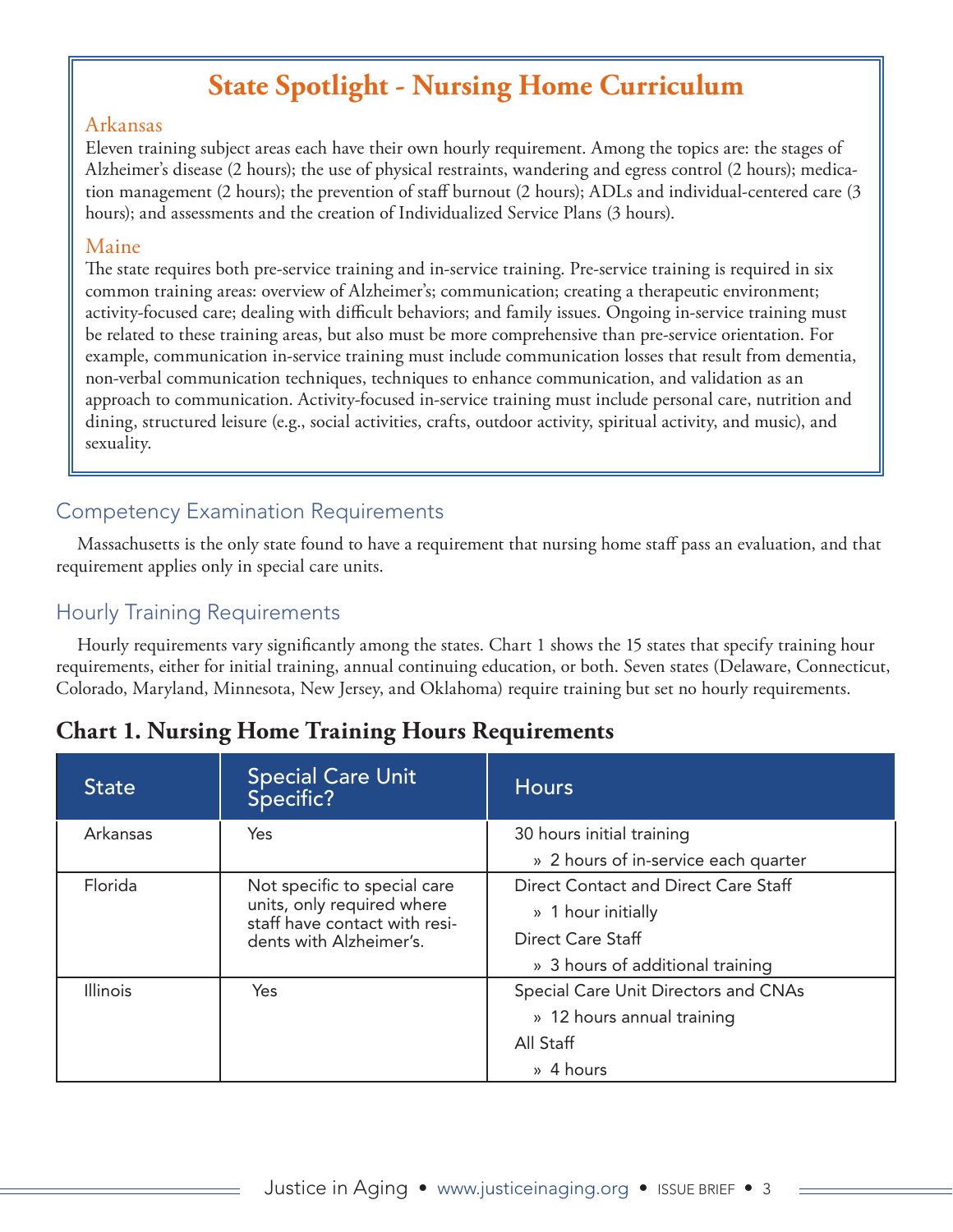| <b>State</b>  | <b>Special Care Unit</b><br>Specific?                                                | <b>Hours</b>                                                                                     |
|---------------|--------------------------------------------------------------------------------------|--------------------------------------------------------------------------------------------------|
| lowa          |                                                                                      | <b>Nursing Home Inspectors</b>                                                                   |
|               |                                                                                      | » 12 hours annual continuing education                                                           |
| Kentucky      | Yes                                                                                  | » 8 hours orientation                                                                            |
|               |                                                                                      | » 6 hours of quarterly continuing education                                                      |
| Louisiana     | Yes                                                                                  | Nurses and CNAs                                                                                  |
|               |                                                                                      | » 8 hours initially                                                                              |
|               |                                                                                      | » 5 hours annual training                                                                        |
|               |                                                                                      | (CNAs in non-special care units require only 4<br>initial hours, and 2 annual hours)             |
|               |                                                                                      | <b>Direct Contact Staff</b>                                                                      |
|               |                                                                                      | » 4 hours initially                                                                              |
|               |                                                                                      | » 1 hour annual training                                                                         |
| Maine         | 1. Not special care unit specif-                                                     | 1. Non-Special Care Units                                                                        |
|               | ic, but pertains to services<br>provided to residents with<br>Alzheimer's disease or | » 6 hours initial classroom training plus 6<br>hours of initial clinical training                |
|               | related dementias.                                                                   | » 4 hours of in-service for CNAs                                                                 |
|               |                                                                                      | 2. Special Care Units                                                                            |
|               | 2. Yes                                                                               | » 8 hours classroom training plus 8 hours of<br>clinical training initially                      |
|               |                                                                                      | » Quarterly in-service training                                                                  |
| Massachusetts | Yes                                                                                  | » 8 hours initially                                                                              |
|               |                                                                                      | » 4 hours annual training                                                                        |
| Nevada        | Yes                                                                                  | <b>Direct Care Staff</b>                                                                         |
|               |                                                                                      | » 8 hours within 30 days                                                                         |
|               |                                                                                      | » 3 hours annually                                                                               |
| Oregon        |                                                                                      | <b>CNAs</b>                                                                                      |
|               |                                                                                      | » 3 hours quarterly                                                                              |
| Tennessee     | Yes                                                                                  | <b>CNAs</b>                                                                                      |
|               |                                                                                      | » 40 hours classroom instruction                                                                 |
|               |                                                                                      | (All staff in Special Care Units must have demen-<br>tia-specific training, hours not specified) |
| <b>Texas</b>  | 1. No                                                                                | 1. Non-Special Care Units                                                                        |
|               |                                                                                      | » 1 hour annually                                                                                |
|               |                                                                                      | 2. Special Care Units                                                                            |
|               | 2. Yes                                                                               | » 8 hours initially                                                                              |
|               |                                                                                      | » 4 hours annual continuing education                                                            |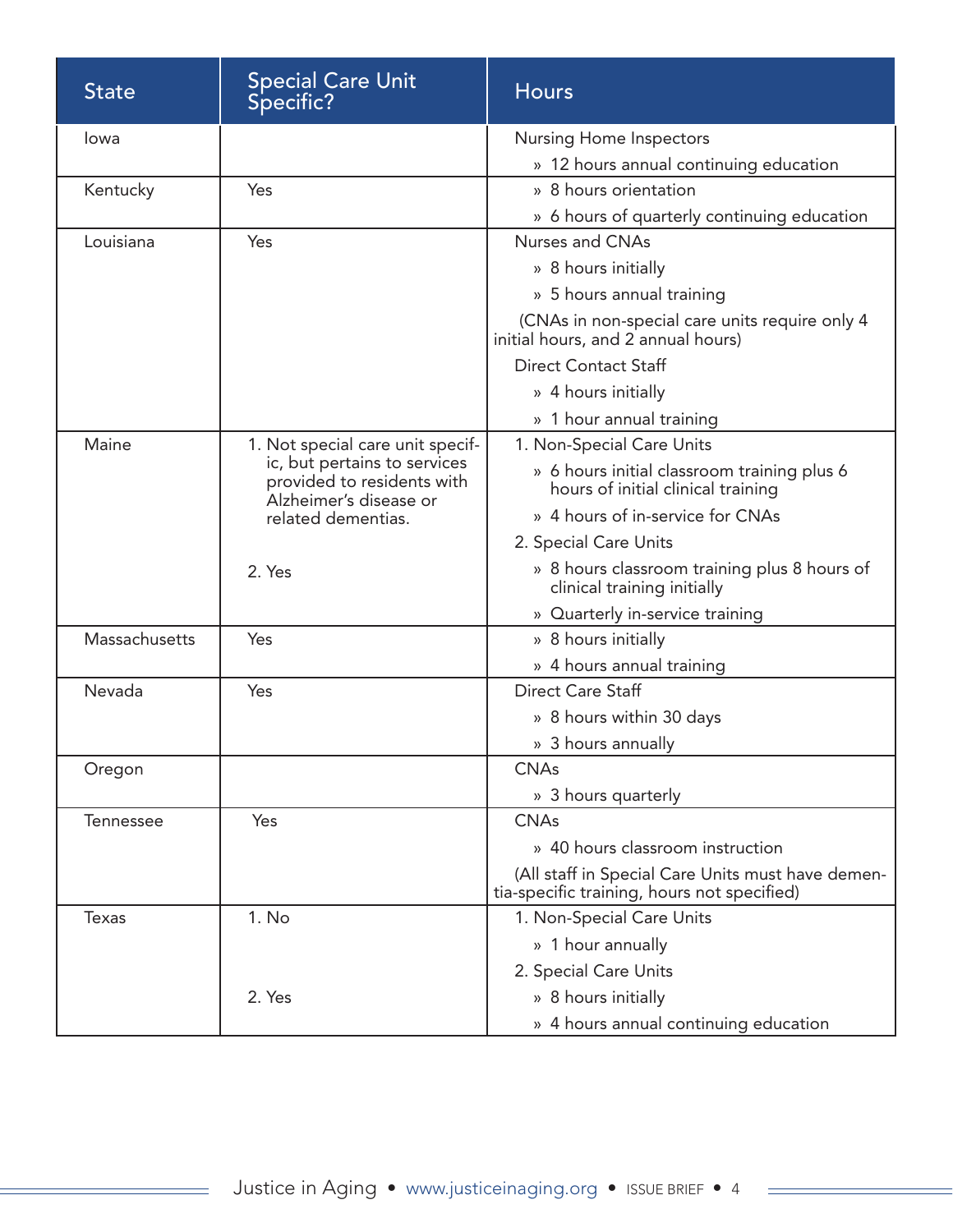<span id="page-4-0"></span>

| <b>State</b>  | Special Care Unit<br>Specific? | Hours,                                                       |
|---------------|--------------------------------|--------------------------------------------------------------|
| Vermont       | Yes                            | All Staff                                                    |
|               |                                | » 8 hours initial classroom training                         |
|               |                                | <b>Direct Contract Staff</b>                                 |
|               |                                | » Additional quarterly training                              |
| Washington    | No.                            | » 70 hours of voluntary training within a<br>reasonable time |
| West Virginia | No.                            | » 2 hours initial training w/in 30 days                      |
|               |                                | » 2 hours of annual continuing education                     |

# Assisted Living Facilities

### State Coverage Summary

Forty-four states and the District of Columbia were found to have laws requiring dementia training for staff of assisted living facilities, including facilities with Alzheimer's special care units.<sup>4</sup> Of those, 14 states have laws which govern only Alzheimer's special care assisted living facilities or units. Only six states (Alaska, Hawaii, Maryland, Michigan, North Dakota, Ohio) and Puerto Rico do not have assisted living dementia training laws.<sup>5</sup>

Similar to the laws governing training in nursing homes, the dementia training standards in assisted living special care units tend to be more detailed and comprehensive, with greater hour training requirements. For example, in Louisiana, staff in non-special care units or facilities must have two hours of dementia-specific training annually, but direct care staff in special care unit must have eight hours of dementia-specific training within the first 90 days of employment, plus eight hours of annual dementia-specific continuing education. Washington State requires outcome-based training in dementia care units as measured through competency tests, while Texas requires annual on-the-job competency-based training in special care units.

<sup>4</sup> References supporting the discussion of assisted living facilities are found in Table 2, attached.

<sup>5</sup> There is no one federal definition of assisted living; definitions are a function of state law. In this paper, the term includes housing with services subject to the licensure categories as defined by each state. These licensure categories include assisted living programs, assisted living facilities, assisted living residences, residential care facilities, among others. In general, assisted living provides a variety of services including congregate meals, housekeeping, laundry, and personal care assistance with activities of daily living. Residents generally have individual units with private baths and kitchenettes. In some states, particularly those with Medicaid waivers, assisted living facilities must be able to provide a nursing facility level of care.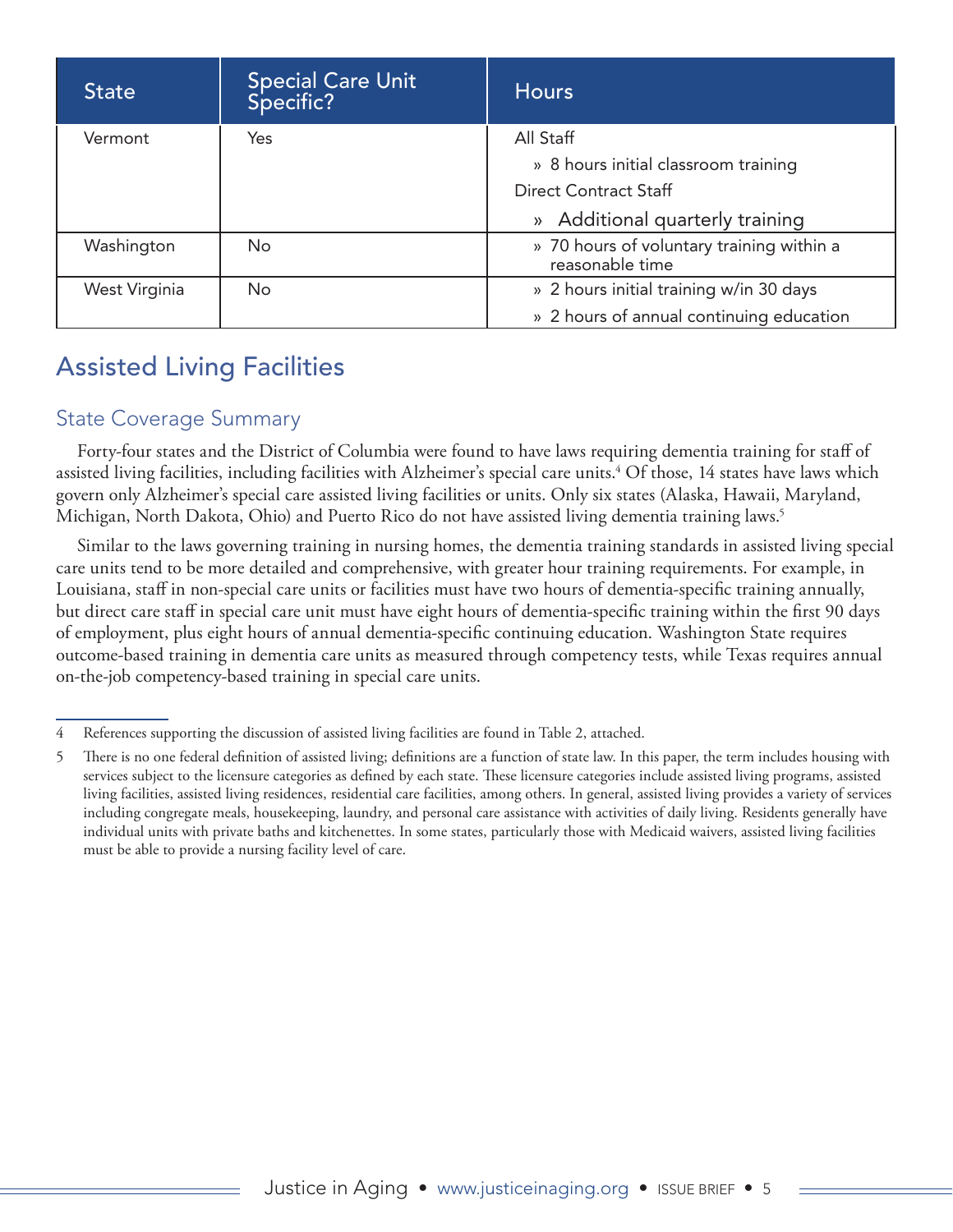### <span id="page-5-0"></span>Dementia Training Curriculum Requirements

Several states set out detailed curriculum requirements that are more extensive than those found for any other type of facility. The states spotlighted below require a wide range of training topics including, notably, training related to the effects of medication and nonpharmacological alternatives. The most comprehensive requirements in any state are those of Washington State, which is profiled in more depth in Paper 5 of this series, Promising Practices.

# **State Spotlight - Assisted Living Curriculum**

#### Alabama

Registered professional nurses must complete The Dementia Education and Training Act (DETA) Brain Series,<sup>1</sup> The Pharmacological Management of Dementia, and The Dementia Assessment Series provided by the Dementia Education and Training Act Program. The unit coordinator must complete The DETA Brain Series, The Pharmacological Management of Dementia, and The Dementia Assessment Series provided by the Dementia Education and Training Act Program. All staff must complete The DETA Brain Series.

#### Georgia

Within six months of employment, staff assigned to the unit must receive training in eleven topics: the nature of Alzheimer's Disease and other dementias; the need for careful diagnosis and knowledge of the stages of Alzheimer's Disease; common behavior problems and appropriate behavior management techniques; communication skills; positive therapeutic interventions and activities such as exercise, sensory stimulation, and activities of daily living skills; the role of the family in caring for residents with dementia, as well as the support needed by the family of these residents; environmental modifications that can avoid problematic behavior and create a more therapeutic environment; development of comprehensive and individual service plans and how to update them; new developments in diagnosis and therapy; recognizing physical or cognitive changes in the resident that warrant seeking medical attention; and maintaining the safety of residents with dementia.

#### Illinois

Regulation requires training in five areas (nature of disease, minimizing challenging behaviors, minimizing safety risks, communication techniques, and resident's rights) for all staff but also sets forth additional initial and in-service topics for direct care staff including: encouraging independence; assessing resident capabilities and developing and implementing service plans; planning and facilitating activities appropriate for a resident with Alzheimer's disease or other dementia; and common psychotropics and their side effects.

#### Iowa

Training must cover twelve topics including: an explanation of family issues such as role reversal; grief and loss; guilt; relinquishing the care-giving role; and family dynamics; the importance of planned and spontaneous activities; the importance of the service plan and social history information; staff support and stress reduction; and medication management and nonpharmacological interventions.

#### Montana

The state requires training in the more common dementia care training topics but several of these requirements are more fleshed out. For example, direct care staff must have training in therapeutic programming to support the highest possible level of resident function including: large motor activity; small motor activity; appropriate level cognitive tasks; and social/emotional stimulation.

1 The DETA Brain Series is a videotaped training series developed by the Alabama Department of Mental Health and Mental Retardation and produced by the University of Alabama Center for Public Television & Radio.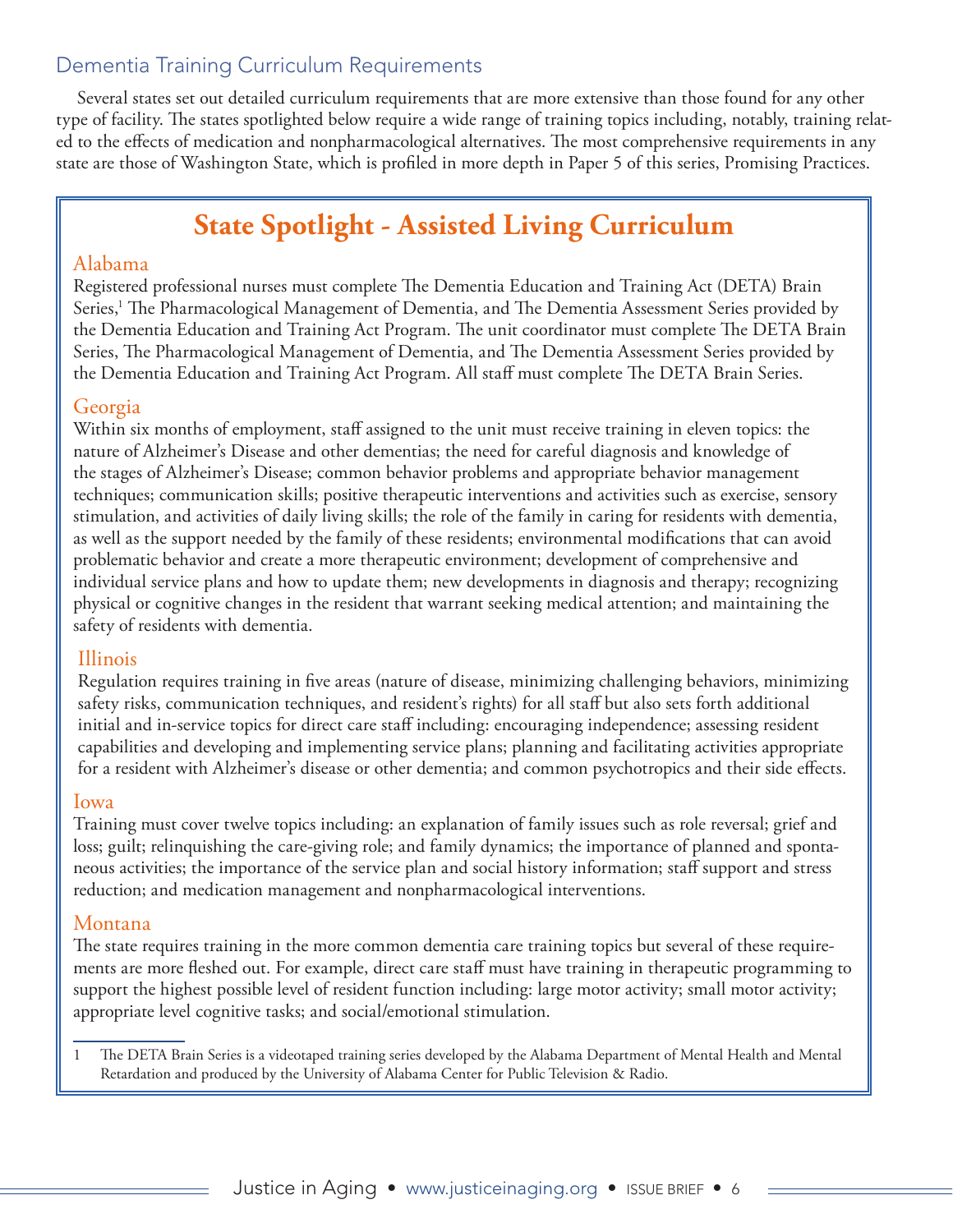### <span id="page-6-0"></span>Competency Examinations

Arizona, Florida, and Washington<sup>6</sup> require that staff pass a competency exam at the conclusion of initial training. The Arizona and Florida training and exam requirements include dementia-specific competency among all covered topics, and apply to all assisted living facilities. Under Washington's statute, dementia-specialty training in special care units must be outcome-based, and the effectiveness measured by demonstrated competency in the core specialty areas through the use of a competency test. Texas also requires that its annual in-service dementia training in special care units be competency based, but does not explicitly mandate an examination.

### Hourly Training Requirements

The hourly requirements vary significantly among the states, with 27 states and the District of Columbia specifying training hour requirements, either for initial training, annual continuing education (also called "in-service"), or both. No hourly requirements were found in 17 states. Chart 2 provides a snapshot of assisted living hourly training requirements.

# **Chart 2. Assisted Living Training Hourly Requirements Snapshot7**

|                                |                         |                         | <b>Annual Training</b> | <b>Annual Training</b> |
|--------------------------------|-------------------------|-------------------------|------------------------|------------------------|
|                                | <b>Initial Training</b> | <b>Initial Training</b> | <b>In-Service</b>      | <b>In-Service</b>      |
| <b>State</b>                   | $< 10$ hours            | $\geq 10$ hours         | $< 10$ hours           | $\geq 10$ hours        |
| Alabama                        |                         |                         | <b>SCU</b>             |                        |
| Arizona                        | <b>ALF</b>              |                         |                        |                        |
| Arkansas                       | <b>ALF</b>              | <b>SCU</b>              | <b>SCU</b>             |                        |
| California<br>(effective 2016) |                         | <b>ALF</b>              | <b>ALF</b>             |                        |
| District of Columbia           | <b>ALF</b>              |                         |                        |                        |
| Florida                        | <b>SCU</b>              |                         | <b>SCU</b>             |                        |
| Georgia                        | <b>SCU</b>              |                         | <b>SCU</b>             |                        |
| Idaho                          |                         |                         | <b>ALF</b>             |                        |
| Illinois                       |                         | <b>SCU</b>              |                        | <b>SCU</b>             |
| Indiana                        | <b>ALF</b>              |                         | <b>ALF</b>             |                        |
| lowa                           | <b>SCU</b>              |                         | <b>SCU</b>             |                        |
|                                | <b>ALF/SCU</b>          |                         | <b>ALF/SCU</b>         |                        |
| Louisiana                      | More hours for<br>SCU   |                         | More hours for<br>SCU  |                        |
| Maine                          |                         | <b>SCU</b>              |                        |                        |

ALF = Assisted Living Facilities Laws generally SCU = Special Care Unit Laws

6 See Paper 5 for additional details about the Washington competency examinations.

7 The chart includes those states with specific time requirements for dementia-related training. The chart distinguishes between training requirements for assisted living facilities generally (ALF) and special care facilities or units (SCU), but includes only the highest training requirements among staff levels (e.g., all staff, direct care staff) by ALF or SCU.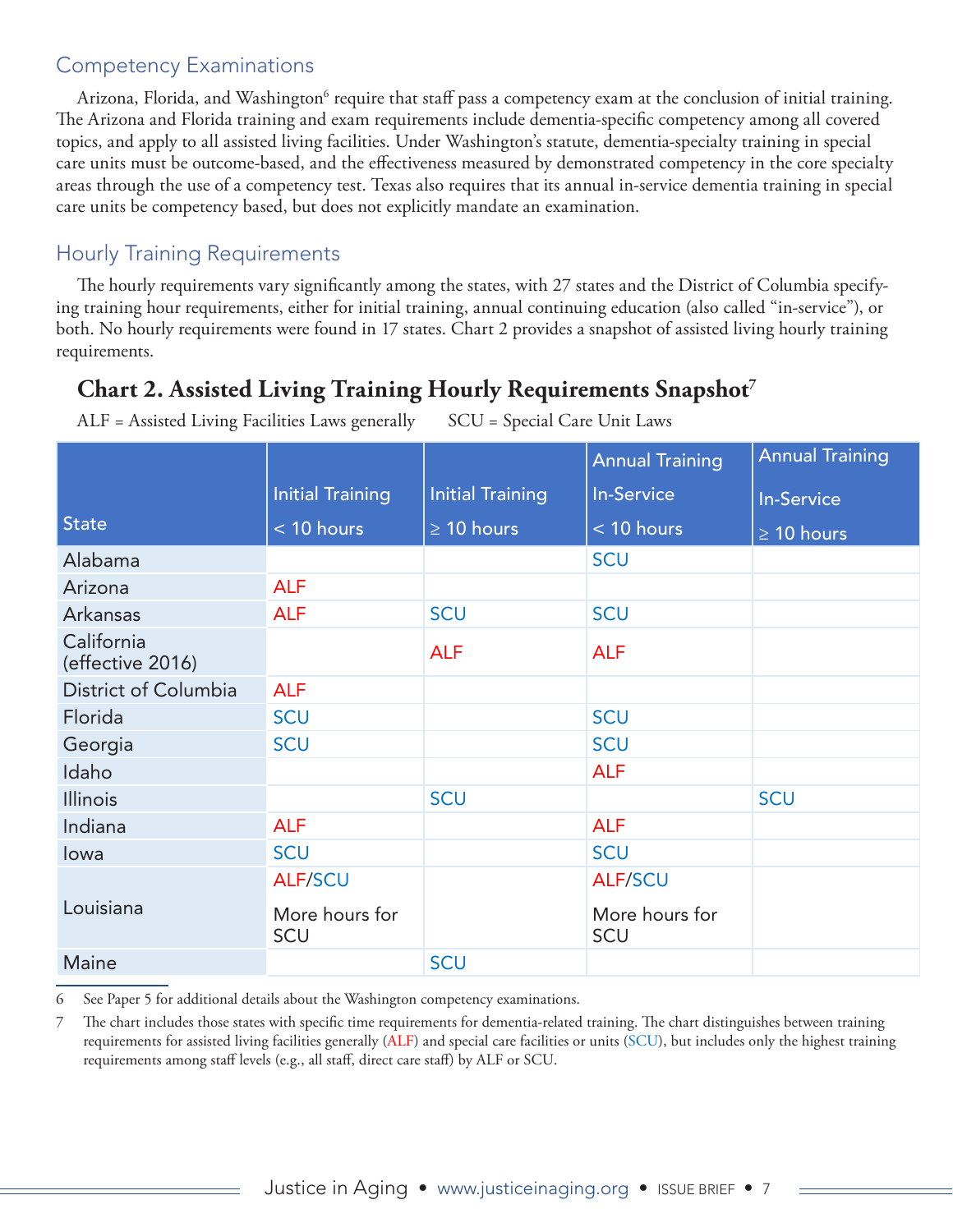<span id="page-7-0"></span>

|                       |                         |                         | <b>Annual Training</b> | <b>Annual Training</b> |
|-----------------------|-------------------------|-------------------------|------------------------|------------------------|
|                       | <b>Initial Training</b> | <b>Initial Training</b> | <b>In-Service</b>      | In-Service             |
| <b>State</b>          | $< 10$ hours            | $\geq 10$ hours         | $< 10$ hours           | $\geq 10$ hours        |
|                       | <b>ALF/SCU</b>          |                         | <b>ALF/SCU</b>         |                        |
| <b>Massachusetts</b>  | More hours for<br>SCU   |                         | More hours for<br>SCU  |                        |
| Minnesota             | <b>SCU</b>              |                         | <b>SCU</b>             |                        |
|                       | <b>ALF/SCU</b>          |                         |                        |                        |
| Missouri              | More hours for<br>SCU   |                         |                        |                        |
| Nevada                |                         | <b>SCU</b>              | <b>SCU</b>             |                        |
| <b>New Mexico</b>     |                         |                         |                        | <b>SCU</b>             |
| <b>North Carolina</b> |                         | <b>SCU</b>              | <b>SCU</b>             |                        |
| Oklahoma              | <b>SCU</b>              |                         |                        |                        |
| Oregon                |                         |                         | <b>SCU</b>             |                        |
| Pennsylvania          | <b>ALF</b>              |                         | <b>ALF</b>             |                        |
| Rhode Island          |                         | <b>SCU</b>              | <b>SCU</b>             |                        |
| <b>Texas</b>          | <b>SCU</b>              |                         |                        | <b>SCU</b>             |
| Virginia              | <b>SCU</b>              | <b>SCU</b>              | <b>SCU</b>             |                        |
|                       | Non-Medicaid<br>waiver  | Medicaid waiver         |                        |                        |
| Washington            |                         |                         | <b>SCU</b>             |                        |
| <b>West Virginia</b>  | <b>ALF</b>              |                         |                        |                        |
| Wyoming               |                         |                         |                        | SCU                    |

# Adult Day Care Centers

#### State Coverage Summary

Nineteen states were found to have enacted laws pertaining to dementia training for adult day care centers or programs.8 Training requirements apply either to all adult day centers, only those with specialized Alzheimer's programs, or both, but with different requirements.<sup>9</sup> Ten states (California, Colorado, Florida, Illinois, Iowa, Minnesota, New Jersey, North Carolina, Rhode Island, and West Virginia) have laws governing dementia-specific training in Alzheimer's special care day programs. In most cases, the training requirements that apply to special care programs are more robust with more hours of dementia-specific initial training and continuing education required; and the training curriculum is more likely to include detailed topics that must be covered. For example, Florida requires four hours of initial staff training in dementia for employees of Specialized Alzheimer's Adult Day Care Centers, compared to just one hour of initial training for non-special care adult day programs. Several other state laws require

<sup>8</sup> References supporting the discussion of adult day centers are found in Table 3, attached.

<sup>9</sup> Adult day care can include both a medical model (usually identified as Adult Day Health Care) and a more social model (identified as Senior Centers, Adult Day Centers, etc.). The dementia training laws found in this survey, though distinguishing between Alzheimer's special care units and general programs, did not typically distinguish between the adult day health model and the social model.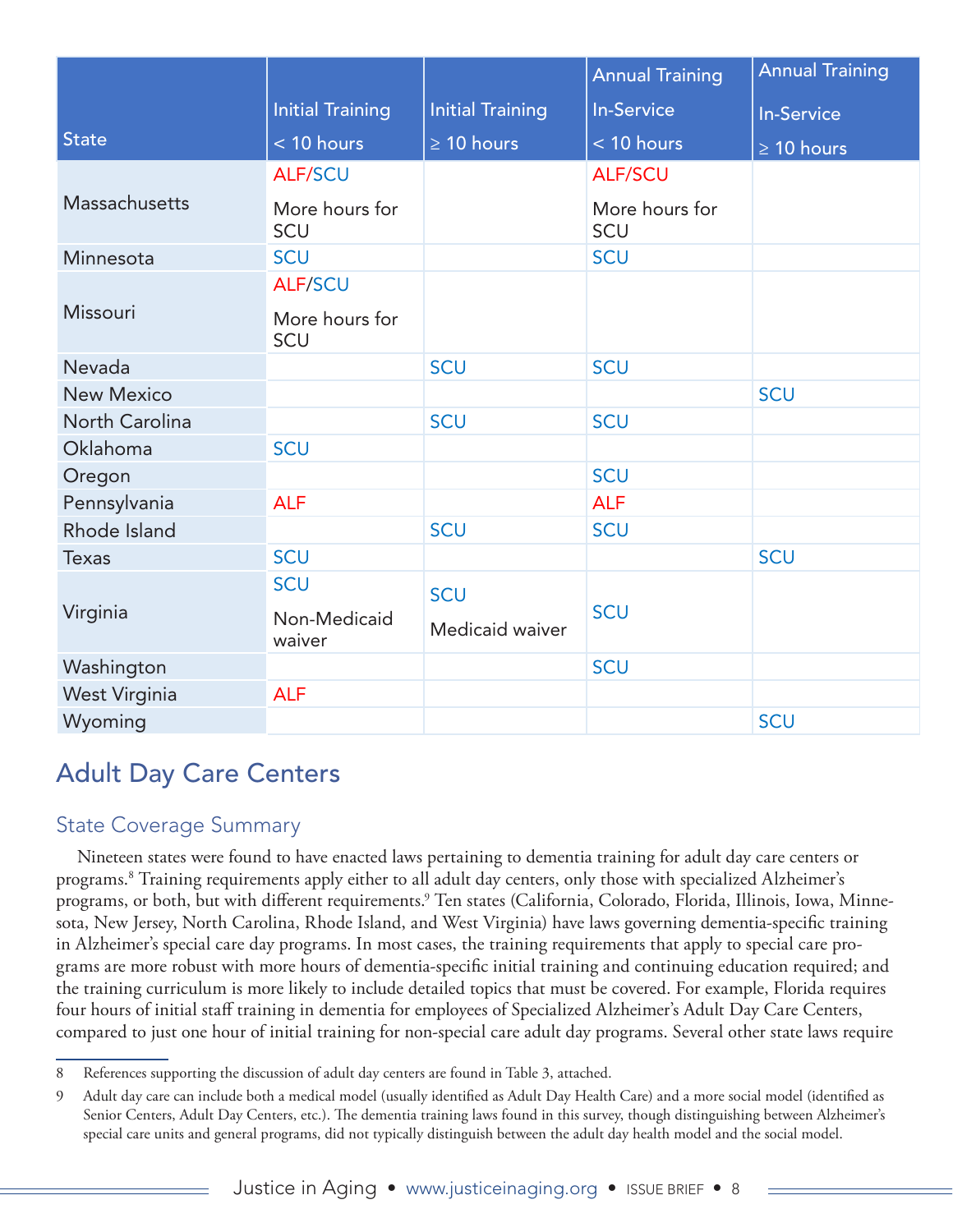<span id="page-8-0"></span>dementia training in non-specialized facilities, but only if the adult day care provides services to individuals with Alzheimer's disease or related dementias.

### Dementia Training Curriculum Requirements

Most of the states, 12 out of 19, only require generalized dementia training (e.g., Illinois's training must include "understanding Alzheimer's disease and dementia") or the development of training models. Some states, such as Iowa, have detailed and extensive dementia training requirements.

# **State Spotlight - Curriculum for Adult Day Centers**

#### Iowa

Dementia-specific training requirements in special care day programs must include:

- An explanation of Alzheimer's disease and related disorders
- The program's specialized dementia care philosophy and program
- Skills for communicating with persons with dementia
- Skills for communicating with family and friends of persons with dementia
- An explanation of family issues such as role reversal, grief and loss, guilt, relinquishing the caregiving role, and family dynamics
- The importance of planned and spontaneous activities
- Skills in providing assistance with instrumental activities of daily living
- The importance of the service plan and social history information
- Skills in working with challenging participants
- Techniques for simplifying, cueing, and redirecting
- Staff support and stress reduction
- Medication management and nonpharmacological interventions.

#### Hourly Training Requirements

Ten states specify training hour requirements, either for initial training, annual continuing education (also called "in-service"), or both. In several states, the law requires general training in a variety of topics for the specified hour requirement, and includes dementia training among the training topics. In Illinois, for example, adult day care staff must have a minimum of 24 hours of training within the first week of employment, of which some unspecified amount of time must be dedicated to dementia training, and thereafter, 12 hours of in-service including training in an understanding of dementia. Kentucky requires 34 hours of initial basic training, including dementia training, plus eight hours annually of continuing education.

Other states are more prescriptive and mandate hours dedicated to dementia-specific training. For example, Rhode Island requires at least 12 hours of orientation and training within the first 30 days of hire and prior to working alone with special care unit participants. Training must include understanding dementia, communicating effectively with persons with dementia, and managing behaviors.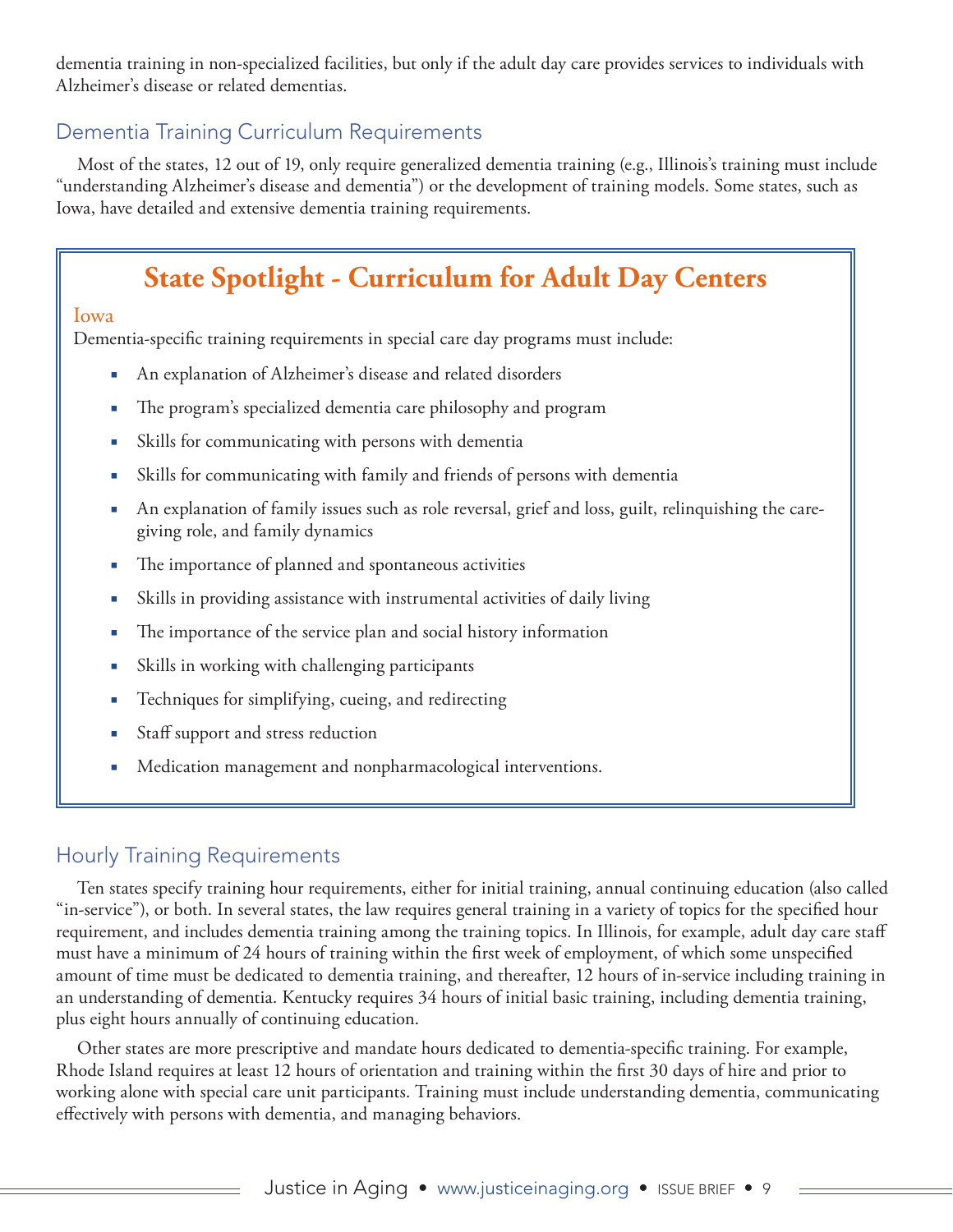<span id="page-9-0"></span>When setting requirements for training hours, states also distinguish between direct care staff and other staff. In Florida, staff with direct contact must complete one hour of initial dementia-specific training, but direct care staff must complete an additional three hours of dementia-specific training within nine months of employment. Iowa requires all personnel in special care day programs to receive eight hours of dementia-specific initial training, but then requires an additional eight hours of continuing education annually for direct care staff, but only two hours for all other staff.

# General Requirements Across Setting

### State Coverage Summary

Eight states (Kentucky, Massachusetts, Missouri, Nevada, North Dakota, Oregon, Washington, and West Virginia), in addition to having statutes and regulations specifically for nursing facilities or assisted living, have broader laws cutting across settings. Oregon and West Virginia, for example, have regulations that apply across settings to any dementia special care units. North Dakota is the only state in this group that does not also have additional laws that regulate specific health care settings, for example nursing homes or assisted living facilities.<sup>10</sup>

Only four states (Alaska, Hawaii, Michigan, and Ohio) and Puerto Rico do not have dementia training laws tied to health care setting.<sup>11</sup>

# Recommendations for Facility-based Training Requirements

**Require Strong, Outcome-Based Training Curricula**. Several state training schemes provide rich examples of dementia care training curriculum, including an emphasis on outcome-based training programs. In addition to the basic often-used training topics (overview of Alzheimer's disease, communication skills, difficult behaviors, resident safety, and family issues), these states include innovative and person-centered topics in their training requirements, such as the development of comprehensive and individual service plans; an explanation of family issues such as role reversal, grief and loss, guilt, relinquishing the care-giving role, family dynamics; and nonpharmacological interventions. In developing curricula, states may want to consider how much sub-regulatory flexibility they want to include to allow for curriculum updates over time.

**Spread Training Schedules Over Time**. While many states use hour requirements in training programs, several also stagger those hours over time. They require staff to receive orientation training either before work commences or prior to independent work with residents, require additional training within the first several months of work, and thereafter, require in-service education on an annual basis (or more frequently). This has several advantages. First, staff receive some preliminary, basic dementia training before having primary responsibility for providing direct care or services to residents, many of whom have dementia. Second, a more in-depth, detailed training curriculum after work has commenced but early in one's tenure may resonate more with staff who are working day-to-day with residents with Alzheimer's disease and other dementias. Finally, annual continuing education allows curricula to

<sup>10</sup> Only one law pertaining to dementia care services and training requirements was found in North Dakota, and it only requires that the state contract with private providers for dementia care services programs throughout the state, and that the program must include training for care providers. Colorado has a law regulating dementia training in a hospital setting. Colorado's statute mandates that as part of the state's Alzheimer's Disease Center, the school of medicine must conduct educational programs for physicians, hospitals, and public health agencies concerning the methods of care and treatment for individuals with Alzheimer's Disease. In addition to the laws reviewed in this paper, at least 21 states have disclosure laws, requiring facilities that advertise special care units to disclose special staff training curriculum. These laws were not a focus of the project's research.

<sup>11</sup> No dementia-specific training laws were found in Hawaii. Michigan and Ohio have disclosure laws, which require facilities that advertise as offering special care units for individuals with dementia to disclose staff training requirements among other information. Ohio also regulates dementia-specific training for direct care workers and certified nurse aides (CNAs). Puerto Rico has a statutorily required Service Center for Individuals with Alzheimer's disease.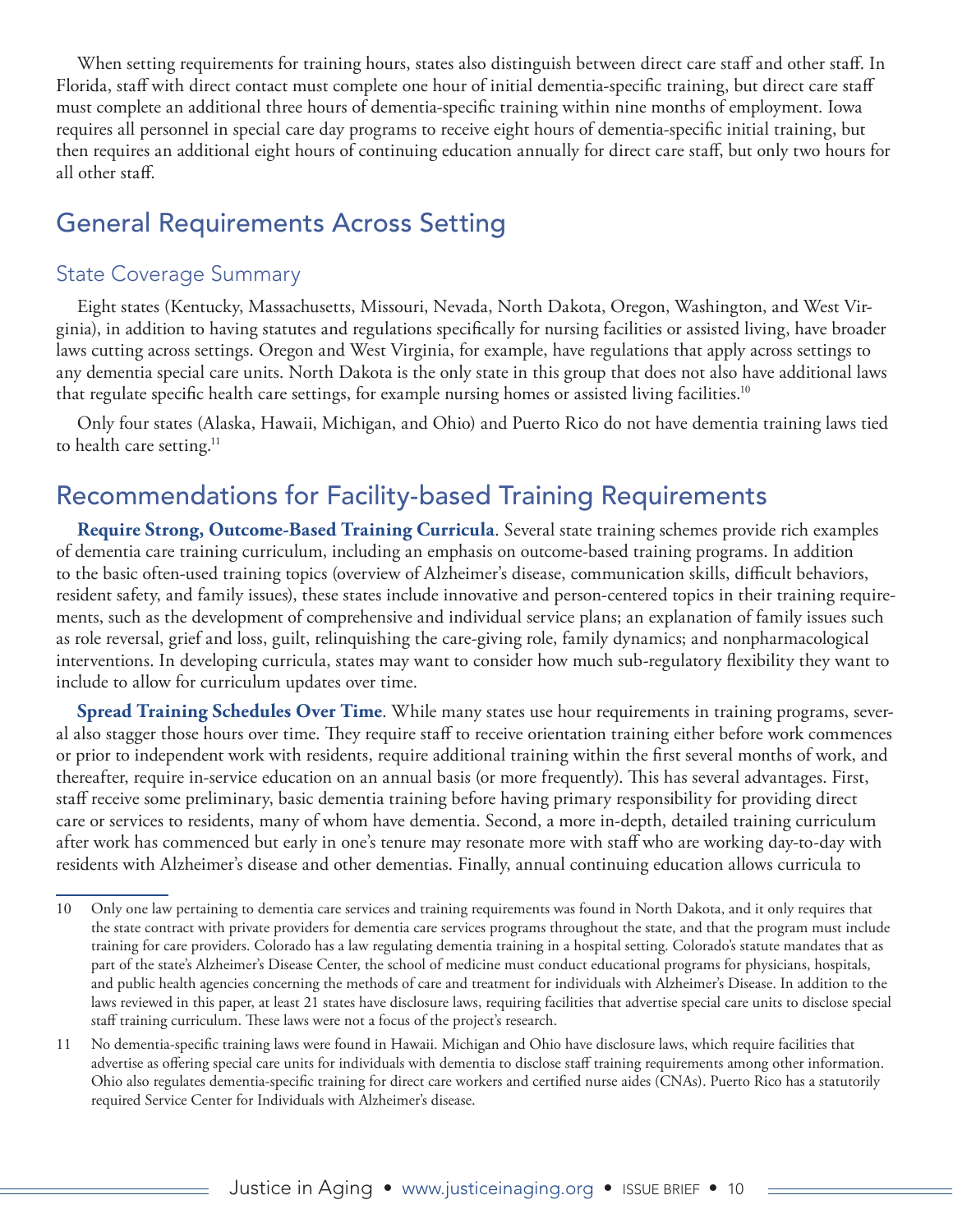grow overtime, and staff to remain current in their knowledge and skills, and learn new information pertinent to their work.

**Implement Competency Requirements Or Examinations**. Competency requirements or examinations make good sense – they measure whether training goals and objectives are being met, and whether staff have the knowledge and skill set to provide quality care to residents with dementia. Specifying dementia care examination subjects through law guarantees that staff competency in these areas will be tested, and only staff achieving a passing score should be allowed to work independently with residents. Competency examinations may include both classroom learning and clinical learning.

**Train All Staff Who Interact With Residents**. While it is common practice for states to mandate more hours of training and more specific training requirements for staff working in Alzheimer's special care units or in programs that hold themselves out as serving individuals with dementia, it is important that all staff interacting with residents in all facilities and programs that may have participants with dementia also have meaningful, practical, and appropriate dementia-specific training. Even if a facility does not hold itself out as providing specialty care, it is inevitable that there will be some residents with dementia.<sup>12</sup>

Justice in Aging thanks the Alzheimer's Association for its generous support in the development of this paper. The Alzheimer's Association is the leading voluntary health organization in Alzheimer's care, support, and research. Its mission is to eliminate Alzheimer's disease through the advancement of research; to provide and enhance care and support for all affected; and to reduce the risk of dementia through the promotion of brain health.

<sup>12</sup> Even in states with residency retention restrictions (e.g., facilities may not retain residents who need skilled nursing care), some residents will inevitably develop dementia prior to discharge, and so it is important for staff to have meaningful training.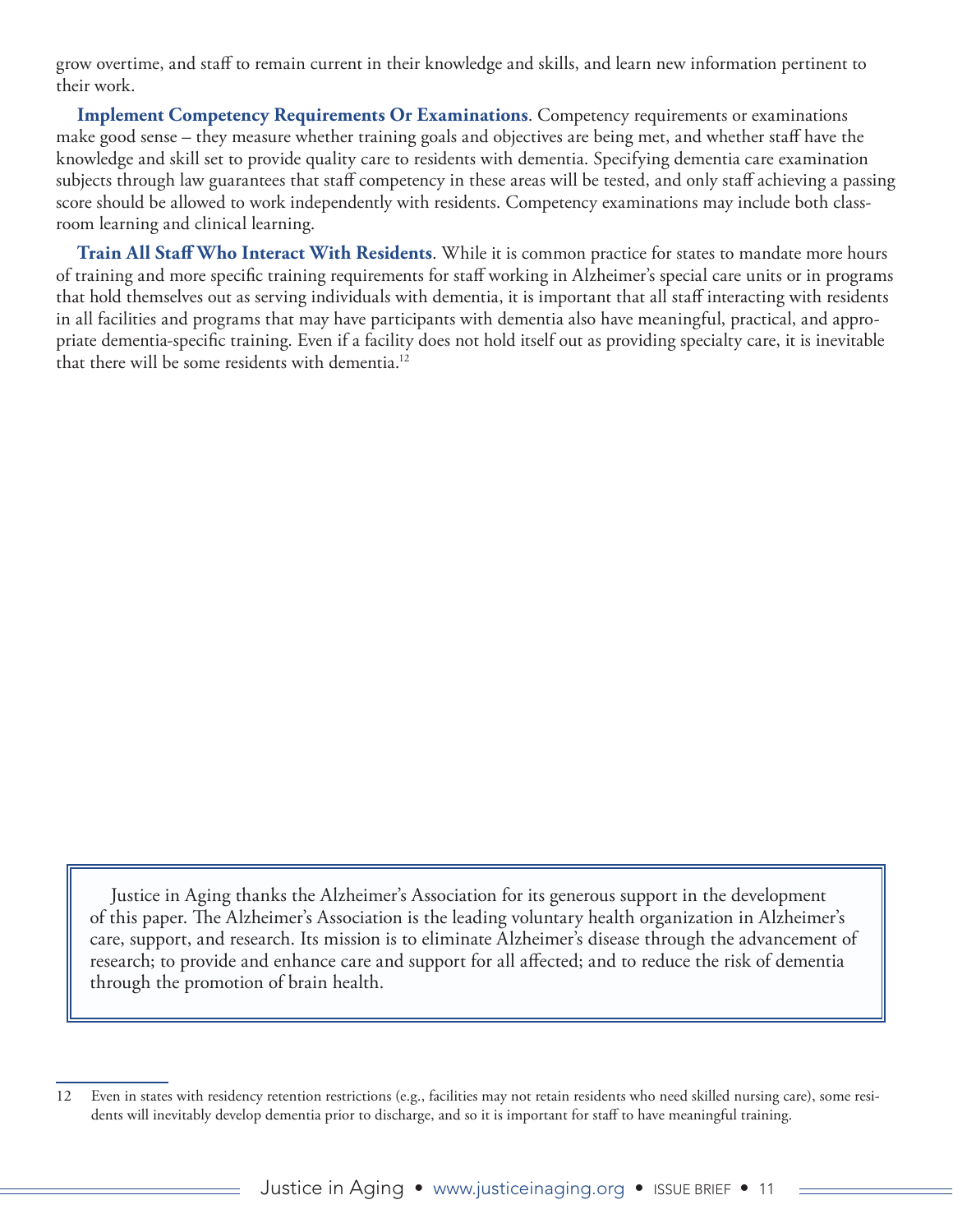|              | <b>Table 1. Nursing Facility Dementia Training</b>                 |                                                                                                                                                                                                                                                                                                                                                                                                                                                                                                                                                            |                                                 |                                                             |  |  |
|--------------|--------------------------------------------------------------------|------------------------------------------------------------------------------------------------------------------------------------------------------------------------------------------------------------------------------------------------------------------------------------------------------------------------------------------------------------------------------------------------------------------------------------------------------------------------------------------------------------------------------------------------------------|-------------------------------------------------|-------------------------------------------------------------|--|--|
| <b>State</b> | Statute or<br><b>Regulation</b>                                    | Summary                                                                                                                                                                                                                                                                                                                                                                                                                                                                                                                                                    | <b>Special</b><br><b>Care Unit</b><br>Specific? | <b>Hours</b>                                                |  |  |
| Arkansas     | Ark. Code R.<br>016.06.15-905<br>(2010)                            | Require 30 hours of staff training<br>in Alzheimer's Special Care Unit<br>in nursing homes, including train-<br>ing in: etiology; philosophy and<br>treatment of dementia; the stages<br>of Alzheimer's disease; behav-<br>ior management; use of physical<br>restraints; wandering and egress<br>control; medication management;<br>communication skills; prevention of<br>staff burnout; activity programming;<br>ADLs and Individual-Centered Care;<br>and, assessments and creation of<br>ISPs. Two hours of in-service are<br>required every quarter. | Yes                                             | 30 hours plus<br>two hours of<br>in-service each<br>quarter |  |  |
| Colorado     | 6 Colo. Code<br>Regs. § 1011-1:V-<br>4.3 (2014)                    | Long-term care facilities must<br>employ a staff development coordi-<br>nator who is responsible for annual<br>in-service trainings, including train-<br>ing on Alzheimer's disease.                                                                                                                                                                                                                                                                                                                                                                       |                                                 |                                                             |  |  |
| Connecticut  | Conn. Gen. Stat.<br>§ 19a-522c (ef-<br>fective October<br>1, 2014) | This statute was amended recent-<br>ly to require that administrators<br>designate one staff person to make<br>recommendations concerning<br>residents with dementia including<br>factors that affect person-centered<br>care; wellness indicators; and staff<br>training programs for dementia<br>care capability. The administra-<br>tor must also ensure that all staff<br>receive training upon employment<br>and annually thereafter in Alzhei-<br>mer's disease and dementia symp-<br>toms and care.                                                 |                                                 |                                                             |  |  |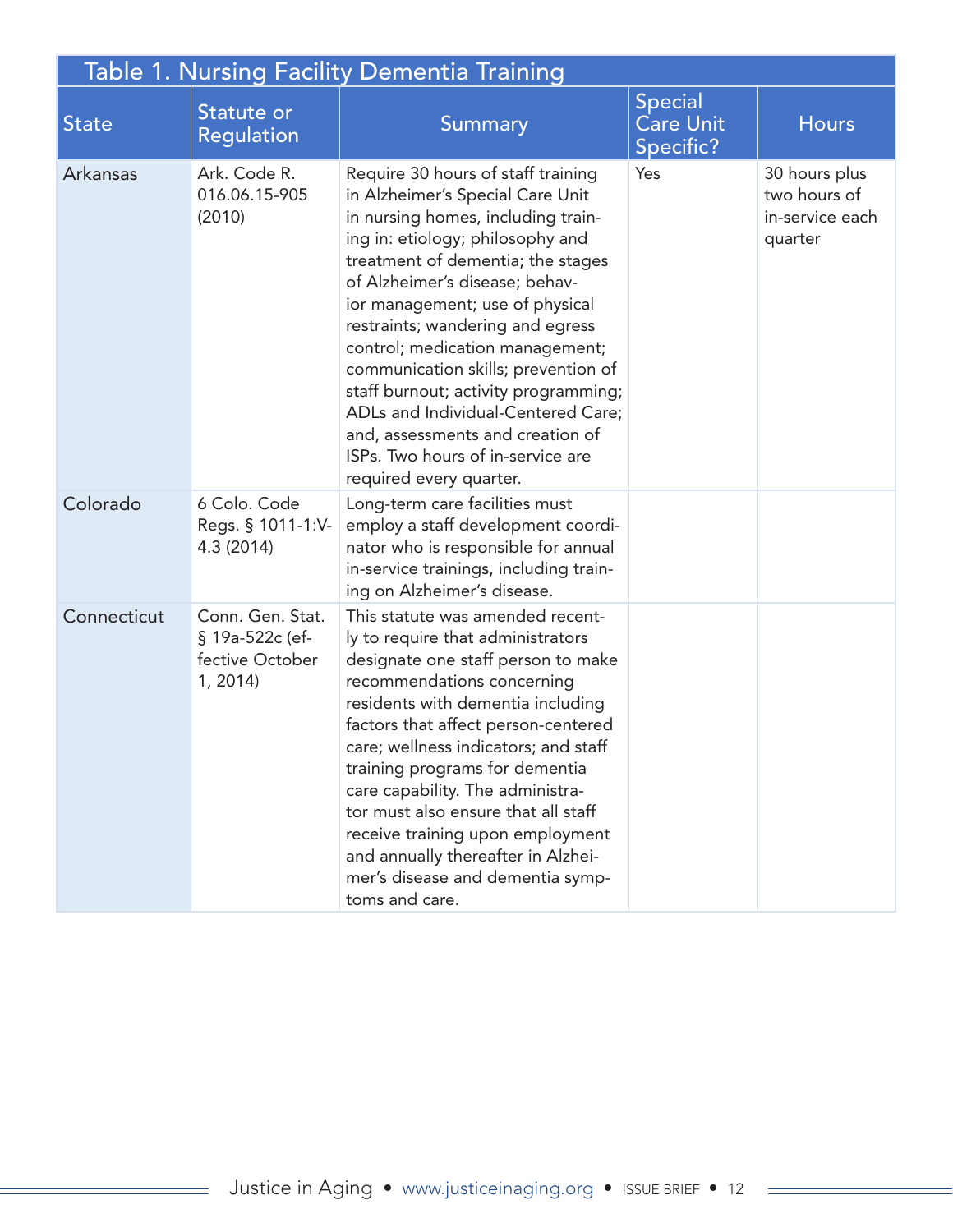| <b>Table 1. Nursing Facility Dementia Training</b> |                                                                                             |                                                                                                                                                                                                                                                                                                                                                                                                                                                                                                                                                                                                                                                                                                                                                                            |                                                                                                                                                                        |                                                                                                                                                                                                                                                                            |  |
|----------------------------------------------------|---------------------------------------------------------------------------------------------|----------------------------------------------------------------------------------------------------------------------------------------------------------------------------------------------------------------------------------------------------------------------------------------------------------------------------------------------------------------------------------------------------------------------------------------------------------------------------------------------------------------------------------------------------------------------------------------------------------------------------------------------------------------------------------------------------------------------------------------------------------------------------|------------------------------------------------------------------------------------------------------------------------------------------------------------------------|----------------------------------------------------------------------------------------------------------------------------------------------------------------------------------------------------------------------------------------------------------------------------|--|
| <b>State</b>                                       | Statute or<br>Regulation                                                                    | Summary                                                                                                                                                                                                                                                                                                                                                                                                                                                                                                                                                                                                                                                                                                                                                                    | <b>Special</b><br><b>Care Unit</b><br>Specific?                                                                                                                        | <b>Hours</b>                                                                                                                                                                                                                                                               |  |
| Delaware                                           | 16-3000-3201<br>Del. Admin.<br>Code $§$ 5.0<br>(2013)                                       | Training required for individuals<br>working with dementia patients in<br>Skilled and Intermediate Care Nurs-<br>ing Facilities must include: commu-<br>nicating with persons diagnosed as<br>having Alzheimer's disease or other<br>forms of dementia; the psycholog-<br>ical, social, and physical needs of<br>those persons; and safety measures<br>which need to be taken with those<br>persons.                                                                                                                                                                                                                                                                                                                                                                       | Not specific<br>to special care<br>unit, but spec-<br>ifies that de-<br>mentia training<br>applies where<br>services are<br>provided to<br>residents with<br>dementia. |                                                                                                                                                                                                                                                                            |  |
| Florida                                            | 1. Fla. Stat.<br>§ 400.1755<br>(2005)<br>2. Fla. Admin.<br>Code Ann. r.<br>58A-4.001 (2002) | 1. Initial training requirements for<br>nursing home employees having<br>direct contact with residents with<br>Alzheimer's disease must include:<br>an overview of dementias and<br>basic skills in communicating with<br>persons with dementia. Direct care<br>staff must have additional training<br>in managing problem behaviors,<br>promoting the resident's indepen-<br>dence in activities of daily living,<br>and skills in working with families<br>and caregivers.<br>2. Regulation parallels statute.<br>Subject areas for three hour train-<br>ing include: behavior management;<br>assistance with activities of daily<br>life; activities for residents; stress<br>management for caregivers; family<br>issues; resident environment; and<br>ethical issues. | 1. Not specific<br>to special care<br>units, but only<br>required where<br>staff have<br>contact with<br>residents with<br>Alzheimer's.                                | 1. One hour ini-<br>tially for direct<br>contact staff;<br>plus three hours<br>of additional<br>training for di-<br>rect care staff<br>2. One hour ini-<br>tially for direct<br>contact staff;<br>plus three hours<br>of additional<br>training for di-<br>rect care staff |  |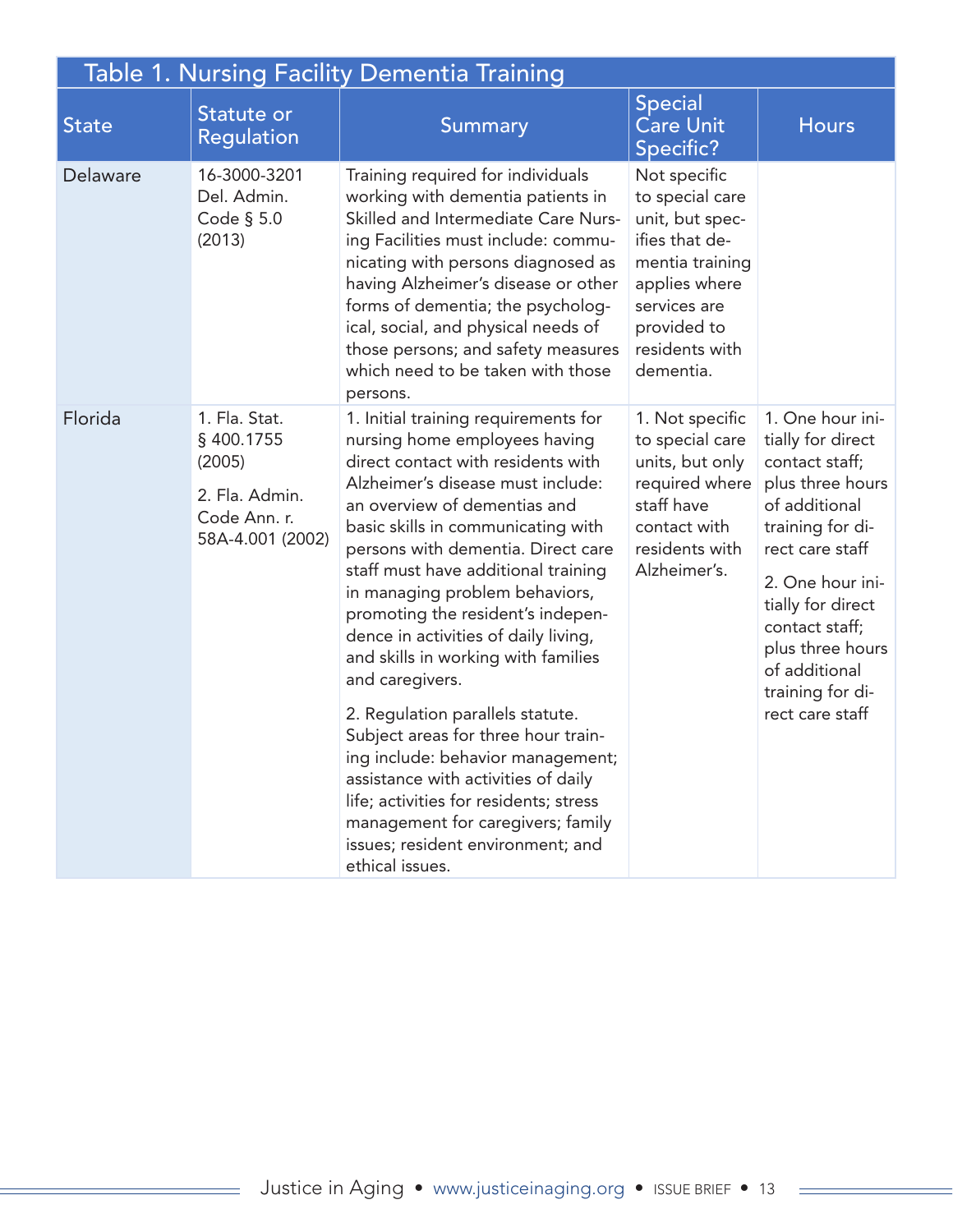|              | <b>Table 1. Nursing Facility Dementia Training</b>                                             |                                                                                                                                                                                                                                                                                                                                                                                                                                                                                                                                                                                                                                                                                                                                                                                                                                                                                                      |                                                                                                                                                  |                                                                                                                                                                                                                                                |  |  |
|--------------|------------------------------------------------------------------------------------------------|------------------------------------------------------------------------------------------------------------------------------------------------------------------------------------------------------------------------------------------------------------------------------------------------------------------------------------------------------------------------------------------------------------------------------------------------------------------------------------------------------------------------------------------------------------------------------------------------------------------------------------------------------------------------------------------------------------------------------------------------------------------------------------------------------------------------------------------------------------------------------------------------------|--------------------------------------------------------------------------------------------------------------------------------------------------|------------------------------------------------------------------------------------------------------------------------------------------------------------------------------------------------------------------------------------------------|--|--|
| <b>State</b> | Statute or<br>Regulation                                                                       | <b>Summary</b>                                                                                                                                                                                                                                                                                                                                                                                                                                                                                                                                                                                                                                                                                                                                                                                                                                                                                       | <b>Special</b><br><b>Care Unit</b><br>Specific?                                                                                                  | <b>Hours</b>                                                                                                                                                                                                                                   |  |  |
| Illinois     | 210 Ill. Comp.<br>Stat. 45/3-206<br>(2010)<br>III. Admin. Code<br>tit. 77, § 300.750<br>(2004) | 1. Requires facilities admitting res-<br>idents with Alzheimer's disease or<br>related dementia to require certain<br>staff to receive 12 hours of training<br>in the care and treatment of resi-<br>dents with dementia.<br>2. Special care unit directors must<br>have 12 hours of yearly continuing<br>education related to serving res-<br>idents with Alzheimer's. All staff<br>must have orientation in: basic<br>information about Alzheimer's<br>disease; techniques for creating<br>an environment that minimizes<br>challenging behaviors; methods of<br>identifying and minimizing safety<br>risks; and communication tech-<br>niques. Nurses/CNAs must receive<br>training in ten additional areas, in-<br>cluding promoting ability-centered<br>care framework; assessing resident<br>capabilities and implementing ser-<br>vice plans; and common psychotro-<br>pics and side effects. | 1. Not specific<br>to special care<br>units, but if<br>facilities admit<br>residents with<br>Alzheimer's,<br>then training<br>required<br>2. Yes | 1. 12 hours<br>2. Unit director<br>must have 12<br>hours of year-<br>ly continuing<br>education; all<br>staff must have<br>four hours of<br>dementia-spe-<br>cific orientation;<br>nurses/CNAs<br>must have 12<br>additional year-<br>ly hours |  |  |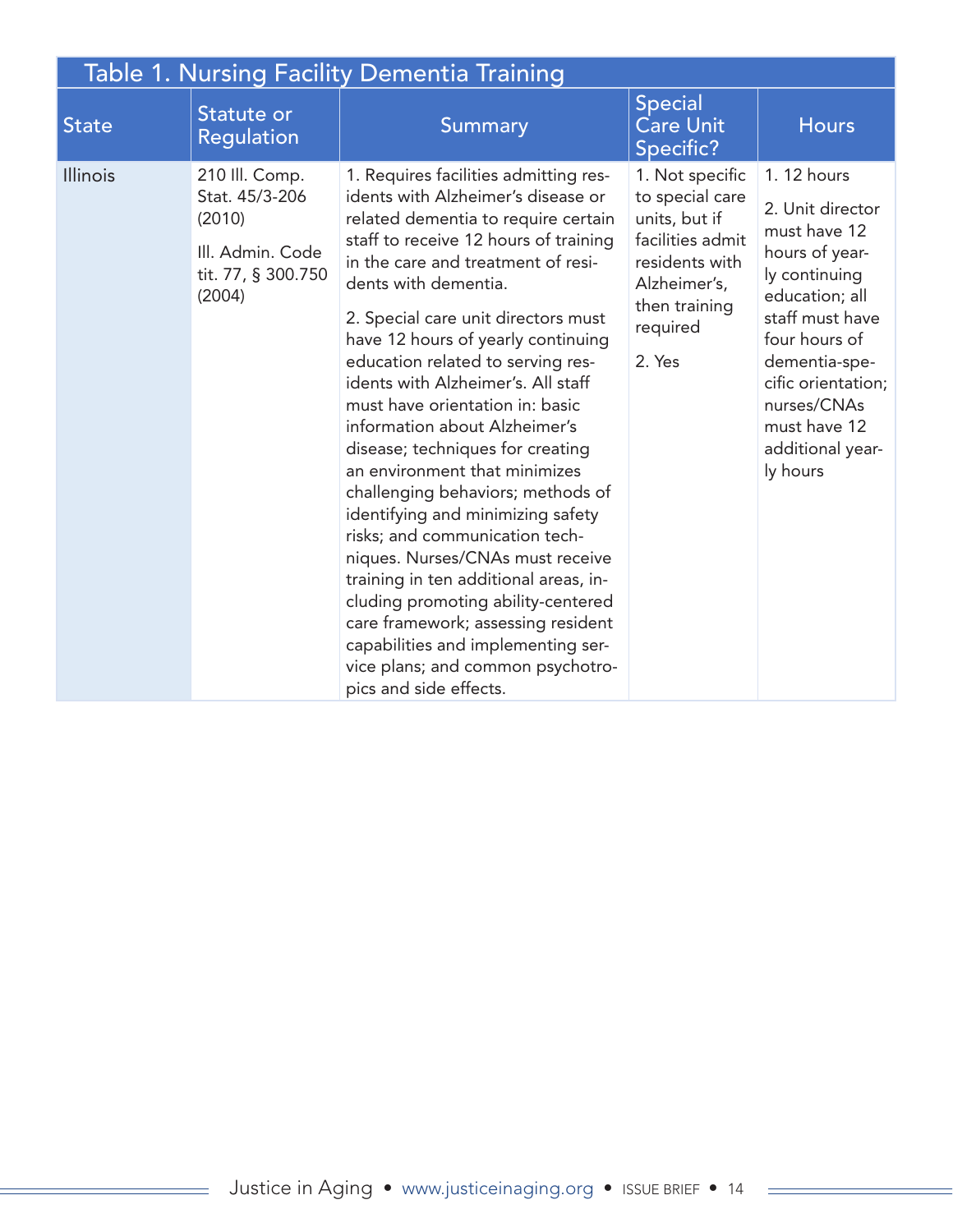| <b>Table 1. Nursing Facility Dementia Training</b> |                                                                                  |                                                                                                                                                                                                                                                                                                                                                                                                                                                                                                                                                                                                                                                                                                                                                               |                                          |                                                                                                                                                                                                                                                  |
|----------------------------------------------------|----------------------------------------------------------------------------------|---------------------------------------------------------------------------------------------------------------------------------------------------------------------------------------------------------------------------------------------------------------------------------------------------------------------------------------------------------------------------------------------------------------------------------------------------------------------------------------------------------------------------------------------------------------------------------------------------------------------------------------------------------------------------------------------------------------------------------------------------------------|------------------------------------------|--------------------------------------------------------------------------------------------------------------------------------------------------------------------------------------------------------------------------------------------------|
| <b>State</b>                                       | Statute or<br><b>Regulation</b>                                                  | Summary                                                                                                                                                                                                                                                                                                                                                                                                                                                                                                                                                                                                                                                                                                                                                       | Special<br><b>Care Unit</b><br>Specific? | <b>Hours</b>                                                                                                                                                                                                                                     |
| Indiana                                            | 410 Ind. Admin.<br>Code 16.2-3.1-14<br>(2013)                                    | Requires 30 hours of training for<br>nurse aides in nursing homes, of<br>which 14 hours of instruction be<br>in the care of cognitively impaired<br>residents including techniques for<br>addressing the unique needs and<br>behaviors of individuals with de-<br>mentia; communicating with cog-<br>nitively impaired residents; under-<br>standing the behavior of cognitively<br>impaired residents; the appropriate<br>responses to these residents, and<br>methods of reducing the effects of<br>cognitive impairments. In addition,<br>staff who have regular contact with<br>residents, including staff in special<br>care units, must have six hours of<br>dementia-specific training when<br>first employed, and three hours<br>annually thereafter. | Yes, in part                             | 30 hours ini-<br>tial training,<br>of which 14<br>hours must<br>be dementia<br>specific; plus<br>six hours ini-<br>tially and three<br>hours annually<br>for staff with<br>regular contact<br>or assigned to<br>dementia spe-<br>cial care units |
| lowa                                               | 1. Iowa Code<br>§ 135C.35 (2009)<br>2.481 lowa<br>Admin. Code r.<br>58.57 (2014) | 1. Subject to funding, all nursing fa-<br>cility inspectors must have 12 hours<br>of annual continuing education,<br>including instruction in dementia.<br>2. This regulation parallels the stat-<br>ute above.                                                                                                                                                                                                                                                                                                                                                                                                                                                                                                                                               |                                          | 1. 12 hours an-<br>nual continuing<br>education, in-<br>cluding demen-<br>tia training<br>2. 12 hours an-<br>nual continuing<br>education, in-<br>cluding demen-<br>tia training                                                                 |
| Kentucky                                           | 902 Ky. Admin.<br>Regs. 20:291<br>(1993)                                         | All staff and consultants in Alzhei-<br>mer's nursing homes must have<br>eight hours of orientation (facility's<br>policies, etiology and treatment of<br>dementias, stages of Alzheimer's<br>disease, behavior management,<br>communication and residents<br>rights) and quarterly continuing<br>education including six hours per-<br>taining to Alzheimer's disease and<br>related disorders.                                                                                                                                                                                                                                                                                                                                                              | Yes                                      | Eight hours<br>orientation;<br>plus six hours of<br>quarterly con-<br>tinuing educa-<br>tion                                                                                                                                                     |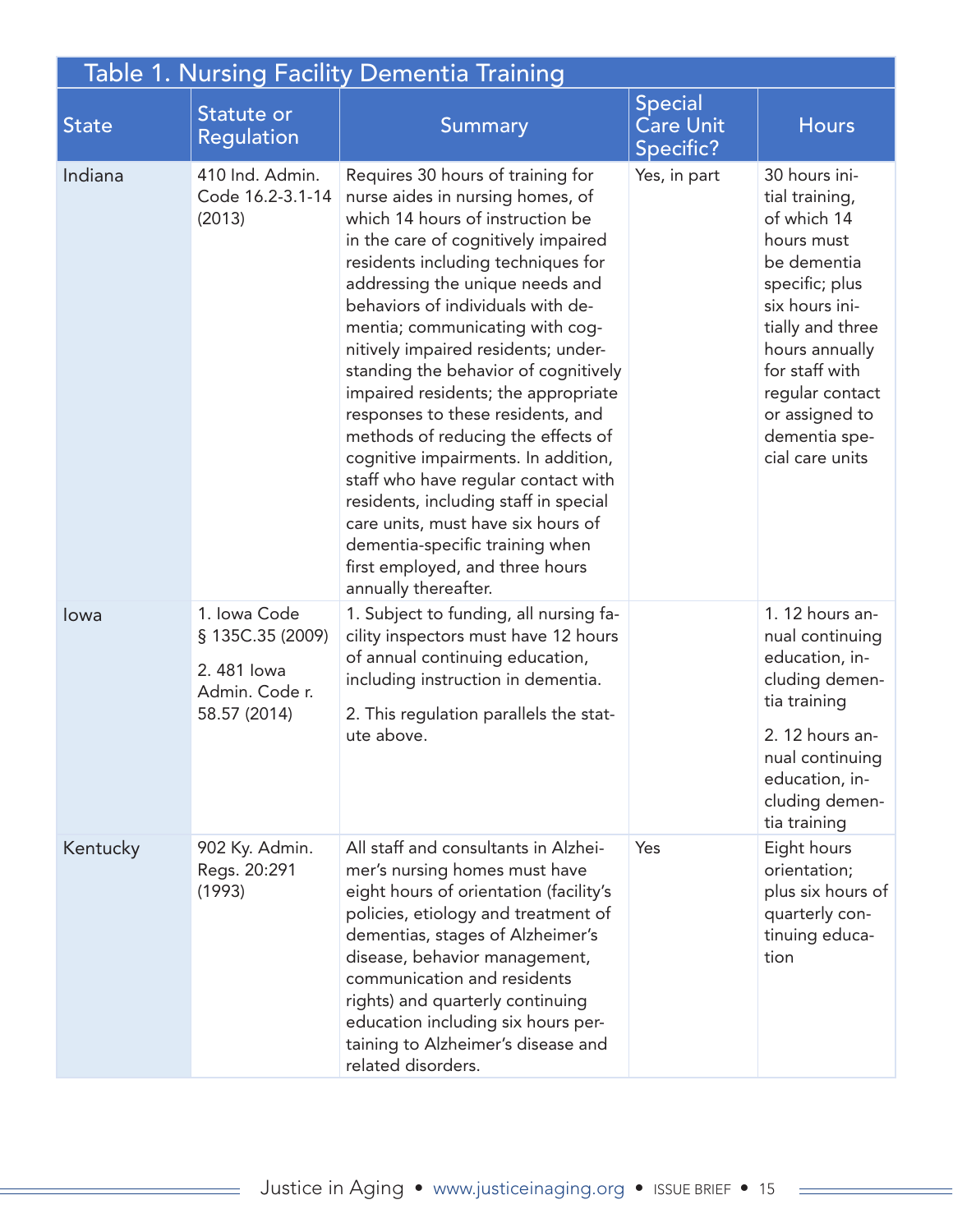|              | <b>Table 1. Nursing Facility Dementia Training</b>                                                 |                                                                                                                                                                                                                                                                                                                                                                                                                                                                                                                                                                                                                                                                                                                                                                                                                                                                                                                                                                                                                                                                                                                                                                                                                                                                                                                                                                      |                                                 |                                                                                                                                                                                                                                                                                                                                                                                                                                                                                                                                                                                 |  |
|--------------|----------------------------------------------------------------------------------------------------|----------------------------------------------------------------------------------------------------------------------------------------------------------------------------------------------------------------------------------------------------------------------------------------------------------------------------------------------------------------------------------------------------------------------------------------------------------------------------------------------------------------------------------------------------------------------------------------------------------------------------------------------------------------------------------------------------------------------------------------------------------------------------------------------------------------------------------------------------------------------------------------------------------------------------------------------------------------------------------------------------------------------------------------------------------------------------------------------------------------------------------------------------------------------------------------------------------------------------------------------------------------------------------------------------------------------------------------------------------------------|-------------------------------------------------|---------------------------------------------------------------------------------------------------------------------------------------------------------------------------------------------------------------------------------------------------------------------------------------------------------------------------------------------------------------------------------------------------------------------------------------------------------------------------------------------------------------------------------------------------------------------------------|--|
| <b>State</b> | Statute or<br><b>Regulation</b>                                                                    | Summary                                                                                                                                                                                                                                                                                                                                                                                                                                                                                                                                                                                                                                                                                                                                                                                                                                                                                                                                                                                                                                                                                                                                                                                                                                                                                                                                                              | <b>Special</b><br><b>Care Unit</b><br>Specific? | <b>Hours</b>                                                                                                                                                                                                                                                                                                                                                                                                                                                                                                                                                                    |  |
| Louisiana    | 1. La. Rev. Stat.<br>Ann. § 40:2200.2<br>(2008)<br>2. La. Admin.<br>Code tit. 48,<br>§ 9727 (2010) | 1. All persons employed by a<br>nursing home receive dementia<br>care training. In Alzheimer's special<br>care units, training for employees<br>providing nursing and nursing as-<br>sistance must include an overview<br>of Alzheimer's disease, behavior<br>management, promoting indepen-<br>dence in ADLs, and understanding<br>family issues. In Alzheimer's special<br>care units, training for staff with<br>regular contact with residents must<br>include an overview of dementia<br>and communication skills. Training<br>requirements for staff in non-special<br>care units must include an overview<br>of dementias and communication<br>skills.<br>2. All licensed nursing facility staff<br>must receive dementia-specific<br>training in accordance with the<br>timeframes set forth in the statute.<br>Training topics for staff in Alzhei-<br>mer's special care units who pro-<br>vide direct face-to-face care must<br>include: an overview of Alzheimer's<br>disease and related dementias;<br>communication skills; behavior<br>management; promoting indepen-<br>dence in ADLs; and understand<br>and dealing with family issues. The<br>dementia training curriculum must<br>be approved by the Department<br>of Health and Hospitals. Failure<br>to comply with the requirements<br>developed by the Department may<br>result in sanctions. | 1. Yes<br>2. Yes                                | 1. Eight hours<br>initially, plus<br>five hours<br>annual training<br>for nurses and<br>nursing assis-<br>tants in special<br>care units. Four<br>hours initially,<br>plus one hour<br>annual training<br>for staff with<br>regular con-<br>tact in special<br>care units. Four<br>hours initially,<br>plus two hours<br>annual train-<br>ing for nursing<br>assistants in<br>non-special<br>care units. Four<br>hours initially,<br>plus one hour<br>annual training<br>for other staff<br>with regular<br>contact in<br>non-special care<br>units<br>2. Refers to<br>statutes |  |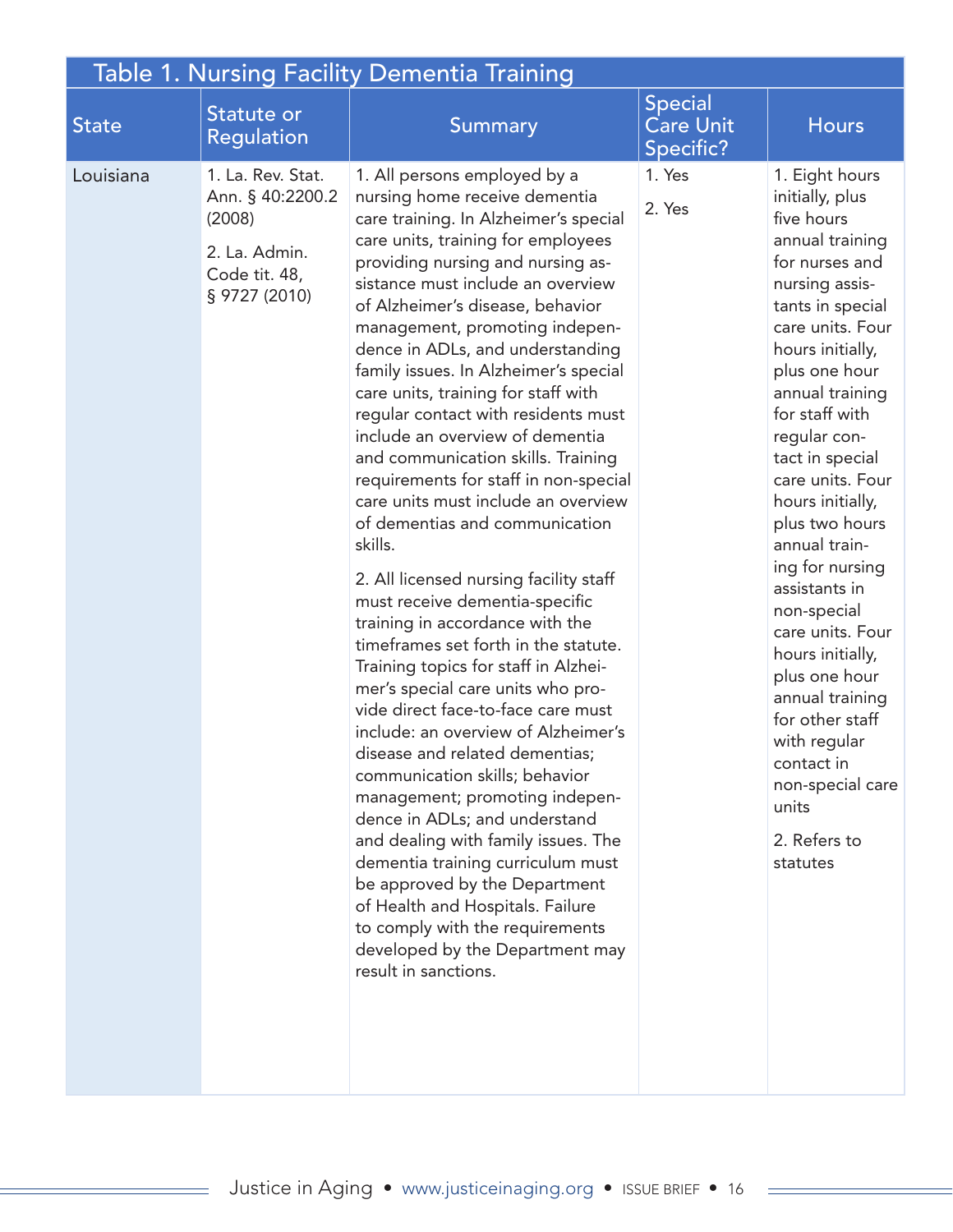| <b>Table 1. Nursing Facility Dementia Training</b> |                                                                                                                                                       |                                                                                                                                                                                                                                                                                                                                                                                                                                                                                                                                                                                                                                                                                                                                                                                                                                                                                                                                                                                                                                                                                                                                                                                                                                                                                  |                                                                                                                                                                                                                                                                                                                                                 |                                                                                                                                                                                                                                                                                                                                                         |  |
|----------------------------------------------------|-------------------------------------------------------------------------------------------------------------------------------------------------------|----------------------------------------------------------------------------------------------------------------------------------------------------------------------------------------------------------------------------------------------------------------------------------------------------------------------------------------------------------------------------------------------------------------------------------------------------------------------------------------------------------------------------------------------------------------------------------------------------------------------------------------------------------------------------------------------------------------------------------------------------------------------------------------------------------------------------------------------------------------------------------------------------------------------------------------------------------------------------------------------------------------------------------------------------------------------------------------------------------------------------------------------------------------------------------------------------------------------------------------------------------------------------------|-------------------------------------------------------------------------------------------------------------------------------------------------------------------------------------------------------------------------------------------------------------------------------------------------------------------------------------------------|---------------------------------------------------------------------------------------------------------------------------------------------------------------------------------------------------------------------------------------------------------------------------------------------------------------------------------------------------------|--|
| <b>State</b>                                       | Statute or<br><b>Regulation</b>                                                                                                                       | Summary                                                                                                                                                                                                                                                                                                                                                                                                                                                                                                                                                                                                                                                                                                                                                                                                                                                                                                                                                                                                                                                                                                                                                                                                                                                                          | Special<br><b>Care Unit</b><br>Specific?                                                                                                                                                                                                                                                                                                        | <b>Hours</b>                                                                                                                                                                                                                                                                                                                                            |  |
| Maine                                              | 1. Me. Rev. Stat.<br>Ann. tit. 22,<br>§ 3174-I (2012)<br>2. 10-144 Me.<br>Code R.101,<br>§ 67 (2014)<br>3. 10-144 Me.<br>Code R.110,<br>§ 23.C (2014) | 1. Certain Medicaid reimburse-<br>ment for care for individuals who<br>are eligible for care based on the<br>supplemental dementia assessment<br>is conditioned upon the nursing<br>facility showing that it has a training<br>program focused on care for per-<br>sons with dementia. The Depart-<br>ment of Health and Human Services<br>is required to develop training re-<br>quirements that establish standards<br>for treatment, services, and settings<br>to meet individual needs of persons<br>with dementia.<br>2. Sets forth required hours of train-<br>ing consistent with statute above.<br>Training topics include: conditions<br>that cause dementia; behavior<br>management; communication<br>with family; creating a therapeutic<br>environment; promoting functional<br>independence; legal and ethical<br>issues; and mandatory reporting of<br>abuse, neglect and exploitation.<br>3. Initial training for staff in Alzhei-<br>mer's Care Units in nursing facilities<br>must include a general overview of<br>Alzheimer's disease; communica-<br>tion basics; creating a therapeutic<br>environment; activity focused care;<br>dealing with difficult behaviors; and<br>family issues. In-service training<br>must be more comprehensive and<br>detailed. | 1. Not spe-<br>cial care unit<br>specific, but<br>pertains to ser-<br>vices provided<br>to residents<br>with Alzhei-<br>mer's disease<br>or related<br>dementias.<br>2. Not spe-<br>cial care unit<br>specific, but<br>pertains to ser-<br>vices provided<br>to residents<br>with Alzhei-<br>mer's disease<br>or related<br>dementia.<br>3. Yes | 1. None speci-<br>fied<br>2. Six hours<br>initial classroom<br>training and six<br>hours of initial<br>clinical de-<br>mentia specific<br>training; plus<br>four hours of<br>in-service for<br>CNAs.<br>3. Eight hours<br>classroom train-<br>ing plus eight<br>hours of clinical<br>training initially;<br>plus quarterly<br>in-service train-<br>ing. |  |
| Maryland                                           | Md. Code Ann.,<br>Health-Gen.<br>$§$ 19-319-1 (1986)                                                                                                  | Facilities providing long-term care<br>for patients with Alzheimer's must<br>have a dementia-specific in-service<br>education program.                                                                                                                                                                                                                                                                                                                                                                                                                                                                                                                                                                                                                                                                                                                                                                                                                                                                                                                                                                                                                                                                                                                                           |                                                                                                                                                                                                                                                                                                                                                 |                                                                                                                                                                                                                                                                                                                                                         |  |

 $\equiv$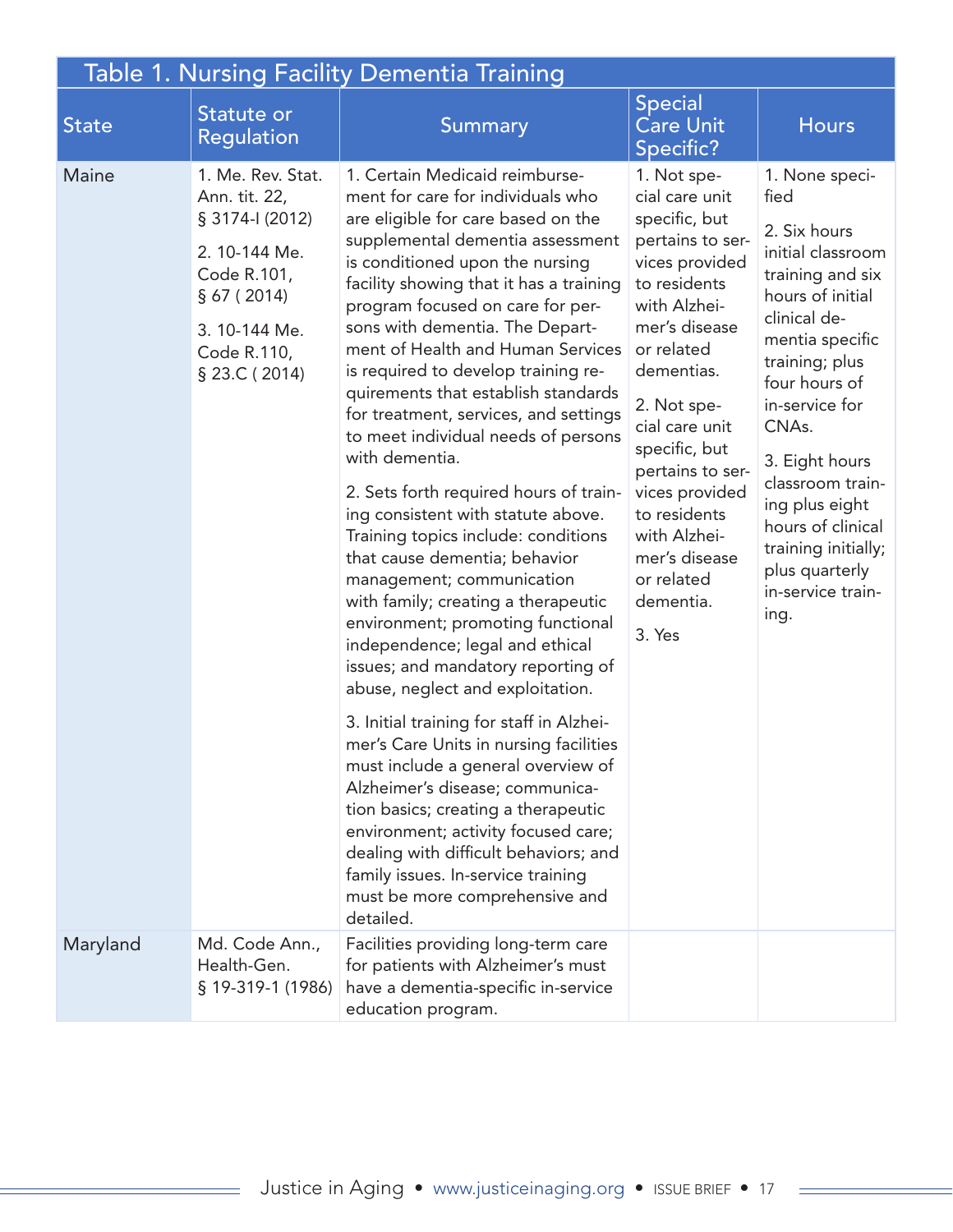|                      | <b>Table 1. Nursing Facility Dementia Training</b>                                                                                           |                                                                                                                                                                                                                                                                                                                                                                                                                                                                                                                                                                                                                                 |                                                                                                                           |                                                                                                                                    |  |  |
|----------------------|----------------------------------------------------------------------------------------------------------------------------------------------|---------------------------------------------------------------------------------------------------------------------------------------------------------------------------------------------------------------------------------------------------------------------------------------------------------------------------------------------------------------------------------------------------------------------------------------------------------------------------------------------------------------------------------------------------------------------------------------------------------------------------------|---------------------------------------------------------------------------------------------------------------------------|------------------------------------------------------------------------------------------------------------------------------------|--|--|
| <b>State</b>         | Statute or<br><b>Regulation</b>                                                                                                              | Summary                                                                                                                                                                                                                                                                                                                                                                                                                                                                                                                                                                                                                         | <b>Special</b><br><b>Care Unit</b><br>Specific?                                                                           | <b>Hours</b>                                                                                                                       |  |  |
| <b>Massachusetts</b> | 1. 105 Mass.<br>Code Regs.<br>150.022 (2014)<br>2. 105 Mass.<br>Code Regs.<br>150.024 (2014)<br>3. 105 Mass.<br>Code Regs.<br>150.025 (2014) | 1. Specifies the sections of the<br>regulations which set forth the<br>minimum dementia staff training<br>requirements for all nursing homes,<br>and Dementia Special Care Units.<br>2. Specifies staff qualifications and<br>training requirements in Dementia<br>Special Care Units.<br>3. Specifies that all relevant staff<br>members working in long-term<br>care facilities Dementia Special<br>Care Units must receive training<br>that includes a basic introduction<br>to the foundations of dementia and<br>dementia care. The training must<br>be at least partially interactive, and<br>must include an evaluation. | 2. Yes<br>3. Yes                                                                                                          | 1. None<br>specified<br>2. Eight hours<br>initially, plus<br>four hours<br>on-going train-<br>ing annually<br>3. None<br>specified |  |  |
| Minnesota            | Minn. Stat.<br>§ 144.6503<br>(2008)                                                                                                          | Mandates that where a nursing<br>facility serves persons with Alz-<br>heimer's disease, direct care staff<br>and supervisors must be trained in<br>dementia care, including an expla-<br>nation of Alzheimer's disease and<br>related disorders; assistance with<br>activities of daily living; problem<br>solving with challenging behaviors;<br>and communication skills.                                                                                                                                                                                                                                                     | Not special<br>care unit<br>specific, but<br>applies to fa-<br>cilities serving<br>persons with<br>Alzheimer's<br>disease |                                                                                                                                    |  |  |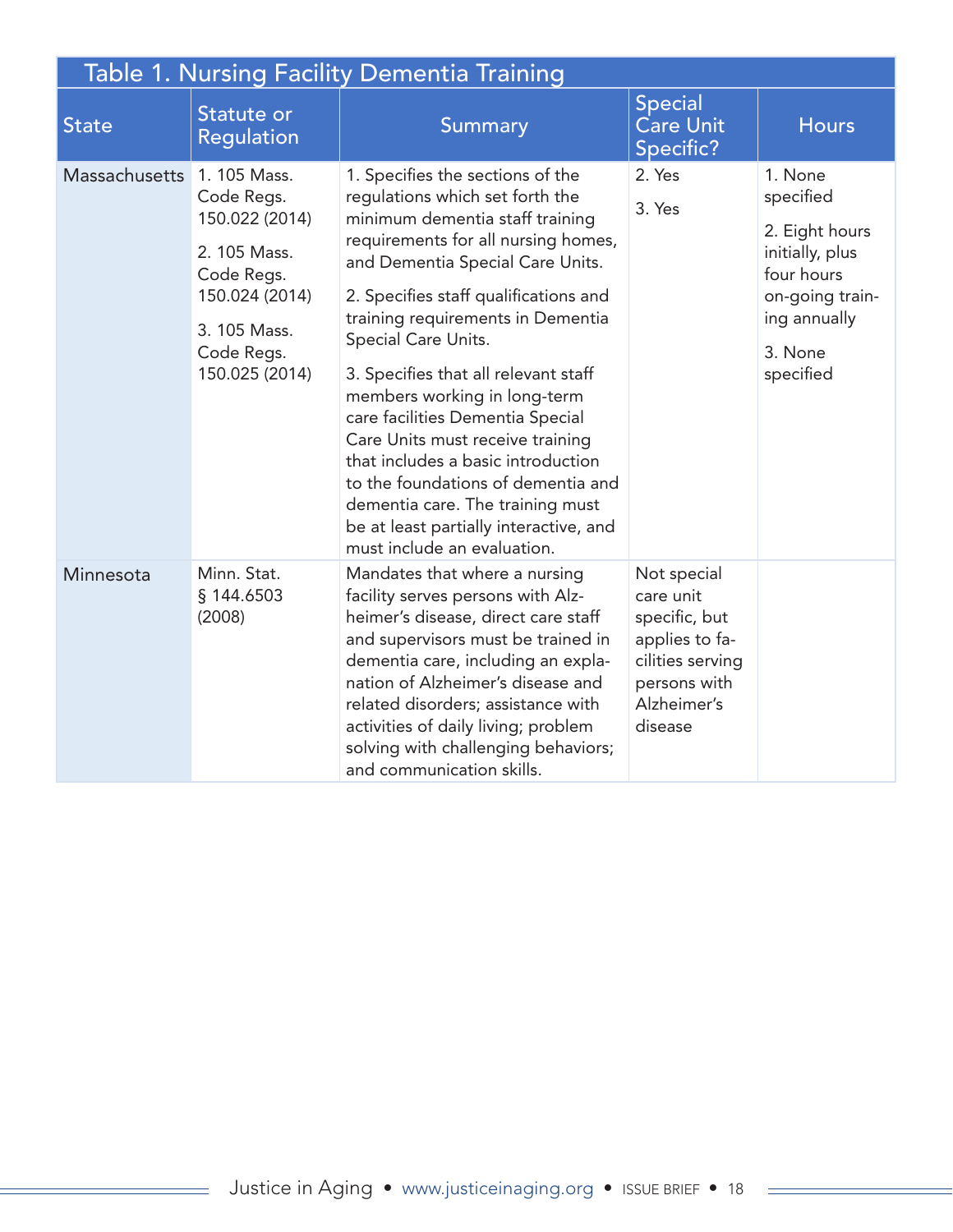| <b>Table 1. Nursing Facility Dementia Training</b> |                                             |                                                                                                                                                                                                                                                                                                                                                                                                                                                                                                                                                                                                                                                                                                                                                                                |                                                 |                                                                |  |
|----------------------------------------------------|---------------------------------------------|--------------------------------------------------------------------------------------------------------------------------------------------------------------------------------------------------------------------------------------------------------------------------------------------------------------------------------------------------------------------------------------------------------------------------------------------------------------------------------------------------------------------------------------------------------------------------------------------------------------------------------------------------------------------------------------------------------------------------------------------------------------------------------|-------------------------------------------------|----------------------------------------------------------------|--|
| <b>State</b>                                       | Statute or<br><b>Regulation</b>             | <b>Summary</b>                                                                                                                                                                                                                                                                                                                                                                                                                                                                                                                                                                                                                                                                                                                                                                 | <b>Special</b><br><b>Care Unit</b><br>Specific? | <b>Hours</b>                                                   |  |
| <b>Nevada</b>                                      | Nev. Admin.<br>Code<br>§449.74522<br>(2004) | Training requirements for direct<br>care staff at nursing facilities that<br>provide care to persons with de-<br>mentia must include: an overview of<br>the disease of dementia; communi-<br>cating with a person with dementia;<br>providing personal care to a person<br>with dementia; recreational and<br>social activities for a person with<br>dementia; aggressive and other dif-<br>ficult behaviors; and advising family<br>members concerning interaction<br>with the person with dementia. The<br>continuing education must be ap-<br>proved by the occupational licens-<br>ing board that licensed or certified<br>the person completing the edu-<br>cation and can be used to satisfy<br>continuing education requirements<br>of an occupational licensing board. | Yes                                             | Eight hours<br>within 30 days,<br>plus three hours<br>annually |  |

Ξ

 $\equiv$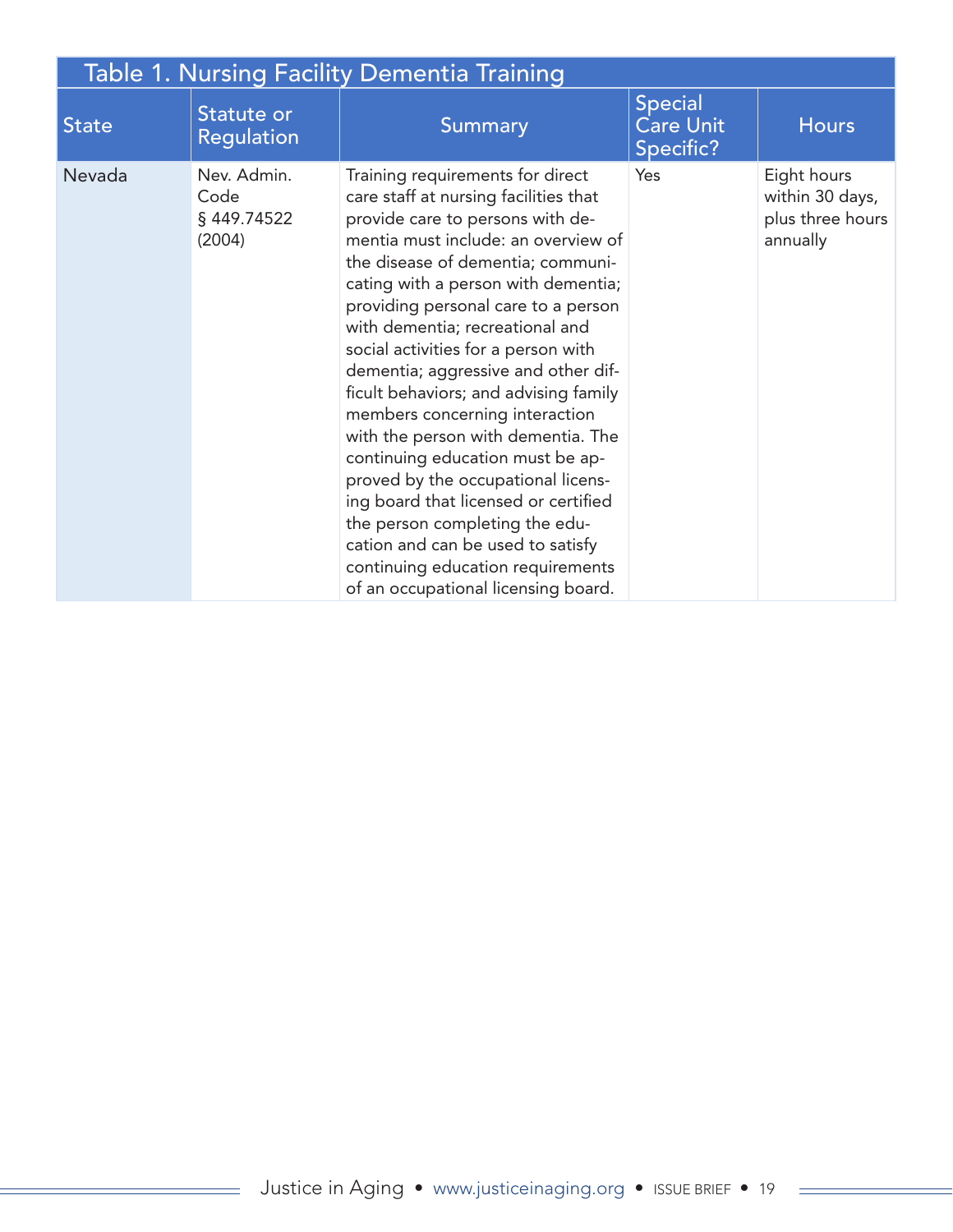| <b>Table 1. Nursing Facility Dementia Training</b> |                                                                                                                                                                                     |                                                                                                                                                                                                                                                                                                                                                                                                                                                                                                                                                                                                                                                                                                                                                                                                                                                                |                                                 |              |  |
|----------------------------------------------------|-------------------------------------------------------------------------------------------------------------------------------------------------------------------------------------|----------------------------------------------------------------------------------------------------------------------------------------------------------------------------------------------------------------------------------------------------------------------------------------------------------------------------------------------------------------------------------------------------------------------------------------------------------------------------------------------------------------------------------------------------------------------------------------------------------------------------------------------------------------------------------------------------------------------------------------------------------------------------------------------------------------------------------------------------------------|-------------------------------------------------|--------------|--|
| <b>State</b>                                       | Statute or<br><b>Regulation</b>                                                                                                                                                     | <b>Summary</b>                                                                                                                                                                                                                                                                                                                                                                                                                                                                                                                                                                                                                                                                                                                                                                                                                                                 | <b>Special</b><br><b>Care Unit</b><br>Specific? | <b>Hours</b> |  |
| New Jersey                                         | 1.N.J. Stat. Ann.<br>§ 26:2M-7 (1988)<br>2. N.J. Stat. Ann.<br>$§$ 26:2M-7.2<br>(2012)<br>3. N.J. Admin.<br>Code § 8:13.4<br>(2007)<br>4. N.J. Admin.<br>Code § 8:39-46.2<br>(2015) | 1. Health Commissioner charged<br>with establishing a voluntary train-<br>ing program for long-term care<br>facilities.<br>2. Health Commissioner charged<br>with establishing a mandatory train-<br>ing program for long-term care staff<br>who provide direct care to residents<br>with Alzheimer's disease.<br>3. Long-term care facilities must<br>provide at least one training a year<br>on the specialized care of residents<br>with Alzheimer's disease.<br>4. Long-term care facilities with<br>dementia programs must provide<br>initial and ongoing education, train-<br>ing, and support programs for each<br>staff member related to the care of<br>residents with dementia. Each Alz-<br>heimer's/dementia program must<br>have a full-time employee with spe-<br>cialized training and/or experience<br>in care for residents with<br>dementia. | 4. Yes                                          |              |  |
| Oklahoma                                           | 1. Okla. Admin.<br>Code § 310:675-<br>13-8 (2009)<br>2. Okla. Admin.<br>Code § 310:675-<br>13-9 (2009)                                                                              | 1. Nursing facilities must employ<br>a qualified Activity Director who<br>has received training in specialized<br>programming for Alzheimer's and<br>related dementias.<br>2. Nursing facilities must employ<br>qualified social services staff, who<br>have received training in Alzhei-<br>mer's social services.                                                                                                                                                                                                                                                                                                                                                                                                                                                                                                                                            |                                                 |              |  |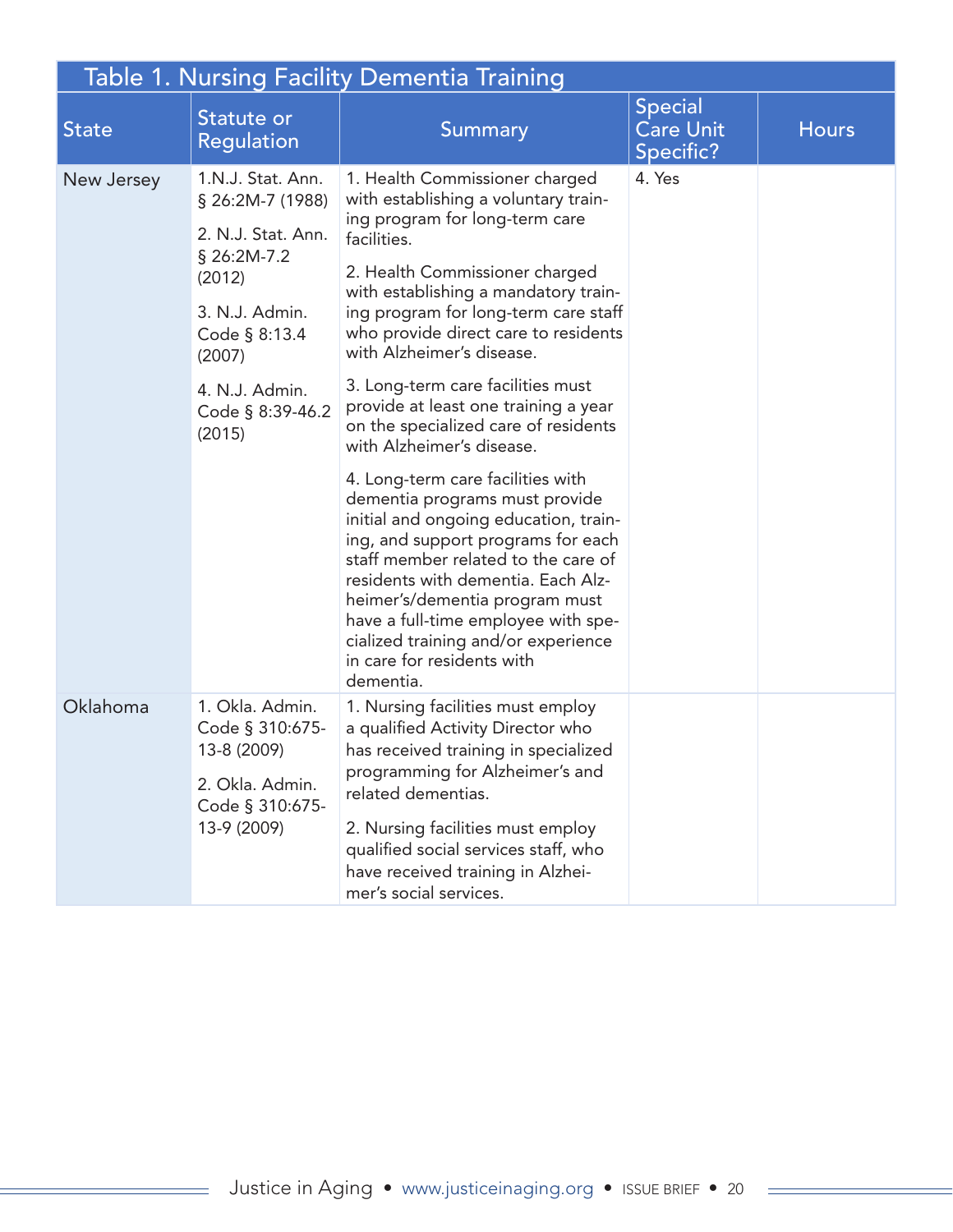| <b>Table 1. Nursing Facility Dementia Training</b> |                                                                                                                 |                                                                                                                                                                                                                                                                                                                                                                                                                                                                                                                                                                                                                                                                                                                                                                                                                                                                                                                                                                                                                                                                                                                                      |                                                 |                                                                                                       |  |
|----------------------------------------------------|-----------------------------------------------------------------------------------------------------------------|--------------------------------------------------------------------------------------------------------------------------------------------------------------------------------------------------------------------------------------------------------------------------------------------------------------------------------------------------------------------------------------------------------------------------------------------------------------------------------------------------------------------------------------------------------------------------------------------------------------------------------------------------------------------------------------------------------------------------------------------------------------------------------------------------------------------------------------------------------------------------------------------------------------------------------------------------------------------------------------------------------------------------------------------------------------------------------------------------------------------------------------|-------------------------------------------------|-------------------------------------------------------------------------------------------------------|--|
| <b>State</b>                                       | Statute or<br><b>Regulation</b>                                                                                 | Summary                                                                                                                                                                                                                                                                                                                                                                                                                                                                                                                                                                                                                                                                                                                                                                                                                                                                                                                                                                                                                                                                                                                              | <b>Special</b><br><b>Care Unit</b><br>Specific? | <b>Hours</b>                                                                                          |  |
| Oregon                                             | Or. Admin. R.<br>411-086-0310<br>(1990)                                                                         | Employees and certified nursing<br>assistants in nursing facilities must<br>receive certain training. CNAs must<br>have at least three hours of training<br>each calendar quarter. Required<br>training topics include training<br>in Alzheimer's disease and other<br>dementias, including recognition of<br>symptoms, treatments, and behav-<br>ioral management.                                                                                                                                                                                                                                                                                                                                                                                                                                                                                                                                                                                                                                                                                                                                                                  |                                                 | Three hours<br>quarterly for<br>certified nursing<br>assistants                                       |  |
| Tennessee                                          | 1. Tenn Comp. R.<br>& Regs. 1200-08-<br>06-.05 (2007)<br>2. Tenn. Comp.<br>R. & Regs. 1200-<br>08-06-.07 (2000) | 1. Nursing homes with secured<br>units must provide survey staff with<br>performance information including<br>documentation showing that 100%<br>of the staff working on the secured<br>units received in-service training<br>in the following areas: basic facts<br>about the causes, progression and<br>management of Alzheimer's Dis-<br>ease and related disorders; dealing<br>with dysfunctional behavior and<br>catastrophic reactions in the resi-<br>dents; identifying and alleviating<br>safety risks to the resident; provid-<br>ing assistance in the activities of<br>daily living for the resident; and,<br>communicating with families and<br>other persons interested in the<br>resident.<br>2. Nurse aids in specialized Alz-<br>heimer's Units (structurally distinct<br>parts of a nursing home) must have<br>40 additional hours of training that<br>includes basic facts about causes,<br>progression, and management of<br>Alzheimer's and related disorders;<br>dealing with dysfunctional behav-<br>iors; identifying safety risks; pro-<br>viding assistance with ADLs; and<br>communicating with families. | 1. Yes<br>2. Yes                                | 1. None<br>specified<br>2.40 hours<br>classroom<br>instruction, in-<br>cluding demen-<br>tia training |  |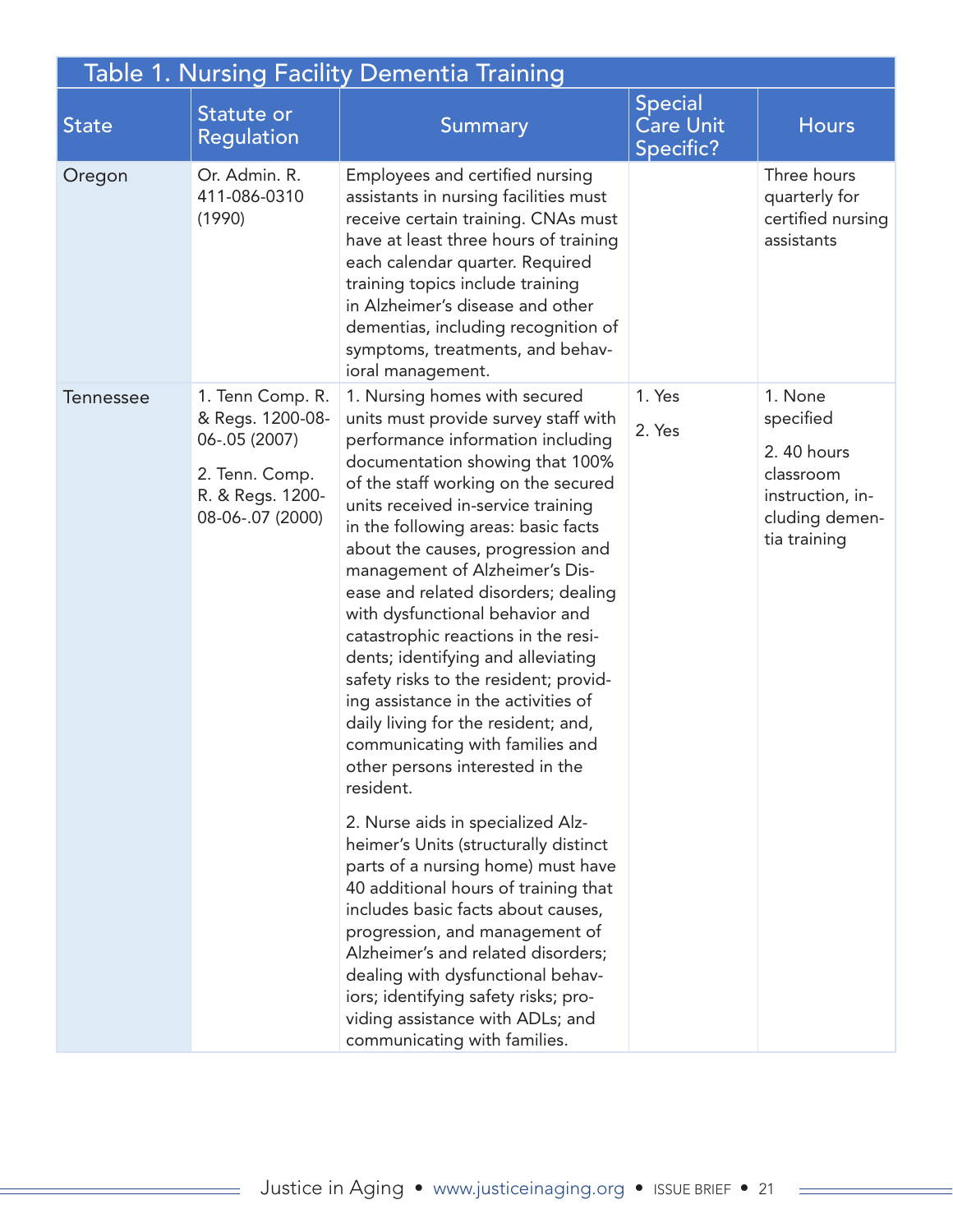| <b>Table 1. Nursing Facility Dementia Training</b> |                                                                                                           |                                                                                                                                                                                                                                                                                                                                                                                                                                                                                                                       |                                                 |                                                                                                                |  |
|----------------------------------------------------|-----------------------------------------------------------------------------------------------------------|-----------------------------------------------------------------------------------------------------------------------------------------------------------------------------------------------------------------------------------------------------------------------------------------------------------------------------------------------------------------------------------------------------------------------------------------------------------------------------------------------------------------------|-------------------------------------------------|----------------------------------------------------------------------------------------------------------------|--|
| State                                              | Statute or<br><b>Regulation</b>                                                                           | Summary                                                                                                                                                                                                                                                                                                                                                                                                                                                                                                               | <b>Special</b><br><b>Care Unit</b><br>Specific? | <b>Hours</b>                                                                                                   |  |
| <b>Texas</b>                                       | 1. Tex. Health &<br>Safety Code Ann.<br>§ 242.037 (2003)<br>2. 40 Tex. Admin.<br>Code § 19.2208<br>(1996) | 1. Nursing homes are required to<br>train staff on the care of persons<br>with Alzheimer's disease and relat-<br>ed disorders. A minimum of one<br>hour of annual training is required.<br>2. Staff in certified Alzheimer's facil-<br>ities must have documented train-<br>ing specific to Alzheimer's patients,<br>including etiology and treatment<br>of dementias, stages of Alzheimer's<br>disease; behavior management;<br>and communication.                                                                   | 1. No<br>2. Yes                                 | 1. One hour<br>annually<br>2. Eight hours<br>initially, plus<br>four hours an-<br>nual continuing<br>education |  |
| Vermont                                            | Vt. Admin. Code<br>12-4-200:2 (2014)                                                                      | Nursing facilities with dementia<br>care units must provide an ini-<br>tial training including: a general<br>overview of Alzheimer's disease;<br>communication basics; creating a<br>therapeutic environment; activity<br>focused care; dealing with difficult<br>behaviors; and family issues. Any<br>staff that have direct contact with<br>dementia patients must also have<br>quarterly ongoing training about<br>Alzheimer's and dementia, includ-<br>ing specific training regarding com-<br>munication issues. | Yes                                             | Eight hours<br>initial classroom<br>training, plus<br>quarterly ongo-<br>ing training                          |  |
| Washington                                         | 1. Wash. Rev.<br>Code Ann.<br>§74.39A.351<br>(2012)<br>2. Wash. Admin.<br>Code § 388-97-<br>1040 (2014)   | 1. State must offer long-term care<br>workers opportunities to accumu-<br>late 70 hours of training, including<br>training in dementia care.<br>2. Nursing home staff who have<br>contact with residents must have<br>ongoing and consistent training in<br>special dementia care and needs.                                                                                                                                                                                                                          |                                                 | 1.70 hours<br>of voluntary<br>training within<br>a reasonable<br>time.<br>2. None speci-<br>fied.              |  |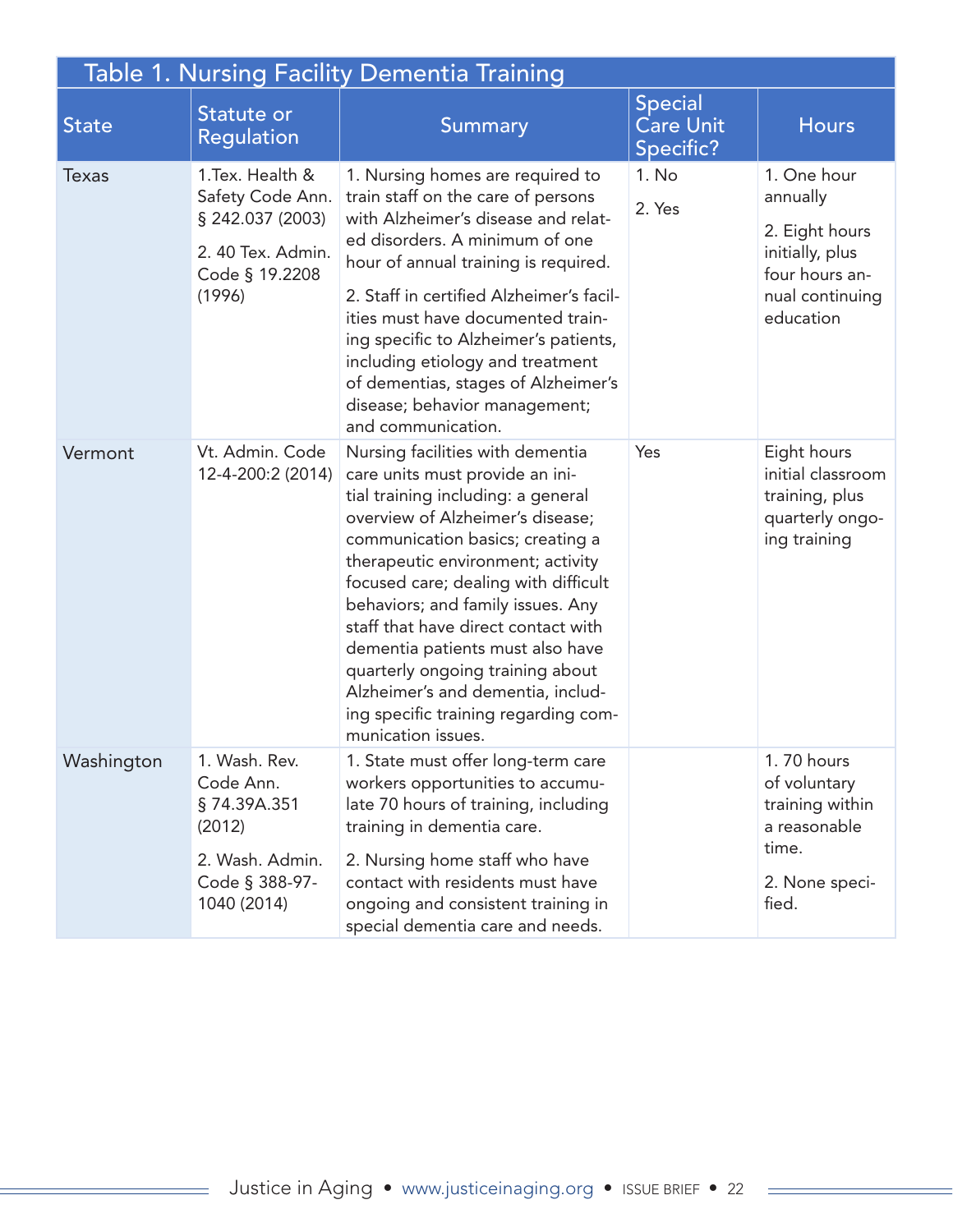| <b>Table 1. Nursing Facility Dementia Training</b> |                                     |                                                                                                                                                                                                                                                                                                                                                                                                                                                                                                                                                                                  |                                                 |                                                                                                               |  |
|----------------------------------------------------|-------------------------------------|----------------------------------------------------------------------------------------------------------------------------------------------------------------------------------------------------------------------------------------------------------------------------------------------------------------------------------------------------------------------------------------------------------------------------------------------------------------------------------------------------------------------------------------------------------------------------------|-------------------------------------------------|---------------------------------------------------------------------------------------------------------------|--|
| <b>State</b>                                       | Statute or<br><b>Regulation</b>     | Summary                                                                                                                                                                                                                                                                                                                                                                                                                                                                                                                                                                          | <b>Special</b><br><b>Care Unit</b><br>Specific? | <b>Hours</b>                                                                                                  |  |
| West Virginia                                      | W. Va. Code R.<br>$$64-13-11(2014)$ | New nursing home employees,<br>staff, and contractors must have<br>training within the first 30 days<br>of employment on Alzheimer's/<br>dementia. The training must in-<br>clude: a basic explanation of how<br>the disease process affects per-<br>sons with Alzheimer's disease and<br>other dementias; communication<br>approaches and techniques for<br>use when interacting with persons<br>with Alzheimer's disease or other<br>dementias; prevention and man-<br>agement of problem behaviors; and<br>activities and programming appro-<br>priate for these individuals. |                                                 | Two hours<br>initial training<br>within 30 days,<br>plus two hours<br>of continuing<br>annual educa-<br>tion. |  |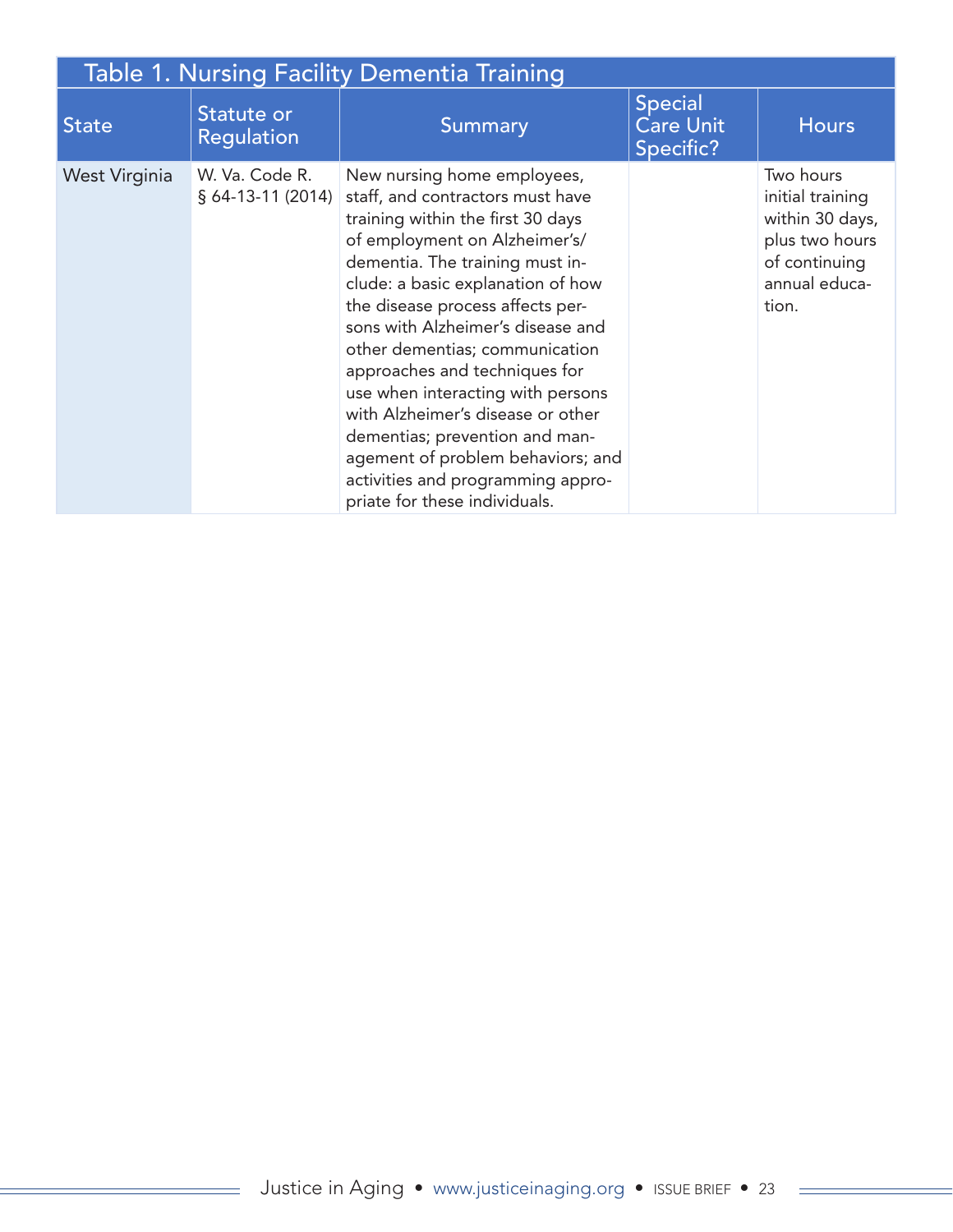| <b>Table 2. Assisted Living Facility Dementia Training</b> |                                                                                          |                                                                                                                                                                                                                                                                 |                                                                                          |                                                                                                                                                                                                                                                                                                                                                                                                                                 |
|------------------------------------------------------------|------------------------------------------------------------------------------------------|-----------------------------------------------------------------------------------------------------------------------------------------------------------------------------------------------------------------------------------------------------------------|------------------------------------------------------------------------------------------|---------------------------------------------------------------------------------------------------------------------------------------------------------------------------------------------------------------------------------------------------------------------------------------------------------------------------------------------------------------------------------------------------------------------------------|
| <b>State</b>                                               | <b>Assisted</b><br><b>Living Statute</b><br>or Regulation                                | <b>Number</b><br>of Hours<br>of Training<br>Required                                                                                                                                                                                                            | <b>Assisted Living</b><br><b>Special Care</b><br><b>Units Statute or</b><br>Regulation   | <b>Number of Hours</b><br>of Training<br><b>Required</b>                                                                                                                                                                                                                                                                                                                                                                        |
| Alabama                                                    | Ala. Admin. Code<br>r. 420-5-4-.04<br>(2007)                                             | Administrators:<br>six hours annually,<br>including identifying<br>signs and symptoms<br>of dementia.                                                                                                                                                           | Ala. Admin. Code r.<br>420-5-20-.04 (2007)                                               | All Staff: Completion<br>of DETA Brain Series<br>Training plus six hours<br>annual continuing edu-<br>cation.                                                                                                                                                                                                                                                                                                                   |
| Alaska                                                     | n/a                                                                                      |                                                                                                                                                                                                                                                                 | n/a                                                                                      |                                                                                                                                                                                                                                                                                                                                                                                                                                 |
| Arizona                                                    | Ariz. Admin.<br>Code § R4-33-703<br>(2013)                                               | Caregiver training<br>program: 104 hours,<br>including eight<br>classroom hours in<br>care of cognitively<br>impaired residents.<br>Competency exam<br>required.                                                                                                | n/a                                                                                      |                                                                                                                                                                                                                                                                                                                                                                                                                                 |
| Arkansas                                                   | 1. Ark. Code R.<br>016.06.13-504<br>(2014)<br>2. Ark. Code R.<br>016.06.14-504<br>(2009) | 1. Level I All Staff:<br>Dementia training<br>w/in 30 days of hire<br>and six hours annu-<br>ally of continuing<br>education.<br>2. Level II All Staff:<br>Dementia training<br>w/in 30 days of hire<br>and six hours annu-<br>ally of continuing<br>education. | 1. Ark. Code R.<br>016.06.13-805<br>(2014)<br>2. Ark. Code R.<br>016.06.14-805<br>(2009) | 1. Level I All Staff:<br>30 hours of demen-<br>tia-specific initial<br>training and two hours<br>of in-service every<br>quarter thereafter.<br>Training topics and<br>hour requirements are<br>very detailed.<br>2. Level II All Staff:<br>30 hours of demen-<br>tia-specific initial<br>training and two hours<br>of in-service every<br>quarter thereafter.<br>Training topics and<br>hour requirements are<br>very detailed. |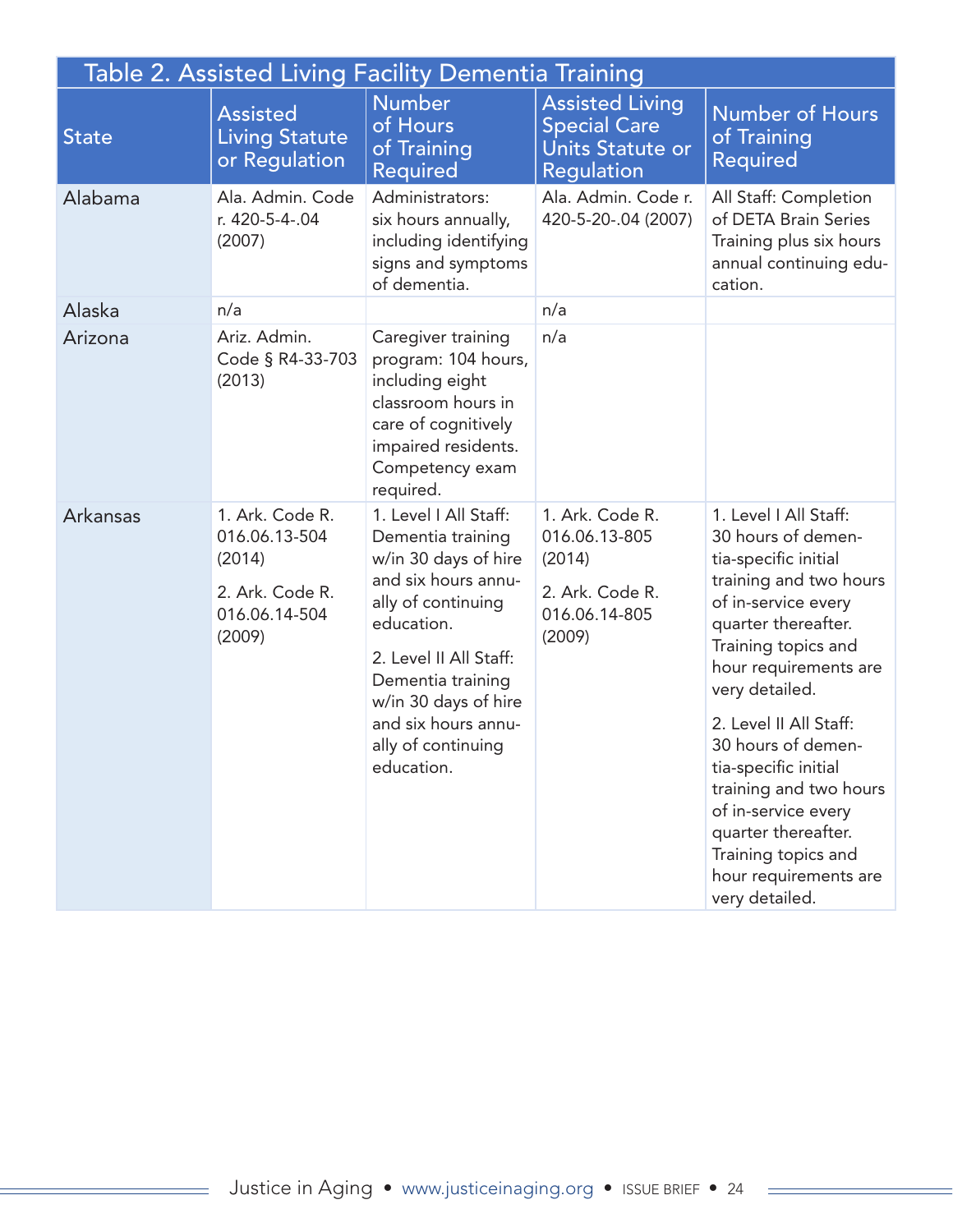| <b>Table 2. Assisted Living Facility Dementia Training</b> |                                                                                                                                                              |                                                                                                                                                                                                                                                                                                                                                                                                                                                                                                                                                                                                                                                                                                          |                                                                                                                                                                                                                                                                        |                                                                                                                                                                                                                                                                                                                                                                                                                                                                                                                                                                                                                                                                                                                                                                                                            |  |
|------------------------------------------------------------|--------------------------------------------------------------------------------------------------------------------------------------------------------------|----------------------------------------------------------------------------------------------------------------------------------------------------------------------------------------------------------------------------------------------------------------------------------------------------------------------------------------------------------------------------------------------------------------------------------------------------------------------------------------------------------------------------------------------------------------------------------------------------------------------------------------------------------------------------------------------------------|------------------------------------------------------------------------------------------------------------------------------------------------------------------------------------------------------------------------------------------------------------------------|------------------------------------------------------------------------------------------------------------------------------------------------------------------------------------------------------------------------------------------------------------------------------------------------------------------------------------------------------------------------------------------------------------------------------------------------------------------------------------------------------------------------------------------------------------------------------------------------------------------------------------------------------------------------------------------------------------------------------------------------------------------------------------------------------------|--|
| <b>State</b>                                               | <b>Assisted</b><br><b>Living Statute</b><br>or Regulation                                                                                                    | <b>Number</b><br>of Hours<br>of Training<br>Required                                                                                                                                                                                                                                                                                                                                                                                                                                                                                                                                                                                                                                                     | <b>Assisted Living</b><br><b>Special Care</b><br><b>Units Statute or</b><br><b>Regulation</b>                                                                                                                                                                          | <b>Number of Hours</b><br>of Training<br><b>Required</b>                                                                                                                                                                                                                                                                                                                                                                                                                                                                                                                                                                                                                                                                                                                                                   |  |
| California                                                 | 1. Cal. Health.<br>& Safety Code<br>1569.7 (2004)<br>2. Cal. Health.<br>& Safety Code<br>1569.625 (2016)<br>3. Cal. Code Regs.<br>tit. 22, § 87411<br>(2008) | 1. Residential care<br>facilities for the<br>elderly that serve<br>residents with<br>Alzheimer's disease<br>and other forms of<br>dementia should<br>include information<br>on sundowning as<br>part of the training<br>for direct care staff.<br>2. All Staff: 20<br>hours training prior<br>to working inde-<br>pendently, includ-<br>ing six specific to<br>dementia care; 20<br>additional hours<br>within four weeks,<br>including six specific<br>to dementia care;<br>20 hours annual<br>education, includ-<br>ing eight specific to<br>dementia care.<br>3. All Staff: Ten<br>hours of initial train-<br>ing, including un-<br>specified portion of<br>time on recognizing<br>signs of dementia. | 1. Cal. Health.<br>& Safety Code<br>1569.626 (2016)<br>2. Cal. Health.<br>& Safety Code<br>1569.698 (2015)<br>3. Cal. Code Regs.<br>tit. 22, § 87705<br>(2008)<br>4. Cal. Code Regs.<br>tit. 22, § 87706<br>(2008)<br>5. Cal. Code Regs.<br>tit. 22, § 87707<br>(2008) | 1. Direct Care Staff:<br>Six hours of demen-<br>tia-specific training<br>prior to working<br>independently with<br>residents; an addi-<br>tional six hours within<br>four weeks, plus eight<br>hours of demen-<br>tia-specific in-service<br>training annually (rule<br>expiring in 2015 re-<br>quires only six hours of<br>initial training).<br>2. Department must<br>adopt staff training re-<br>quirements for secured<br>perimeter facilities.<br>3. Direct Care Staff:<br>Dementia-specific<br>training required,<br>hours not specified.<br>4. Direct Care Staff: Six<br>hours dementia-spe-<br>cific training within<br>four weeks, plus eight<br>hours annual demen-<br>tia-specific in-service.<br>5. Sets forth topics<br>for initial and annual<br>in-service demen-<br>tia-specific training. |  |
| Colorado                                                   | 6 Colo. Code<br>Regs. § 1011-<br>1:VII-1.104 (2013)                                                                                                          | All Staff: On-the-job<br>training, including<br>dementia-specific<br>training.                                                                                                                                                                                                                                                                                                                                                                                                                                                                                                                                                                                                                           | n/a                                                                                                                                                                                                                                                                    |                                                                                                                                                                                                                                                                                                                                                                                                                                                                                                                                                                                                                                                                                                                                                                                                            |  |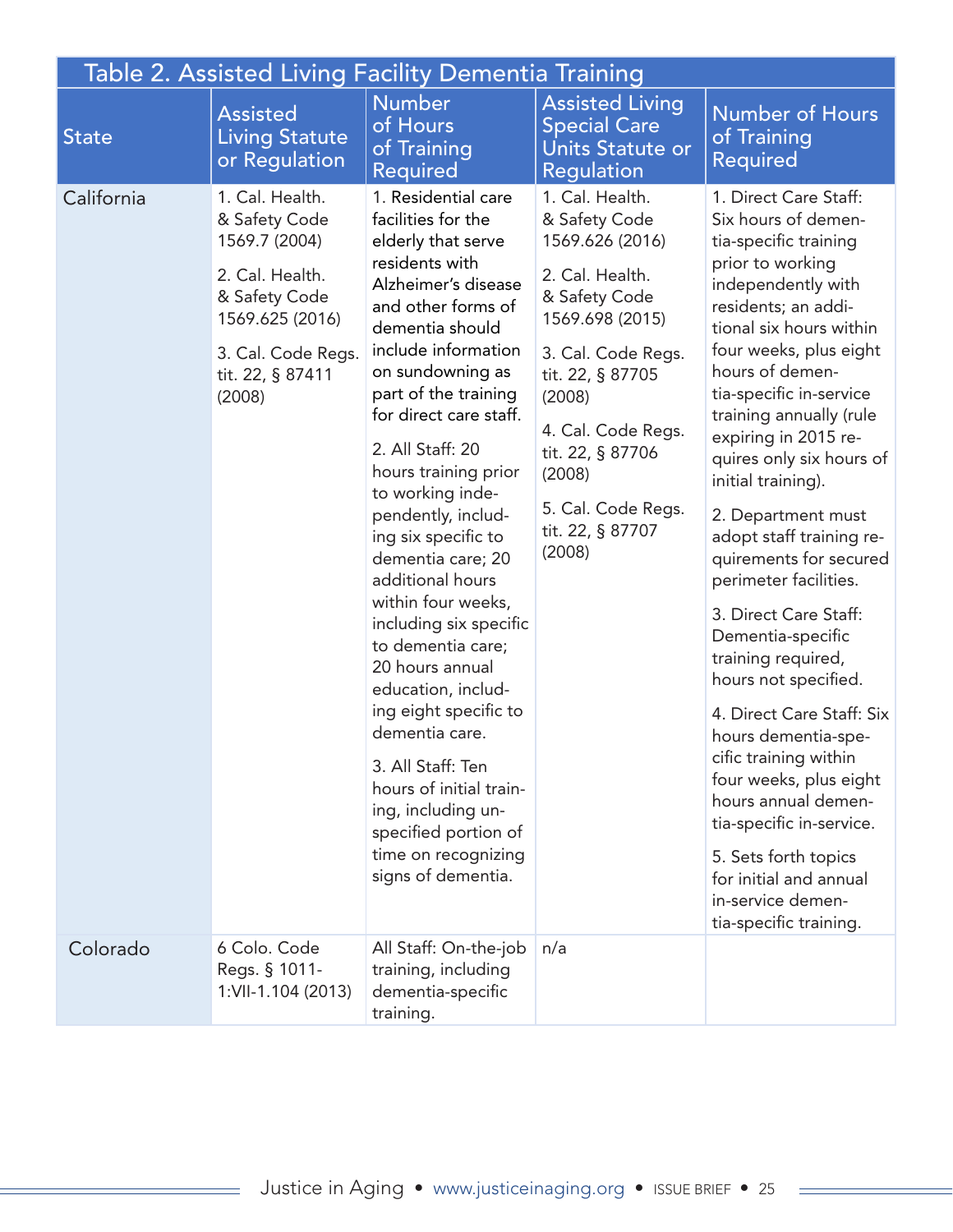|                         |                                                           | Table 2. Assisted Living Facility Dementia Training                                                                                                                                                                |                                                                                        |                                                          |
|-------------------------|-----------------------------------------------------------|--------------------------------------------------------------------------------------------------------------------------------------------------------------------------------------------------------------------|----------------------------------------------------------------------------------------|----------------------------------------------------------|
| <b>State</b>            | <b>Assisted</b><br><b>Living Statute</b><br>or Regulation | <b>Number</b><br>of Hours<br>of Training<br><b>Required</b>                                                                                                                                                        | <b>Assisted Living</b><br><b>Special Care</b><br>Units Statute or<br><b>Regulation</b> | <b>Number of Hours</b><br>of Training<br><b>Required</b> |
| Connecticut             | Conn. P.A. 14-194<br>(2014)                               | All Staff: Assisted<br>living services agen-<br>cies must provide<br>training and educa-<br>tion on Alzheimer's<br>disease and demen-<br>tia symptoms and<br>care upon employ-<br>ment and annually<br>thereafter. | n/a                                                                                    |                                                          |
| Delaware                | 16-3000-3225 Del.<br>Admin. Code<br>\$5.0(2013)           | <b>Direct Care Staff:</b><br>Dementia-specific<br>training each year.                                                                                                                                              | n/a                                                                                    |                                                          |
| District of<br>Columbia | D.C. Code<br>$§$ 44-107.02<br>(2014)                      | All Staff: 12 hours<br>of annual training,<br>including four hours<br>of dementia-specific<br>training.                                                                                                            | n/a                                                                                    |                                                          |
|                         |                                                           | Administrator: Addi-<br>tional 12 hours of<br>approved training<br>related to cognitive<br>impairments.                                                                                                            |                                                                                        |                                                          |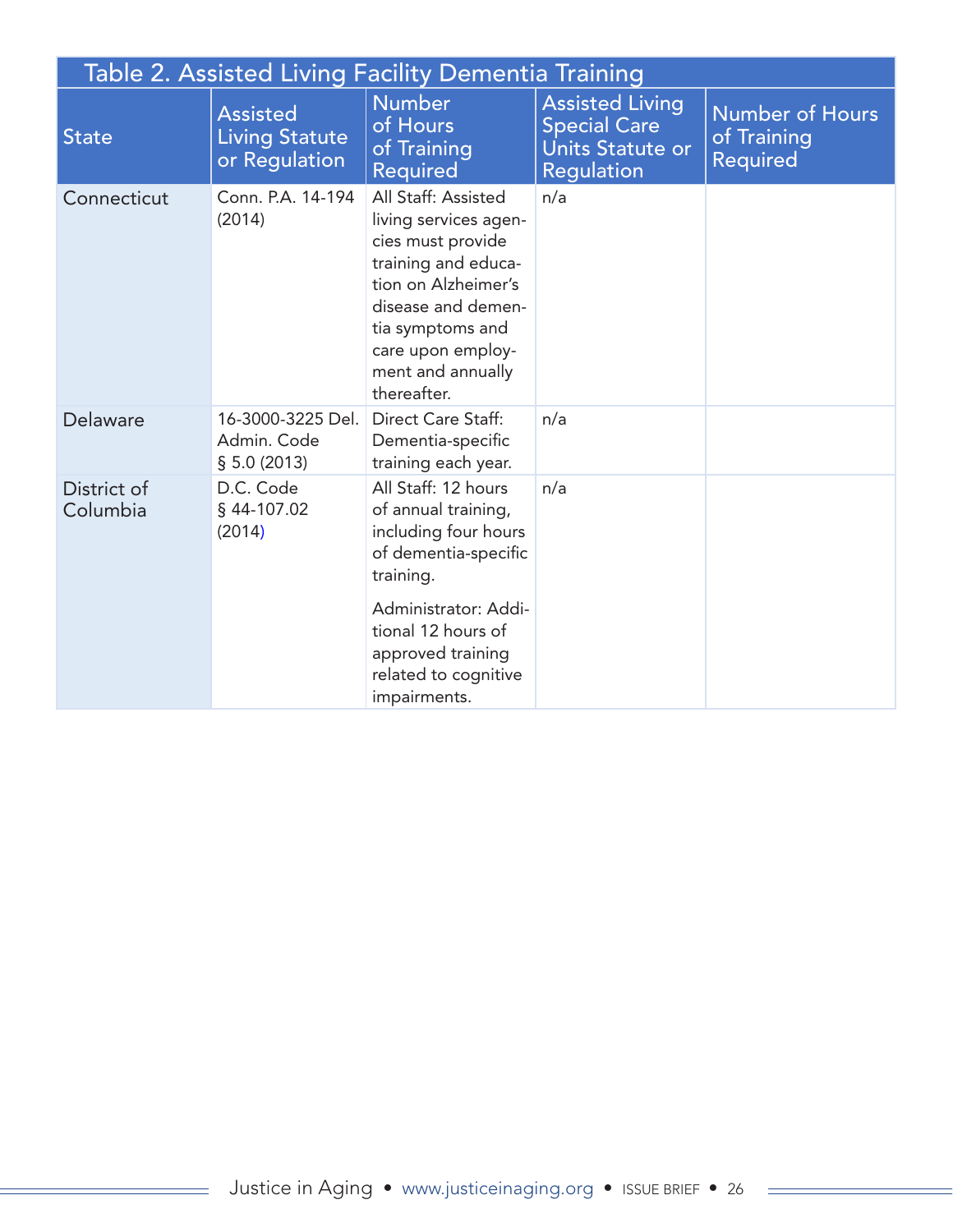| Table 2. Assisted Living Facility Dementia Training |                                                                                          |                                                                                                                                                                                                                                                                                                                                                                                                               |                                                                                               |                                                                                                                                                                                                                                                                                                                                                                                                                                                            |  |
|-----------------------------------------------------|------------------------------------------------------------------------------------------|---------------------------------------------------------------------------------------------------------------------------------------------------------------------------------------------------------------------------------------------------------------------------------------------------------------------------------------------------------------------------------------------------------------|-----------------------------------------------------------------------------------------------|------------------------------------------------------------------------------------------------------------------------------------------------------------------------------------------------------------------------------------------------------------------------------------------------------------------------------------------------------------------------------------------------------------------------------------------------------------|--|
| State                                               | <b>Assisted</b><br><b>Living Statute</b><br>or Regulation                                | <b>Number</b><br>of Hours<br>of Training<br><b>Required</b>                                                                                                                                                                                                                                                                                                                                                   | <b>Assisted Living</b><br><b>Special Care</b><br><b>Units Statute or</b><br><b>Regulation</b> | <b>Number of Hours</b><br>of Training<br><b>Required</b>                                                                                                                                                                                                                                                                                                                                                                                                   |  |
| Florida                                             | 1. Fla. Stat.<br>§ 429.52 (2007)<br>2. Fla. Admin.<br>Code Ann. r. 58A-<br>5.0191 (2010) | 1. All Staff: Training<br>and competen-<br>cy test required,<br>including care of<br>persons with Alz-<br>heimer's disease or<br>related disorders.<br>Administrators: 12<br>hours of continuing<br>education every two<br>years.<br>2. All Staff: 26 hours<br>training and compe-<br>tency exam, includ-<br>ing dementia care.<br>Administrators: 12<br>hours of continuing<br>education every two<br>years. | 1. Fla. Stat.<br>§ 429.178 (2006)<br>2. Fla. Admin. Code<br>Ann. r. 58A-5.0191<br>(2010)      | 1. Direct Care Staff:<br>Initial training, plus<br>four hours dementia<br>training and four hours<br>per year of continuing<br>education, including<br>dementia training in<br>new area.<br>2. Direct Care Staff:<br>Four hours of initial<br>dementia training<br>within three months<br>of employment, four<br>hours of level II de-<br>mentia training within<br>nine months of em-<br>ployment, and four<br>hours of continuing<br>education annually. |  |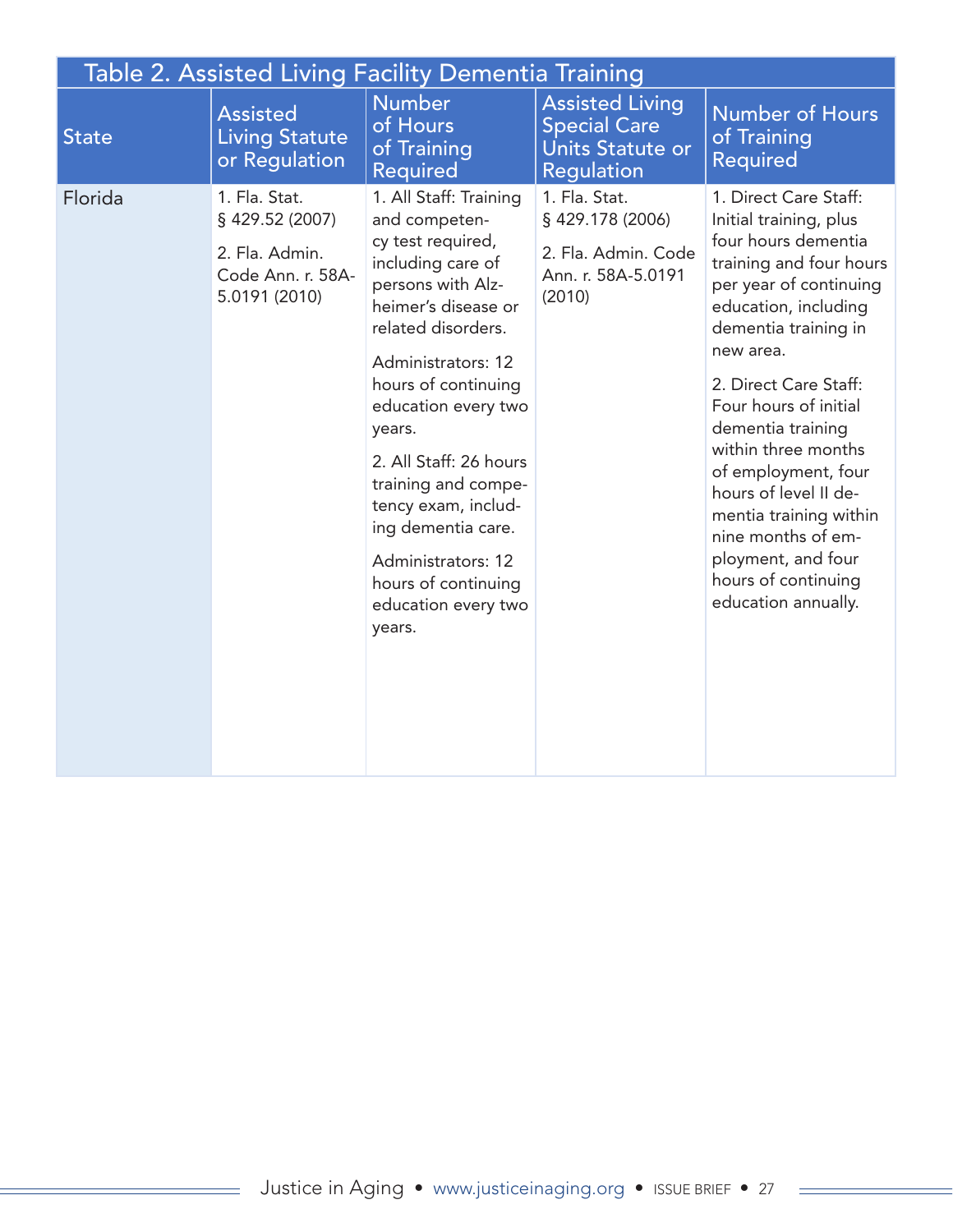| <b>Table 2. Assisted Living Facility Dementia Training</b> |                                                                                                                  |                                                                                                                                                                                                                                                                                                                                            |                                                                                                                                                             |                                                                                                                                                                                                                                                                                                                                                                                                                                                                                       |  |
|------------------------------------------------------------|------------------------------------------------------------------------------------------------------------------|--------------------------------------------------------------------------------------------------------------------------------------------------------------------------------------------------------------------------------------------------------------------------------------------------------------------------------------------|-------------------------------------------------------------------------------------------------------------------------------------------------------------|---------------------------------------------------------------------------------------------------------------------------------------------------------------------------------------------------------------------------------------------------------------------------------------------------------------------------------------------------------------------------------------------------------------------------------------------------------------------------------------|--|
| <b>State</b>                                               | <b>Assisted</b><br><b>Living Statute</b><br>or Regulation                                                        | <b>Number</b><br>of Hours<br>of Training<br><b>Required</b>                                                                                                                                                                                                                                                                                | <b>Assisted Living</b><br><b>Special Care</b><br>Units Statute or<br><b>Regulation</b>                                                                      | <b>Number of Hours</b><br>of Training<br><b>Required</b>                                                                                                                                                                                                                                                                                                                                                                                                                              |  |
| Georgia                                                    | 1. Ga. Comp. R.<br>& Regs. 111-8-62-<br>.09(2013)<br>2. Ga. Comp. R.<br>& Regs. 111-8-63-<br>.09(2012)           | 1. Direct Care Staff:<br>16 hours of training<br>per year, including<br>working with resi-<br>dents with demen-<br>tia.<br>2. All Staff: Initial<br>training includ-<br>ing special needs<br>of residents with<br>dementia, hours not<br>specified.<br>Direct Care Staff: 24<br>hours of continuing<br>education within the<br>first year. | 1. Ga. Comp. R. &<br>Regs. 111-8-63-.09<br>(2012)<br>2. Ga. Comp. R. &<br>Regs. 111-8-62-.19<br>(2013)<br>3. Ga. Comp. R. &<br>Regs. 111-8-63-.19<br>(2012) | 1. Direct Care Staff:<br>Eight hours of the 24<br>hour first year training<br>requirement must be<br>related to dementia<br>care, plus two of the<br>16 hours of continu-<br>ation education must<br>be dementia-specific.<br>2. Sets forth compre-<br>hensive training topics<br>for dementia-specif-<br>ic training for small<br>homes (fewer than 25).<br>3. Sets forth compre-<br>hensive training topics<br>for dementia-specif-<br>ic training for small<br>homes (25 or more). |  |
| Hawaii                                                     | n/a                                                                                                              |                                                                                                                                                                                                                                                                                                                                            | n/a                                                                                                                                                         |                                                                                                                                                                                                                                                                                                                                                                                                                                                                                       |  |
| Idaho                                                      | 1. Idaho Ad-<br>min. Code r.<br>16.03.22.630<br>(2006)<br>2. Idaho Ad-<br>min. Code r.<br>16.03.22.640<br>(2006) | 1. All Staff: At fa-<br>cilities' discretion,<br>staff must have<br>training to meet the<br>specialized needs<br>of residents with<br>dementia.<br>2. All Staff: Eight<br>hours continuing<br>training annually,<br>including dementia<br>care.                                                                                            | n/a                                                                                                                                                         |                                                                                                                                                                                                                                                                                                                                                                                                                                                                                       |  |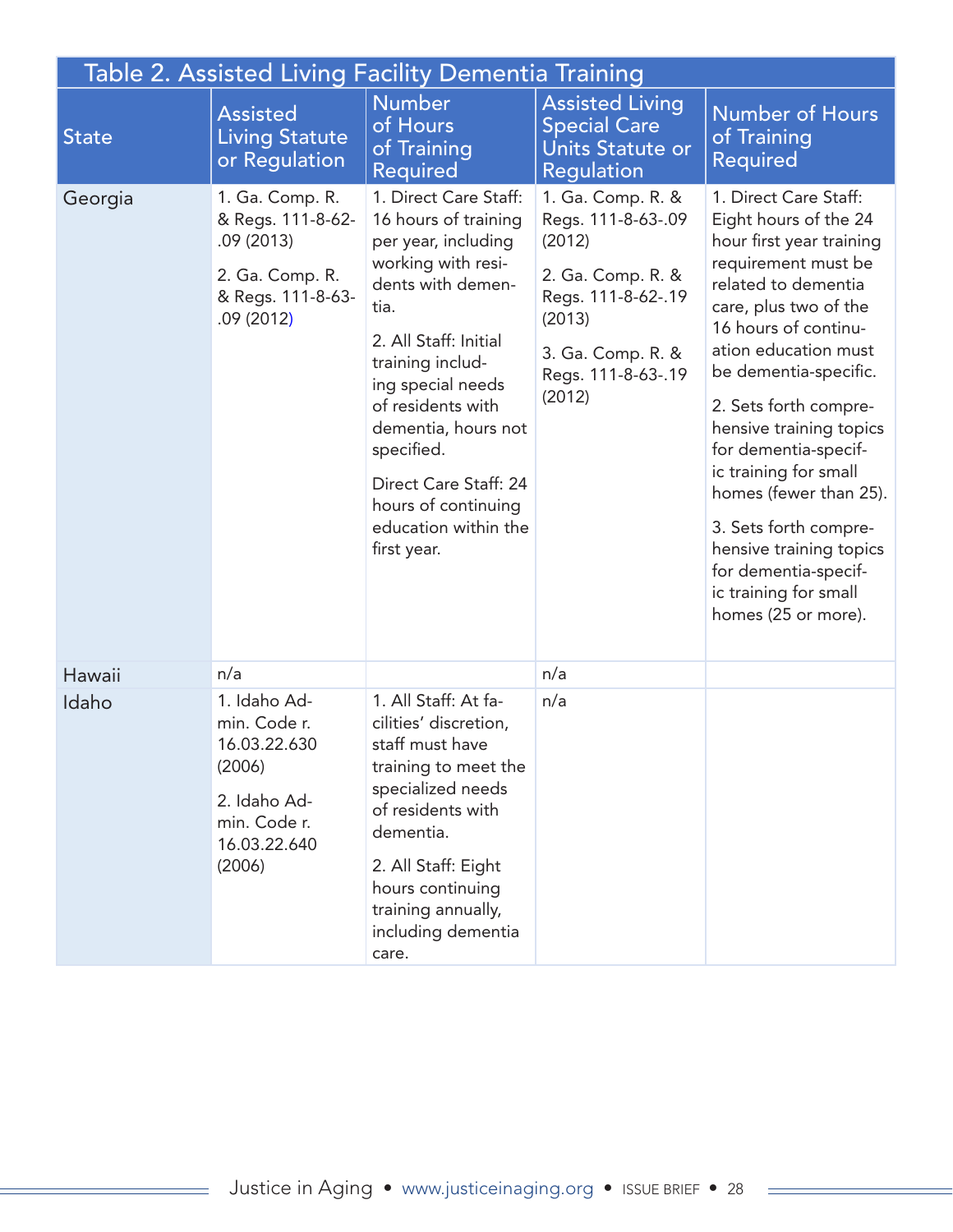| Table 2. Assisted Living Facility Dementia Training |                                                           |                                                                                                                                             |                                                                                                                                           |                                                                                                                                                                                                                                                                                                                                                                                                                                                                                                                                                                                                                                                                                                                  |  |
|-----------------------------------------------------|-----------------------------------------------------------|---------------------------------------------------------------------------------------------------------------------------------------------|-------------------------------------------------------------------------------------------------------------------------------------------|------------------------------------------------------------------------------------------------------------------------------------------------------------------------------------------------------------------------------------------------------------------------------------------------------------------------------------------------------------------------------------------------------------------------------------------------------------------------------------------------------------------------------------------------------------------------------------------------------------------------------------------------------------------------------------------------------------------|--|
| <b>State</b>                                        | <b>Assisted</b><br><b>Living Statute</b><br>or Regulation | <b>Number</b><br>of Hours<br>of Training<br><b>Required</b>                                                                                 | <b>Assisted Living</b><br><b>Special Care</b><br><b>Units Statute or</b><br><b>Regulation</b>                                             | <b>Number of Hours</b><br>of Training<br><b>Required</b>                                                                                                                                                                                                                                                                                                                                                                                                                                                                                                                                                                                                                                                         |  |
| <b>Illinois</b>                                     | n/a                                                       |                                                                                                                                             | 1. 210 Ill. Comp.<br>Stat. 9/35 (2013)<br>2. 210 Ill. Comp.<br>Stat. 9/150 (2010)<br>3. Ill. Admin. Code<br>tit. 77, § 295.4060<br>(2004) | 1. Director: 20 hours<br>of training every two<br>years, including how<br>to better meet the<br>needs of residents<br>with dementia.<br>2. Director and Direct<br>Care Staff: Required<br>to complete sufficient<br>comprehensive and<br>on-going dementia<br>training, hours not<br>specified.<br>3. Manager: Two years<br>management expe-<br>rience with persons<br>w/ dementia and<br>six hours of demen-<br>tia-specific annual<br>continuing education.<br>All Staff: Additional<br>four hours of demen-<br>tia-specific orientation<br>prior to job, 16 hours<br>on-the-job demen-<br>tia-specific training<br>w/in first 16 hours;<br>and 12 hours demen-<br>tia-specific annual<br>in-service (topics). |  |
| Indiana                                             | 410 Ind. Admin.<br>Code 16.2-5-1.4<br>(2013)              | <b>Direct Care Staff:</b><br>Six hours of demen-<br>tia-specific training<br>within six months<br>and three hours an-<br>nually thereafter. | n/a                                                                                                                                       |                                                                                                                                                                                                                                                                                                                                                                                                                                                                                                                                                                                                                                                                                                                  |  |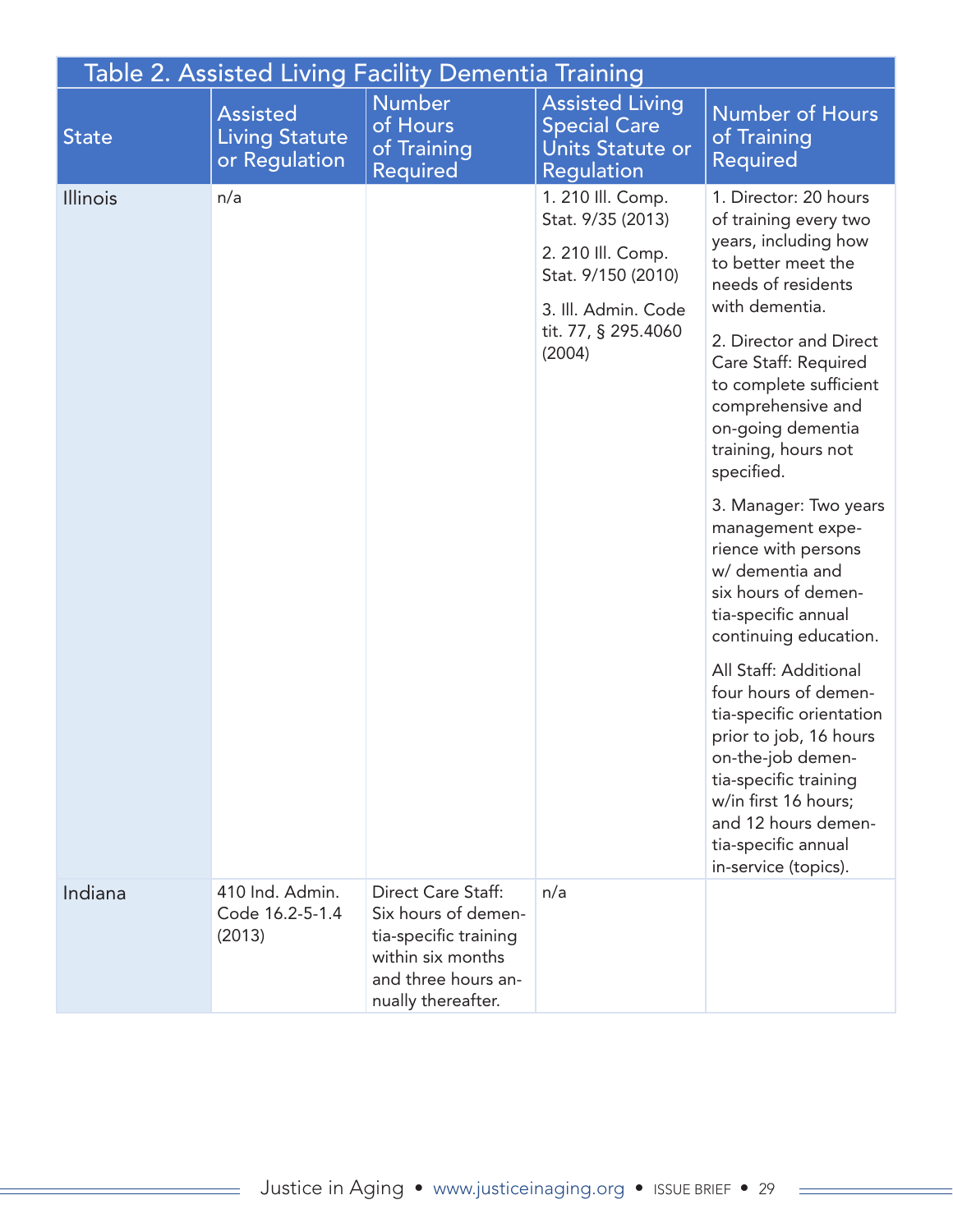| <b>Table 2. Assisted Living Facility Dementia Training</b> |                                                           |                                                                                                                                                                                    |                                                                                        |                                                                                                                                                                                                                                                                                             |
|------------------------------------------------------------|-----------------------------------------------------------|------------------------------------------------------------------------------------------------------------------------------------------------------------------------------------|----------------------------------------------------------------------------------------|---------------------------------------------------------------------------------------------------------------------------------------------------------------------------------------------------------------------------------------------------------------------------------------------|
| <b>State</b>                                               | <b>Assisted</b><br><b>Living Statute</b><br>or Regulation | <b>Number</b><br>of Hours<br>of Training<br><b>Required</b>                                                                                                                        | <b>Assisted Living</b><br><b>Special Care</b><br><b>Units Statute or</b><br>Regulation | <b>Number of Hours</b><br>of Training<br><b>Required</b>                                                                                                                                                                                                                                    |
| lowa                                                       | n/a                                                       |                                                                                                                                                                                    | 481 Iowa Admin.<br>Code r. 69.30 (2014)                                                | All Staff: Eight hours of<br>dementia-specific ed-<br>ucation within 30 days<br>(detailed list of topics);<br>two hours of demen-<br>tia-specific continuing<br>education annually.<br><b>Direct Care Staff:</b><br>Eight hours of demen-<br>tia-specific continuing<br>education annually. |
| <b>Kansas</b>                                              | Kan. Admin.<br>Regs. § 26-41-103<br>(2009)                | All Staff: Training<br>required, hours not<br>specified.                                                                                                                           | Kan. Admin. Regs.<br>§ 26-41-203 (2009)                                                | All Staff: Demen-<br>tia-specific training<br>required, hours not<br>specified.                                                                                                                                                                                                             |
| Kentucky                                                   | Ky. Rev. Stat. Ann<br>§ 194A.719 (2010)                   | All Staff and Man-<br>agement: Training,<br>including demen-<br>tia-specific training,<br>required, hours not<br>specified. Annual<br>in-service required,<br>hours not specified. | n/a                                                                                    |                                                                                                                                                                                                                                                                                             |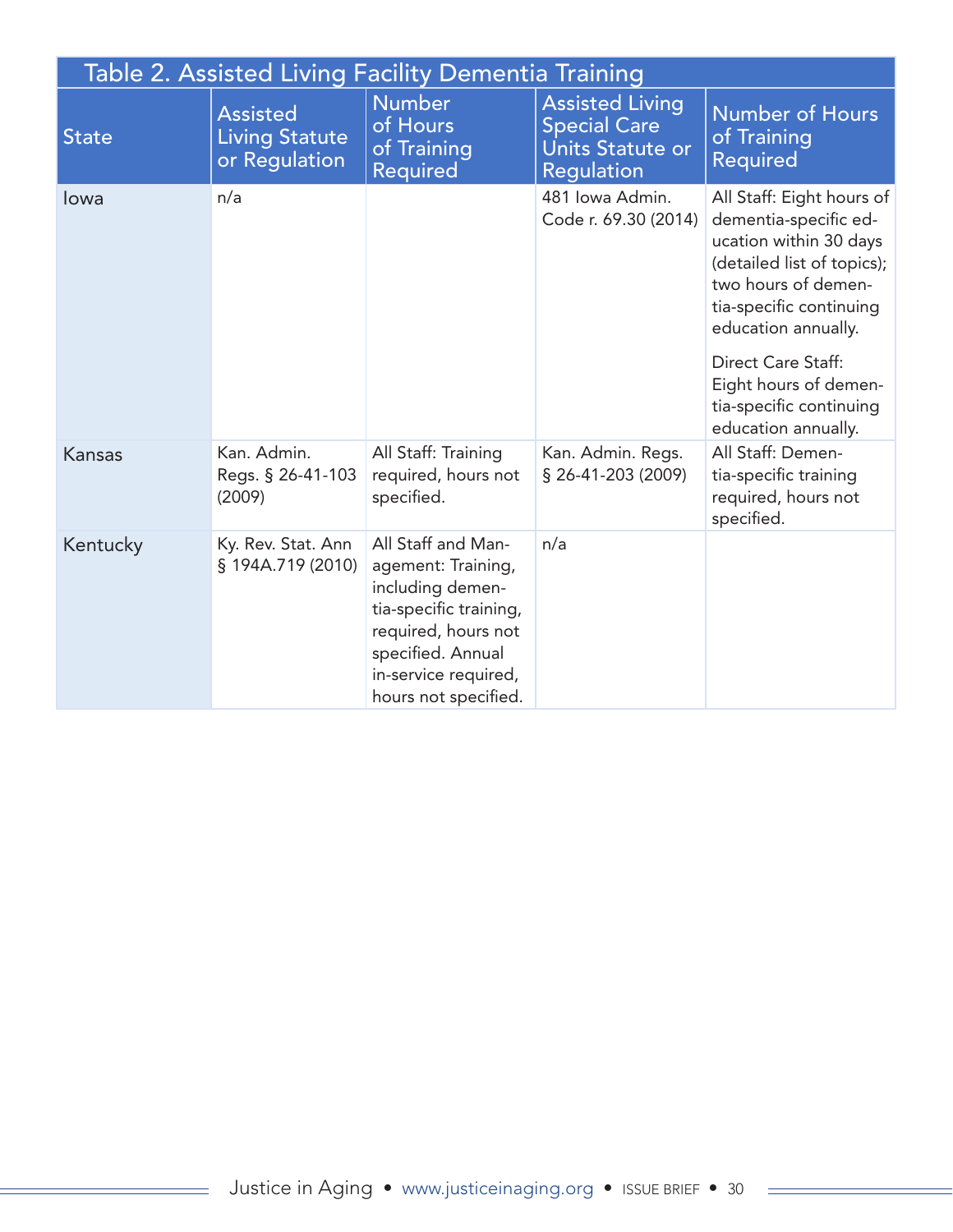|              |                                                                                                   | <b>Table 2. Assisted Living Facility Dementia Training</b>                                                                                                           |                                                                                                                                                     |                                                                                                                                                                                                                                                                                                                                                                                                                                                                                                                                                                                                                                                                                                                                                                |
|--------------|---------------------------------------------------------------------------------------------------|----------------------------------------------------------------------------------------------------------------------------------------------------------------------|-----------------------------------------------------------------------------------------------------------------------------------------------------|----------------------------------------------------------------------------------------------------------------------------------------------------------------------------------------------------------------------------------------------------------------------------------------------------------------------------------------------------------------------------------------------------------------------------------------------------------------------------------------------------------------------------------------------------------------------------------------------------------------------------------------------------------------------------------------------------------------------------------------------------------------|
| <b>State</b> | <b>Assisted</b><br><b>Living Statute</b><br>or Regulation                                         | <b>Number</b><br>of Hours<br>of Training<br><b>Required</b>                                                                                                          | <b>Assisted Living</b><br><b>Special Care</b><br><b>Units Statute or</b><br><b>Regulation</b>                                                       | <b>Number of Hours</b><br>of Training<br><b>Required</b>                                                                                                                                                                                                                                                                                                                                                                                                                                                                                                                                                                                                                                                                                                       |
| Louisiana    | 1. La. Rev. Stat.<br>Ann. § 40:2200.3<br>(2008)<br>2. La. Admin<br>Code tit. 48,<br>§ 6867 (2010) | 1. Direct Care<br>Staff: Two hours of<br>dementia-specific<br>training annually.<br>2. Direct Care<br>Staff: Two hours of<br>dementia-specific<br>training annually. | 1. La. Rev. Stat.<br>Ann. § 40:2200.3<br>(2008)<br>2. La. Admin Code<br>tit. 48, § 6851<br>(2009)<br>3. La. Admin Code<br>tit. 48, § 6867<br>(2010) | 1. Direct Care Staff:<br>Eight hours demen-<br>tia-specific training w/<br>in 90 days of employ-<br>ment, plus eight hours<br>dementia-specific<br>training annually.<br>Other Staff: Four hours<br>of dementia-specific<br>training w/in 90 days<br>of employment, plus<br>two hours demen-<br>tia-specific training<br>annually.<br>2. Training in special-<br>ized care of residents<br>with dementia is<br>required.<br>3. Direct Care Staff:<br>Eight hours demen-<br>tia-specific training w/<br>in 90 days of employ-<br>ment, plus eight hours<br>dementia-specific<br>training annually.<br>Other Staff: Four hours<br>of dementia-specific<br>training w/in 90 days<br>of employment, plus<br>two hours demen-<br>tia-specific training<br>annually. |
| <b>Maine</b> | n/a                                                                                               |                                                                                                                                                                      | 10-144 Me. Code<br>R.113, § 6 (2014)                                                                                                                | All Staff: Eight hours<br>of classroom and eight<br>hours of clinical orien-<br>tation, including focus<br>on dementia-related<br>topics (list of 6).                                                                                                                                                                                                                                                                                                                                                                                                                                                                                                                                                                                                          |
| Maryland     | n/a                                                                                               |                                                                                                                                                                      | n/a                                                                                                                                                 |                                                                                                                                                                                                                                                                                                                                                                                                                                                                                                                                                                                                                                                                                                                                                                |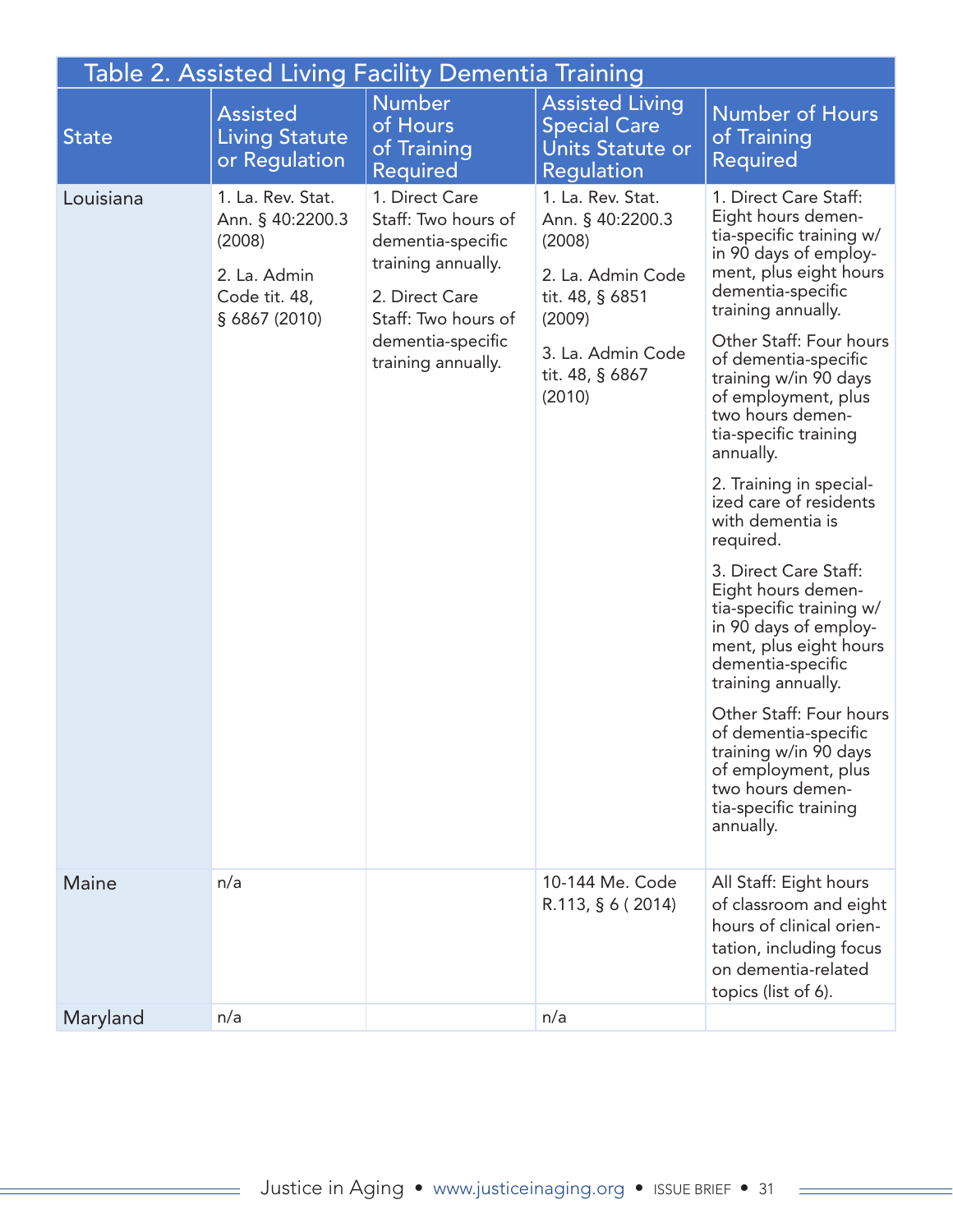| Table 2. Assisted Living Facility Dementia Training |                                                           |                                                                                                                                                                                                                                                                                                                                                             |                                                                                        |                                                                                                                                                                                                                                                           |  |
|-----------------------------------------------------|-----------------------------------------------------------|-------------------------------------------------------------------------------------------------------------------------------------------------------------------------------------------------------------------------------------------------------------------------------------------------------------------------------------------------------------|----------------------------------------------------------------------------------------|-----------------------------------------------------------------------------------------------------------------------------------------------------------------------------------------------------------------------------------------------------------|--|
| <b>State</b>                                        | <b>Assisted</b><br><b>Living Statute</b><br>or Regulation | <b>Number</b><br>of Hours<br>of Training<br><b>Required</b>                                                                                                                                                                                                                                                                                                 | <b>Assisted Living</b><br><b>Special Care</b><br><b>Units Statute or</b><br>Regulation | <b>Number of Hours</b><br>of Training<br><b>Required</b>                                                                                                                                                                                                  |  |
| <b>Massachusetts</b>                                | 651 Mass. Code<br>Regs. 12.07 (2014)                      | Direct Care Staff:<br>Seven hours of<br>orientation training,<br>including two hours<br>of dementia-specific<br>training, and ten<br>hours per year of<br>continuing educa-<br>tion, with at least<br>two hours on the<br>specialized needs<br>of residents with<br>dementia.<br>Managers: An addi-<br>tional two hours of<br>training in dementia<br>care. | 651 Mass. Code<br>Regs. 12.07 (2014)                                                   | Direct Care Staff:<br>In addition to other<br>training, seven hours<br>dementia-specific<br>training, and ten hours<br>per year of continu-<br>ing education, with at<br>least four hours on the<br>specialized needs of<br>residents with demen-<br>tia. |  |
| Michigan                                            | n/a                                                       |                                                                                                                                                                                                                                                                                                                                                             | n/a                                                                                    |                                                                                                                                                                                                                                                           |  |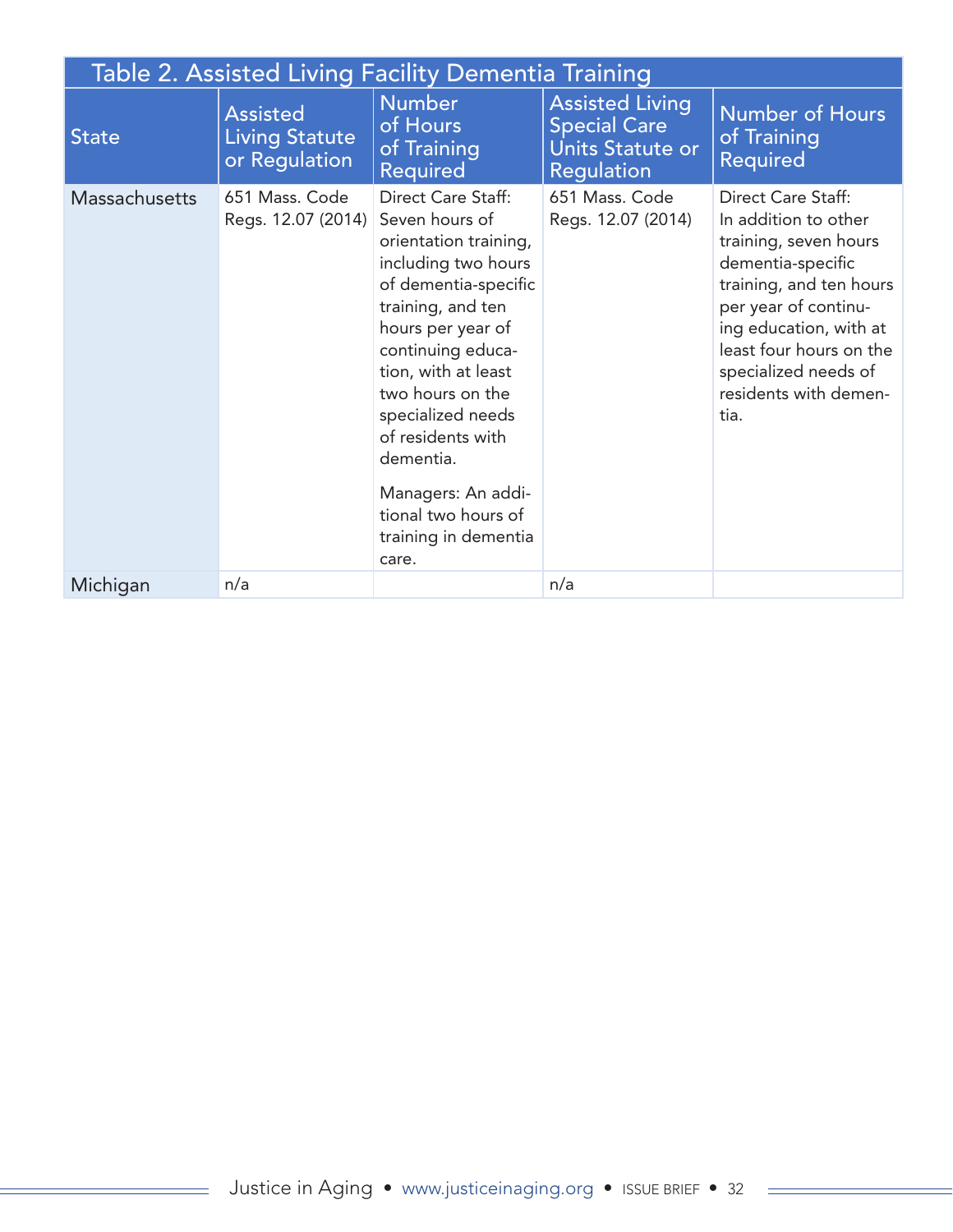| Table 2. Assisted Living Facility Dementia Training |                                                           |                                                                                                                                                        |                                                                                                                |                                                                                                                                                                                                                                                                                                                                                                                                                                                                                                                                                                                                                                                                      |
|-----------------------------------------------------|-----------------------------------------------------------|--------------------------------------------------------------------------------------------------------------------------------------------------------|----------------------------------------------------------------------------------------------------------------|----------------------------------------------------------------------------------------------------------------------------------------------------------------------------------------------------------------------------------------------------------------------------------------------------------------------------------------------------------------------------------------------------------------------------------------------------------------------------------------------------------------------------------------------------------------------------------------------------------------------------------------------------------------------|
| <b>State</b>                                        | <b>Assisted</b><br><b>Living Statute</b><br>or Regulation | <b>Number</b><br>of Hours<br>of Training<br><b>Required</b>                                                                                            | <b>Assisted Living</b><br><b>Special Care</b><br><b>Units Statute or</b><br>Regulation                         | <b>Number of Hours</b><br>of Training<br><b>Required</b>                                                                                                                                                                                                                                                                                                                                                                                                                                                                                                                                                                                                             |
| Minnesota                                           | n/a                                                       |                                                                                                                                                        | 1. Minn. Stat.<br>§ 144D.065 (expires<br>12/31/2015)<br>2. Minn. Stat.<br>§ 144D.065 (effec-<br>tive 1/1/2016) | 1. Direct Care Staff<br>and Supervisors:<br>Required demen-<br>tia-specific training in<br>basic topics, hours not<br>specified.<br>2. Supervisors: Eight<br>hours of initial demen-<br>tia-specific training w/<br>in 120 hours of em-<br>ployment, plus two<br>hours of dementia-re-<br>lated training annually<br>thereafter.<br>Direct Care Staff: Eight<br>hours of initial demen-<br>tia-specific training w/<br>in 160 hours of em-<br>ployment, plus two<br>hours dementia-spe-<br>cific training annually<br>thereafter.<br>Other Staff: Four hours<br>of initial dementia-spe-<br>cific training w/in 160<br>hours of employment,<br>plus two hours demen- |
| Mississippi                                         | Miss. Code Ann.<br>§ 23-208:3.12<br>(2014)                | Assisted living<br>Medicaid waiver<br>providers must pro-<br>vide staff training,<br>including the care of<br>residents with Alz-<br>heimer's disease. | Miss. Code Ann.<br>$§$ 15-16-1:50.2<br>(2012)                                                                  | tia-specific training<br>annually thereafter.<br>All Staff: Demen-<br>tia-specific orientation<br>program, and quarter-<br>ly in-service training<br>for direct contract<br>staff.                                                                                                                                                                                                                                                                                                                                                                                                                                                                                   |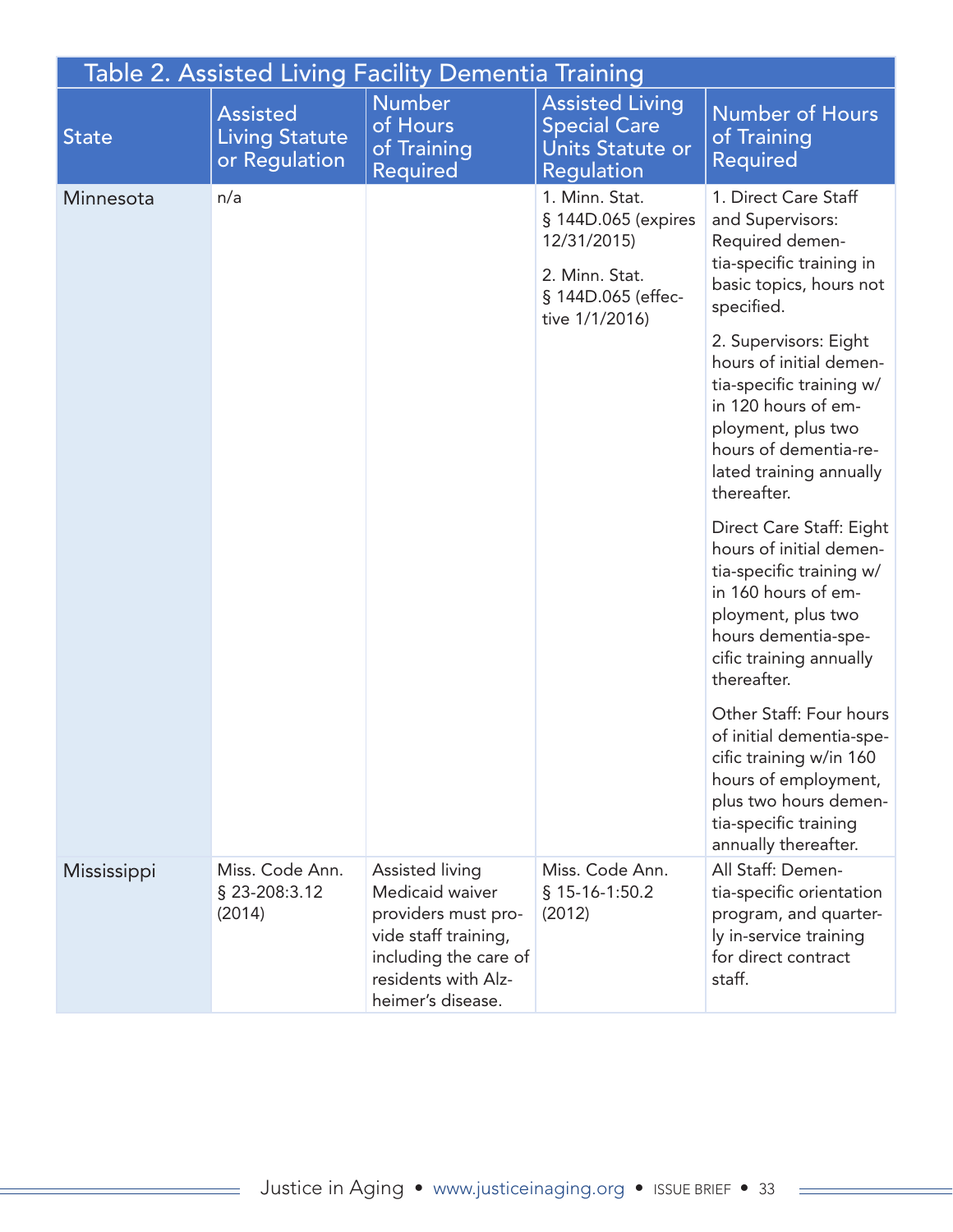|              | Table 2. Assisted Living Facility Dementia Training        |                                                                                                                                                       |                                                                                                                                 |                                                                                                                                                                                                                                                                                                                                                                          |  |
|--------------|------------------------------------------------------------|-------------------------------------------------------------------------------------------------------------------------------------------------------|---------------------------------------------------------------------------------------------------------------------------------|--------------------------------------------------------------------------------------------------------------------------------------------------------------------------------------------------------------------------------------------------------------------------------------------------------------------------------------------------------------------------|--|
| <b>State</b> | <b>Assisted</b><br><b>Living Statute</b><br>or Regulation  | <b>Number</b><br>of Hours<br>of Training<br>Required                                                                                                  | <b>Assisted Living</b><br><b>Special Care</b><br><b>Units Statute or</b><br><b>Regulation</b>                                   | <b>Number of Hours</b><br>of Training<br><b>Required</b>                                                                                                                                                                                                                                                                                                                 |  |
| Missouri     | 1. Mo. Code<br>Regs. Ann. tit.<br>19 § 30-86.047<br>(2012) | 1. Direct Care Staff:<br>three hours demen-<br>tia-specific training<br>in basic topics.<br>Other Staff: One<br>hour dementia over-<br>view training. | 1. Mo. Code Regs.<br>Ann. tit. 19<br>§ 30-86.042 (1984)<br>2. Mo. Code Regs.<br>Ann. tit. 19<br>§ 30-86.047 (2012)              | 1. Direct Care Staff:<br>Three hours of demen-<br>tia-specific training<br>in basic topics, plus<br>ongoing in-service.<br>Other Staff: One hour<br>dementia overview<br>training.<br>2. Direct Care Staff:<br>Three hours of demen-<br>tia-specific training<br>in basic topics, plus<br>ongoing in-service.<br>Other Staff: One hour<br>dementia overview<br>training. |  |
| Montana      | n/a                                                        |                                                                                                                                                       | 1. Mont. Code. Ann.<br>§ 50-5-22 (2003)<br>2. Admin. R. Mont.<br>37.106.2892 (2014)<br>3. Admin. R. Mont.<br>37.106.2896 (2003) | 1. Department must<br>develop standard-<br>ized special care unit<br>training materials and<br>forms.<br>2. Direct Care Staff:<br>Must meet additional<br>training requirements<br>specific to the care of<br>persons with severe<br>cognitive impairment<br>(topic list).<br>3. Staff Training must<br>be disclosed.                                                    |  |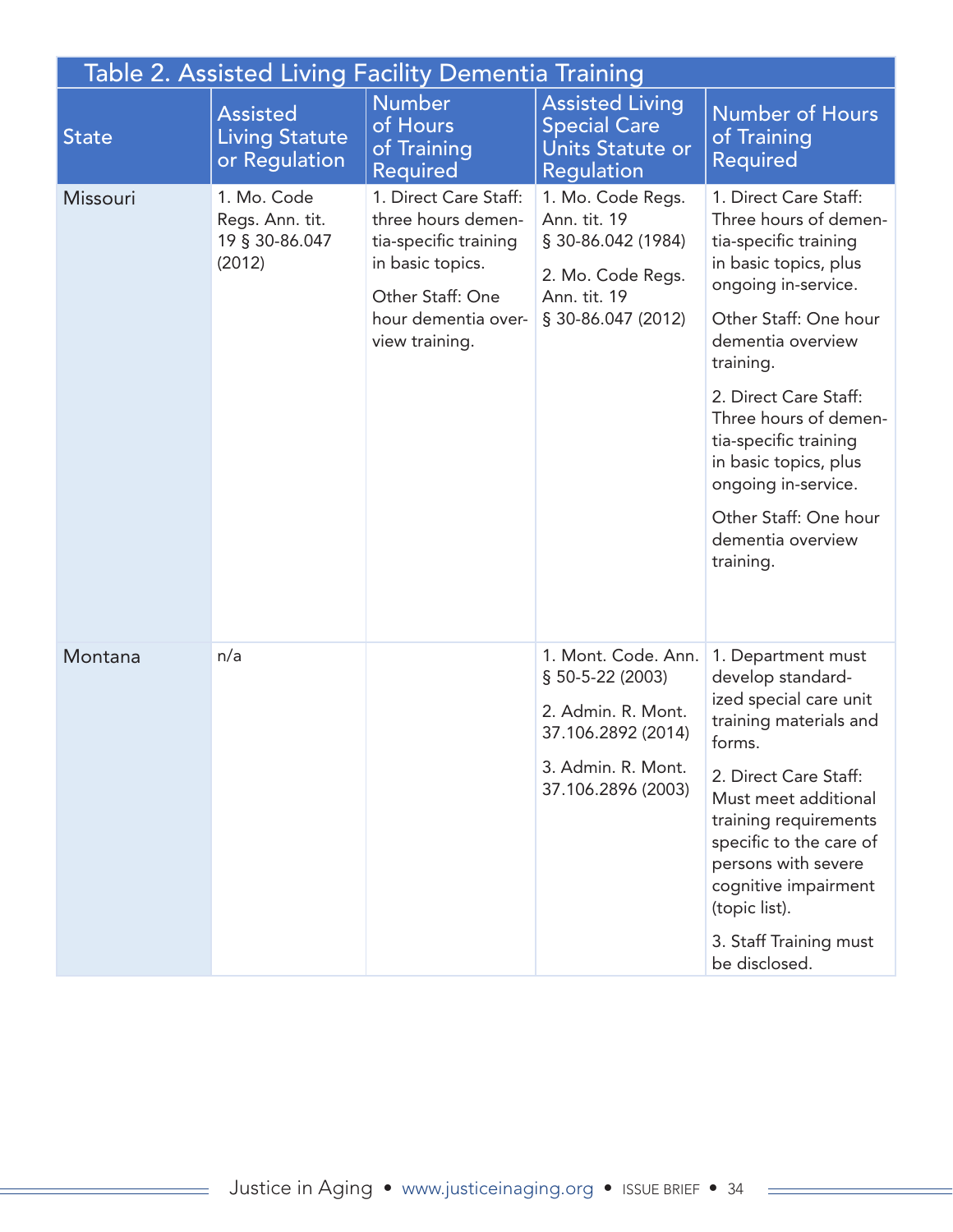| Table 2. Assisted Living Facility Dementia Training |                                                           |                                                                                                                                                                 |                                                                                        |                                                                                                                                                                                                                                                                                                                                                  |
|-----------------------------------------------------|-----------------------------------------------------------|-----------------------------------------------------------------------------------------------------------------------------------------------------------------|----------------------------------------------------------------------------------------|--------------------------------------------------------------------------------------------------------------------------------------------------------------------------------------------------------------------------------------------------------------------------------------------------------------------------------------------------|
| <b>State</b>                                        | <b>Assisted</b><br><b>Living Statute</b><br>or Regulation | <b>Number</b><br>of Hours<br>of Training<br>Required                                                                                                            | <b>Assisted Living</b><br><b>Special Care</b><br><b>Units Statute or</b><br>Regulation | <b>Number of Hours</b><br>of Training<br><b>Required</b>                                                                                                                                                                                                                                                                                         |
| Nebraska                                            | 175 Neb. Admin.<br>Code ch. 4<br>\$006(2014)              | Administrators and<br>Direct Care Staff:<br>Initial training and<br>continuing edu-<br>cation, non-de-<br>mentia-specific,<br>required; hours not<br>specified. | 175 Neb. Admin.<br>Code ch. 4 § 006<br>(2014)<br>2.                                    | Administrator and Di-<br>rect Care Staff: Alzhei-<br>mer's specific training<br>required; hours not<br>specified.                                                                                                                                                                                                                                |
| Nevada                                              | n/a                                                       |                                                                                                                                                                 | 1. Admin. Code<br>§ 449.2756 (2004)<br>2. Admin. Code<br>§ 449.2768 (2004)             | 1. Administrator: Must<br>ensure that staff has<br>completed training<br>and continuing educa-<br>tion requirements<br>2. Direct Care Staff:<br>Two hours of training<br>upon employment, an<br>additional eight hours<br>within three months,<br>and additional three<br>hours within first year,<br>all of which must be<br>dementia-specific. |
| <b>New</b><br>Hampshire                             | N.H. Code Ad-<br>min. R. Ann. He-P<br>814.15 (2008)       | <b>All Direct Care</b><br>Staff: Training in<br>special care needs<br>of individuals with<br>dementia, hours not<br>specified.                                  | n/a                                                                                    |                                                                                                                                                                                                                                                                                                                                                  |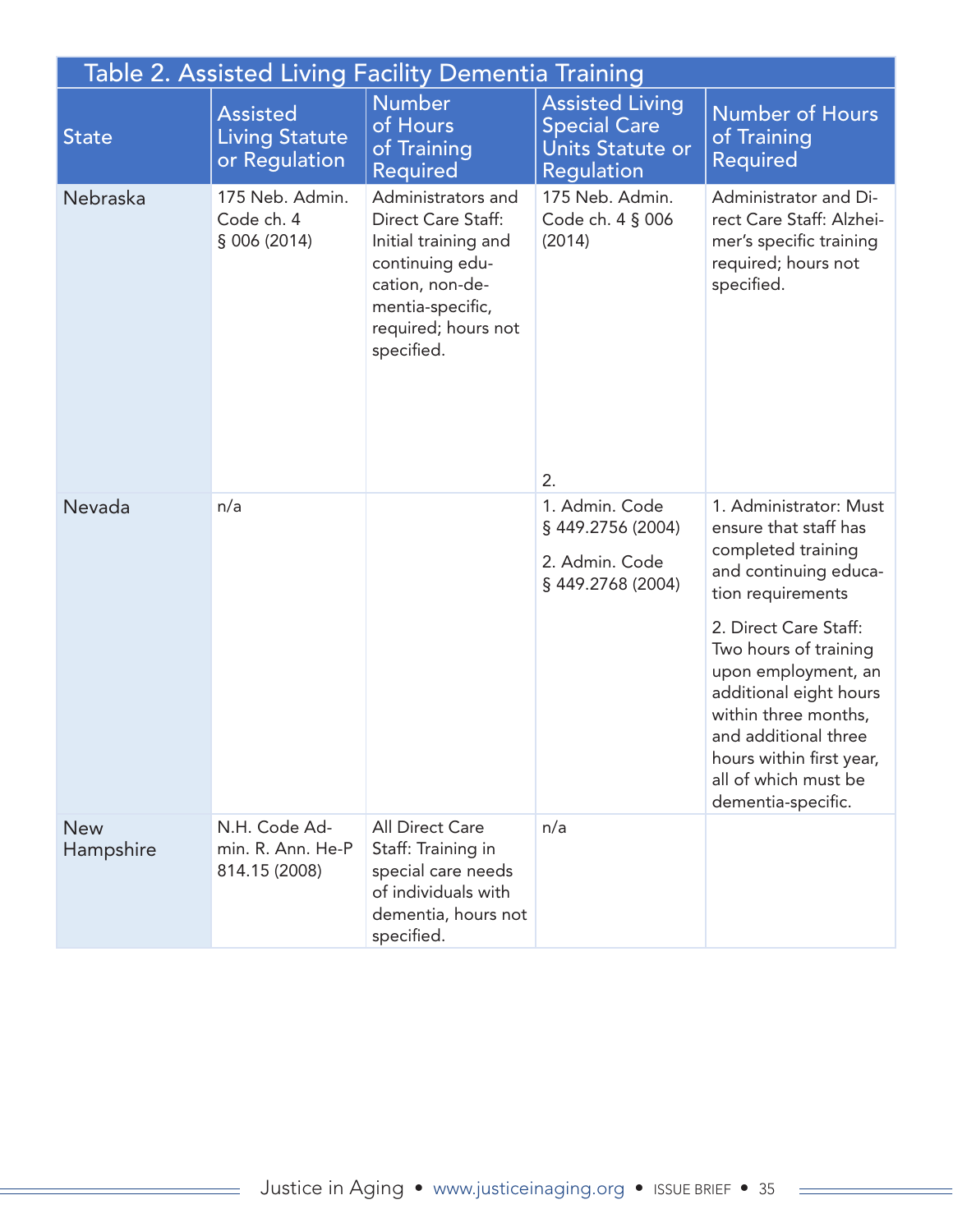| Table 2. Assisted Living Facility Dementia Training |                                                           |                                                                                                                                                               |                                                                                                |                                                                                                                                                                                                                                               |
|-----------------------------------------------------|-----------------------------------------------------------|---------------------------------------------------------------------------------------------------------------------------------------------------------------|------------------------------------------------------------------------------------------------|-----------------------------------------------------------------------------------------------------------------------------------------------------------------------------------------------------------------------------------------------|
| <b>State</b>                                        | <b>Assisted</b><br><b>Living Statute</b><br>or Regulation | <b>Number</b><br>of Hours<br>of Training<br><b>Required</b>                                                                                                   | <b>Assisted Living</b><br><b>Special Care</b><br>Units Statute or<br>Regulation                | Number of Hours<br>of Training<br><b>Required</b>                                                                                                                                                                                             |
| <b>New</b><br>Jersey                                | N.J. Admin. Code<br>$$8:36-5.6(2007)$                     | All Staff: Staff ori-<br>entation and annual<br>in-service required,<br>including care of<br>residents with Alz-<br>heimer's disease,<br>hours not specified. | N.J. Admin Code<br>§ 8:36-19.3 (2007)                                                          | Direct Care Staff:<br>Must complete state<br>mandated training in<br>specialized care of res-<br>idents with Alzheimer's<br>disease or related<br>disorders, hours not<br>specified.                                                          |
| <b>New</b><br><b>Mexico</b>                         | n/a                                                       |                                                                                                                                                               | N.M. Code R.<br>\$7.8.2.69(C) (2010)                                                           | All Staff: 12 hours<br>dementia-specific<br>training.                                                                                                                                                                                         |
| New York                                            | n/a                                                       |                                                                                                                                                               | N.Y. Pub. Health<br>Law § 4655 (2005)                                                          | <b>Enhanced Assisted</b><br>Living must submit<br>a special needs plan<br>including staff training<br>(no hours specified).                                                                                                                   |
| <b>North</b><br>Carolina                            | n/a                                                       |                                                                                                                                                               | 1. 10A N.C. Admin.<br>Code 13F.1305<br>(2014)<br>2. 10A N.C. Admin.<br>Code 13F.1309<br>(2014) | 1. Adult care homes<br>must have written<br>policies, including<br>staff training based<br>on needs of residents<br>with dementia.                                                                                                            |
|                                                     |                                                           |                                                                                                                                                               |                                                                                                | 2.Adminstrator: 20<br>hours dementia-specif-<br>ic training.                                                                                                                                                                                  |
|                                                     |                                                           |                                                                                                                                                               |                                                                                                | Direct Care Staff: Six<br>hours of orientation<br>within five weeks,<br>20 hours of demen-<br>tia-specific training<br>within six months, and<br>12 hours of continuing<br>education annually,<br>including six demen-<br>tia-specific hours. |
| <b>North</b><br>Dakota                              | n/a                                                       |                                                                                                                                                               | n/a                                                                                            |                                                                                                                                                                                                                                               |
| Ohio                                                | n/a                                                       |                                                                                                                                                               | n/a                                                                                            |                                                                                                                                                                                                                                               |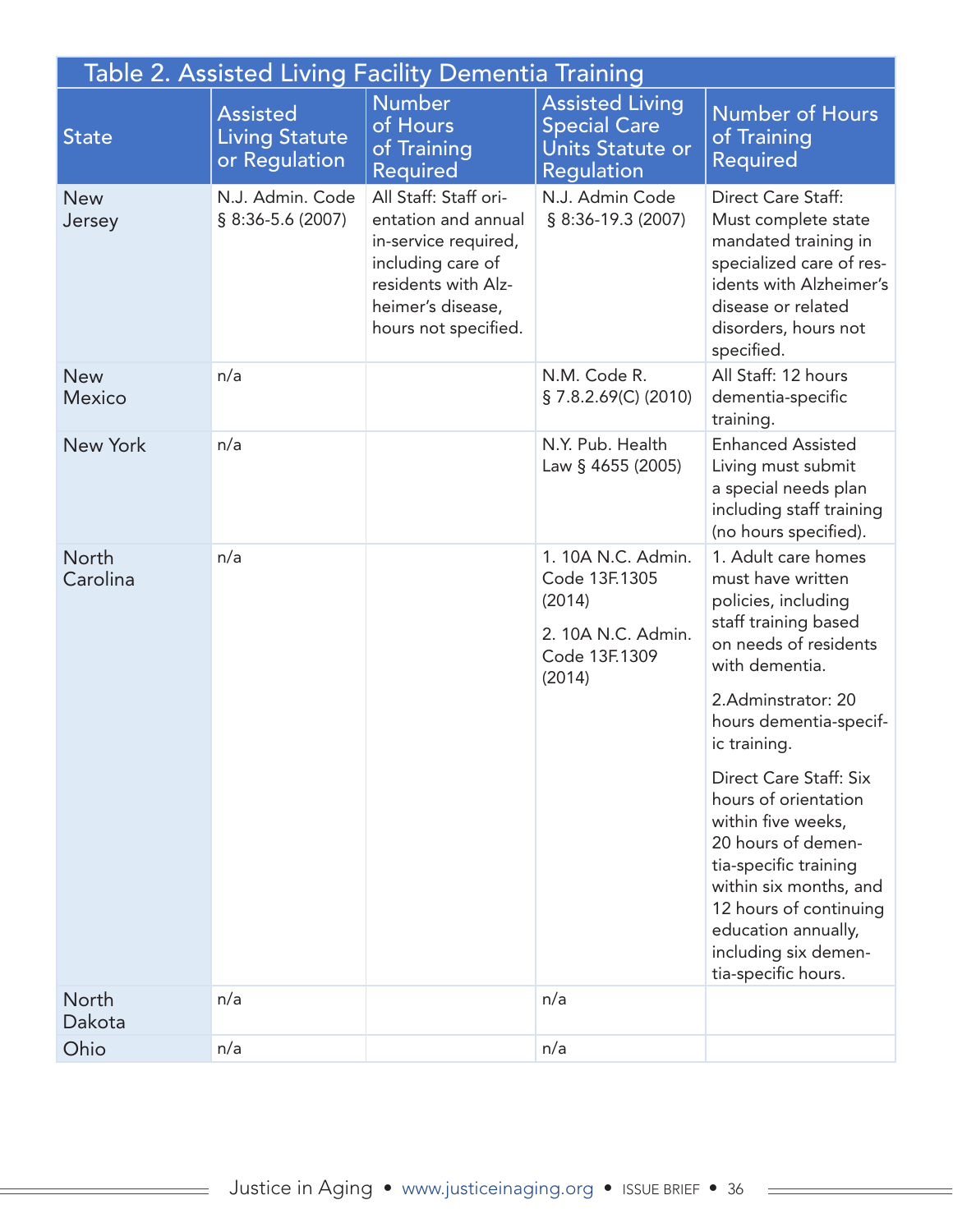|                    |                                                           | Table 2. Assisted Living Facility Dementia Training                                                                                                                      |                                                                                               |                                                                                                                                                                                 |
|--------------------|-----------------------------------------------------------|--------------------------------------------------------------------------------------------------------------------------------------------------------------------------|-----------------------------------------------------------------------------------------------|---------------------------------------------------------------------------------------------------------------------------------------------------------------------------------|
| <b>State</b>       | <b>Assisted</b><br><b>Living Statute</b><br>or Regulation | <b>Number</b><br>of Hours<br>of Training<br><b>Required</b>                                                                                                              | <b>Assisted Living</b><br><b>Special Care</b><br><b>Units Statute or</b><br><b>Regulation</b> | <b>Number of Hours</b><br>of Training<br><b>Required</b>                                                                                                                        |
| Oklahoma           | Okla, Admin.<br>Code § 317:30-5-<br>763 (2009)            | <b>All Medicaid Waiver</b><br>Direct Care Staff:<br>Eight hours w/in<br>first month, and<br>four hours annu-<br>ally thereafter (no<br>dementia-specific<br>requirement) | Okla. Admin. Code<br>§ 317:30-5-763<br>(2009)                                                 | All Medicaid Waiv-<br>er Direct Care Staff:<br>Eight hours within first<br>month and four hours<br>annually thereafter,<br>plus four hours de-<br>mentia-specific train-<br>ing |
| Oregon             | Or. Admin. R. 411-<br>054-0070 (2007)                     | Caregivers: Initial<br>training, including<br>understanding per-<br>sons with dementia<br>(hours not speci-<br>fied), plus 12 hours<br>in-service training<br>annually.  | Or. Admin. R. 411-<br>057-0150 (2010)                                                         | Direct Care Staff: Four<br>hours annual demen-<br>tia-specific in-service<br>training.                                                                                          |
| Pennsylvania       | 55 Pa. Code<br>§ 2800.69<br>(2011)                        | All Staff: Four hours<br>of dementia-specif-<br>ic training w/in 30<br>days, plus two hours<br>dementia-specific<br>training annually<br>thereafter.                     | n/a                                                                                           |                                                                                                                                                                                 |
| <b>Puerto Rico</b> | n/a                                                       |                                                                                                                                                                          | n/a                                                                                           |                                                                                                                                                                                 |

 $\equiv$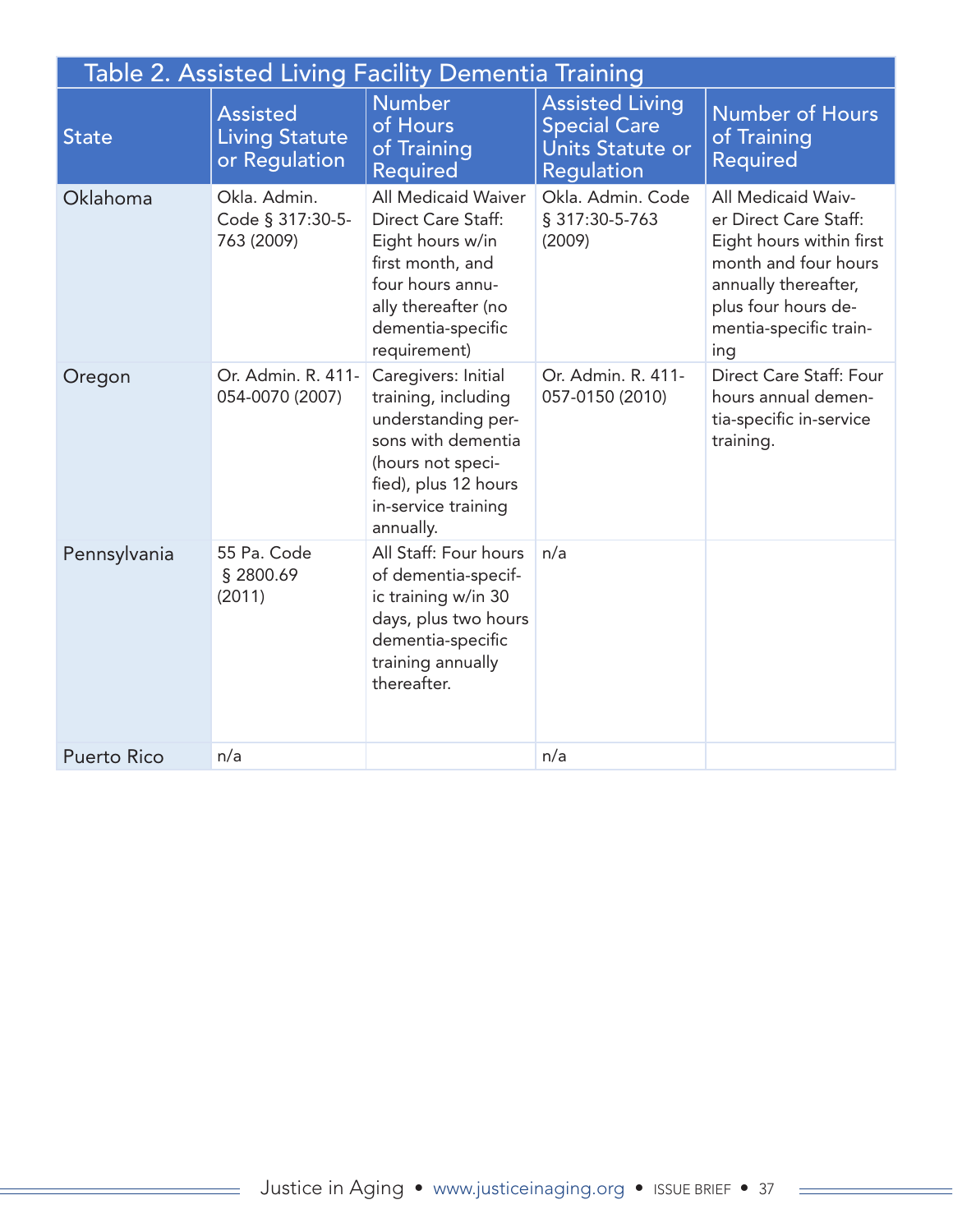| Table 2. Assisted Living Facility Dementia Training |                                                    |                                                                                                                 |                                                                                                                                                    |                                                                                                                                                                                                                                                                                                                                          |
|-----------------------------------------------------|----------------------------------------------------|-----------------------------------------------------------------------------------------------------------------|----------------------------------------------------------------------------------------------------------------------------------------------------|------------------------------------------------------------------------------------------------------------------------------------------------------------------------------------------------------------------------------------------------------------------------------------------------------------------------------------------|
| <b>State</b>                                        | <b>Assisted</b><br>Living Statute<br>or Regulation | <b>Number</b><br>of Hours<br>of Training<br><b>Required</b>                                                     | <b>Assisted Living</b><br><b>Special Care</b><br>Units Statute or<br>Regulation                                                                    | <b>Number of Hours</b><br>of Training<br><b>Required</b>                                                                                                                                                                                                                                                                                 |
| Rhode Island                                        | n/a                                                |                                                                                                                 | 1. R.I. Gen. Laws<br>Ann. § 23-17.4-6<br>(2014)<br>2. R.I. Gen. Laws<br>Ann. § 23-17.4-15.8<br>(2014)<br>3. R.I. Admin. Code<br>31-4-11:8.0 (2012) | 1. Licensure require-<br>ments include staff<br>training specific to de-<br>mentia as determined<br>by department.<br>2. Direct Care Staff:<br>Four hours demen-<br>tia-specific initial train-<br>ing, plus two hours<br>continued education<br>annually.<br>3. Direct Care Staff: 12<br>hours of orientation<br>training in four basic |
| South<br>Carolina                                   | S.C. Code Regs<br>61-84.504 (2014)                 | All Staff: Annual<br>in-service training,<br>including demen-<br>tia-specific training,<br>hours not specified. |                                                                                                                                                    | topics.                                                                                                                                                                                                                                                                                                                                  |
| South<br>Dakota                                     | n/a                                                |                                                                                                                 | Admin. R. S.D.<br>44:70:04:12 (2012)                                                                                                               | All Staff: Specific train-<br>ing regarding unique<br>needs of residents<br>required, hours not<br>specified.                                                                                                                                                                                                                            |
| Tennessee                                           | n/a                                                |                                                                                                                 | Tenn. Comp. R. &<br>Regs. 1200-08-25-<br>.08(2009)                                                                                                 | All Staff: In-service<br>training regarding<br>dementia topics, hours<br>not specified.                                                                                                                                                                                                                                                  |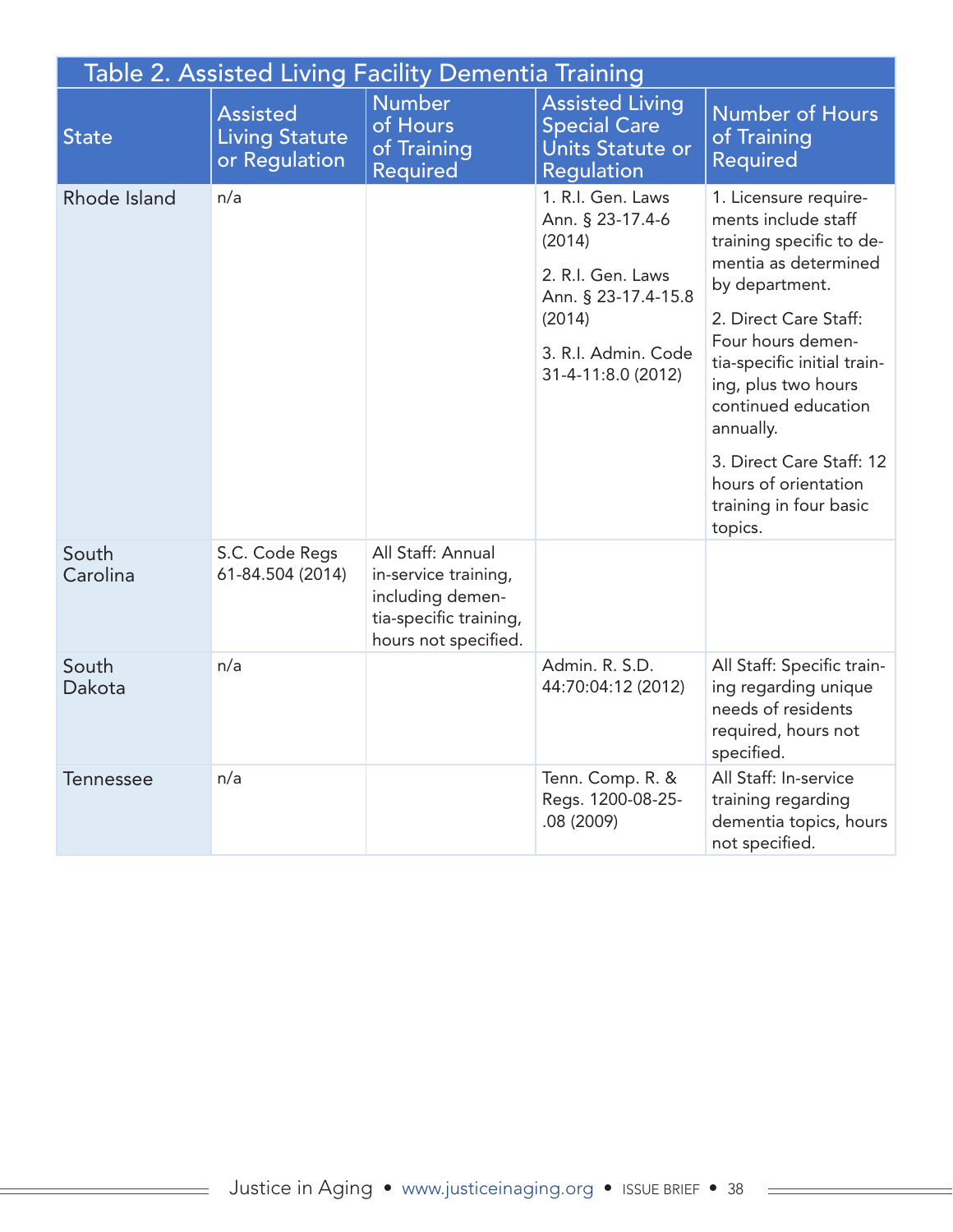| <b>Table 2. Assisted Living Facility Dementia Training</b> |                                                           |                                                                                                                                                                                                          |                                                                                        |                                                                                                                                                                                                                                                                                                                                         |  |
|------------------------------------------------------------|-----------------------------------------------------------|----------------------------------------------------------------------------------------------------------------------------------------------------------------------------------------------------------|----------------------------------------------------------------------------------------|-----------------------------------------------------------------------------------------------------------------------------------------------------------------------------------------------------------------------------------------------------------------------------------------------------------------------------------------|--|
| <b>State</b>                                               | <b>Assisted</b><br><b>Living Statute</b><br>or Regulation | <b>Number</b><br>of Hours<br>of Training<br><b>Required</b>                                                                                                                                              | <b>Assisted Living</b><br><b>Special Care</b><br><b>Units Statute or</b><br>Regulation | <b>Number of Hours</b><br>of Training<br><b>Required</b>                                                                                                                                                                                                                                                                                |  |
| <b>Texas</b>                                               | 40 Tex. Admin.<br>Code § 92.41<br>(2014)                  | Managers: 24 hours,<br>including dementia<br>training.<br>All Staff: 16 hours<br>on-the-job training<br>initially, plus six<br>hours education<br>annually, including<br>training regarding<br>dementia. | 40 Tex. Admin.<br>Code § 92.53 (2010)                                                  | Manager: One year<br>experience working<br>with residents with de-<br>mentia, plus six hours<br>dementia-specific con-<br>tinuing education.<br>All Staff: Four hours<br>dementia-specific<br>training prior to start-<br>ing work; 12 annual<br>hours on-the-job<br>training concerning<br>dementia which must<br>be competency based. |  |
| Utah                                                       | Utah Admin.<br>Code r. 432-270-8<br>(2014)                | All Staff: In-Service<br>training including<br>the special needs of<br>residents with Alz-<br>heimer's disease.                                                                                          | Utah Admin. Code r.<br>432-270-16 (2014)                                               | One staff member with<br>documented training<br>in Alzheimer's disease<br>must be present in unit<br>at all times.                                                                                                                                                                                                                      |  |
| Vermont                                                    | Vt. Admin. Code<br>12-4-204:6 (2014)                      | Direct Care Staff:<br>Training in commu-<br>nication skills specif-<br>ic to residents with<br>dementia required,<br>hours not specified.                                                                | n/a                                                                                    |                                                                                                                                                                                                                                                                                                                                         |  |

Ξ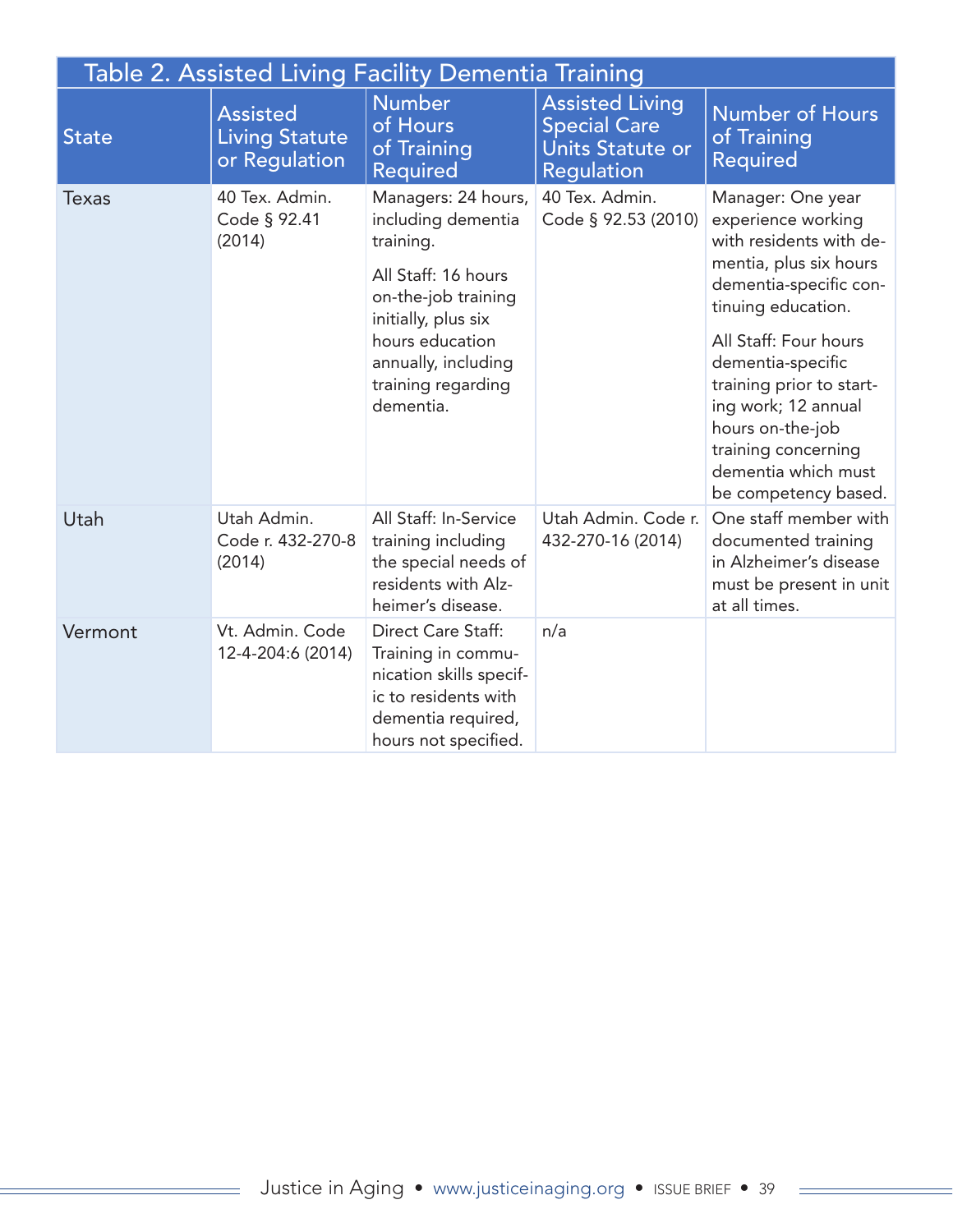| <b>Table 2. Assisted Living Facility Dementia Training</b> |                                                                                                                                                            |                                                                                                                                                                                                                                                                                                                                                                                                                                |                                                                                                      |                                                                                                                                                                                                                                                                                                                                                                                                                                       |
|------------------------------------------------------------|------------------------------------------------------------------------------------------------------------------------------------------------------------|--------------------------------------------------------------------------------------------------------------------------------------------------------------------------------------------------------------------------------------------------------------------------------------------------------------------------------------------------------------------------------------------------------------------------------|------------------------------------------------------------------------------------------------------|---------------------------------------------------------------------------------------------------------------------------------------------------------------------------------------------------------------------------------------------------------------------------------------------------------------------------------------------------------------------------------------------------------------------------------------|
| <b>State</b>                                               | <b>Assisted</b><br><b>Living Statute</b><br>or Regulation                                                                                                  | <b>Number</b><br>of Hours<br>of Training<br><b>Required</b>                                                                                                                                                                                                                                                                                                                                                                    | <b>Assisted Living</b><br><b>Special Care</b><br><b>Units Statute or</b><br><b>Regulation</b>        | Number of Hours<br>of Training<br><b>Required</b>                                                                                                                                                                                                                                                                                                                                                                                     |
| Virginia                                                   | n/a                                                                                                                                                        |                                                                                                                                                                                                                                                                                                                                                                                                                                | 1. 12 Va. Admin.<br>Code § 30-120-<br>1640 (2014)<br>2. 22 Va. Admin.<br>Code § 40-72-1120<br>(2014) | 1. Medicaid Waiver<br>Direct Care Staff:<br>12 hours of demen-<br>tia-specific training w/<br>in first 30 days, plus<br>eight hours of annu-<br>al dementia-specific<br>training.<br>2. Administrators and<br>Direct Care Staff:                                                                                                                                                                                                      |
|                                                            |                                                                                                                                                            |                                                                                                                                                                                                                                                                                                                                                                                                                                |                                                                                                      | Four hours of demen-<br>tia-specific training<br>within two months of<br>employment, plus six<br>more hours of demen-<br>tia-specific training<br>within first year (top-<br>ics).                                                                                                                                                                                                                                                    |
| Washington                                                 | 1. Wash. Rev.<br>Code Ann.<br>§ 18.20.230 (2012)<br>2. Wash. Admin.<br>Code § 388-78A-<br>2474 (2014)<br>3. Wash. Admin.<br>Code § 388-78A-<br>2510 (2013) | 1. State health<br>department must<br>review training<br>standards, including<br>those that pertain<br>to dementia train-<br>ing.<br>2. Assisted living<br>facility must ensure<br>that staff meets all<br>training require-<br>ments, including<br>dementia-specific<br>training.<br>3. Assisted living fa-<br>cilities must ensure<br>that staff have spe-<br>cialized training if<br>they serve residents<br>with dementia. | 1. Wash. Rev. Code<br>Ann. §18.20.270<br>(2013)<br>2. Wash. Admin.<br>Code § 388-110-<br>220 (2014)  | 1. Administrators and<br>Caregivers: Special-<br>ty training, including<br>core knowledge and<br>skills, is required;<br>training must be<br>outcome-based, and<br>effectiveness mea-<br>sured through use<br>of competency test;<br>continuing education<br>also required (hours<br>not specified).<br>2. Direct Care Staff:<br>Six hours of demen-<br>tia-specific continuing<br>education annually (11<br>training topics listed). |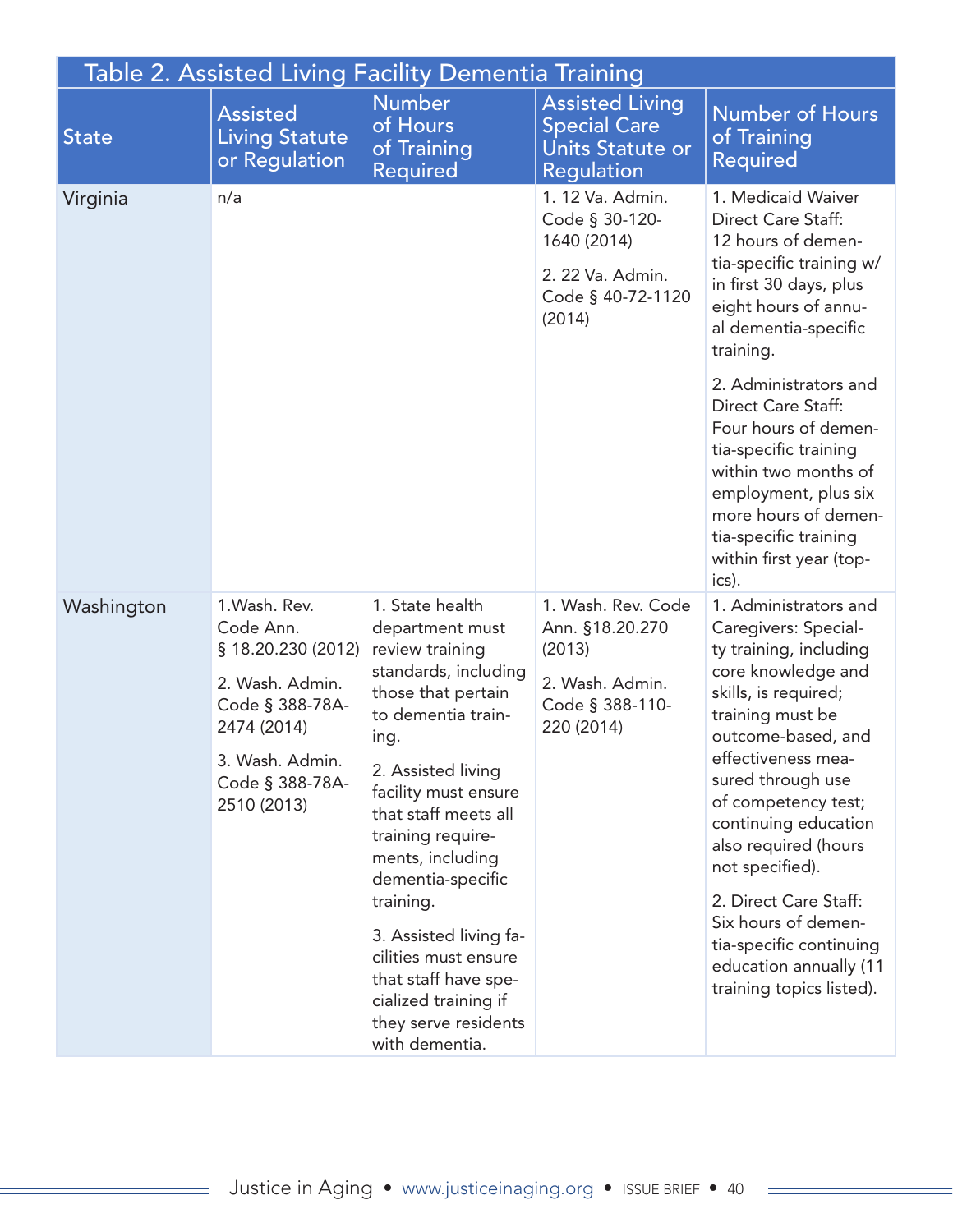|                  |                                                           | Table 2. Assisted Living Facility Dementia Training                                                                                          |                                                                                 |                                                                                                                                                                         |
|------------------|-----------------------------------------------------------|----------------------------------------------------------------------------------------------------------------------------------------------|---------------------------------------------------------------------------------|-------------------------------------------------------------------------------------------------------------------------------------------------------------------------|
| <b>State</b>     | <b>Assisted</b><br><b>Living Statute</b><br>or Regulation | <b>Number</b><br>of Hours<br>of Training<br><b>Required</b>                                                                                  | <b>Assisted Living</b><br><b>Special Care</b><br>Units Statute or<br>Regulation | <b>Number of Hours</b><br>of Training<br><b>Required</b>                                                                                                                |
| West<br>Virginia | W. Va. Code R.<br>$§$ 64-14-5 (2014)                      | All Staff: Two hours<br>dementia-specific<br>training within 15<br>days of employ-<br>ment.                                                  | n/a                                                                             |                                                                                                                                                                         |
| Wisconsin        | Wis. Admin. Code<br>Trans.<br>§ 83.21 (2009)              | All Staff: Training<br>must include recog-<br>nizing challenging<br>behaviors, within<br>90 days of employ-<br>ment, hours not<br>specified. | n/a                                                                             |                                                                                                                                                                         |
| Wyoming          | n/a                                                       |                                                                                                                                              | WY Rules and Reg-<br>ulations HLTH AGD<br>Ch. 12 s 10 (2007)                    | Managers: Eight of<br>16 hours of annual<br>continuing education<br>related to care of<br>persons with severe<br>cognitive impairments.                                 |
|                  |                                                           |                                                                                                                                              |                                                                                 | Direct Care Staff:<br><b>Additional 12 hours</b><br>annual training in<br>topics related to care<br>of persons with severe<br>cognitive impairments<br>(detailed list). |

Ξ

 $\equiv$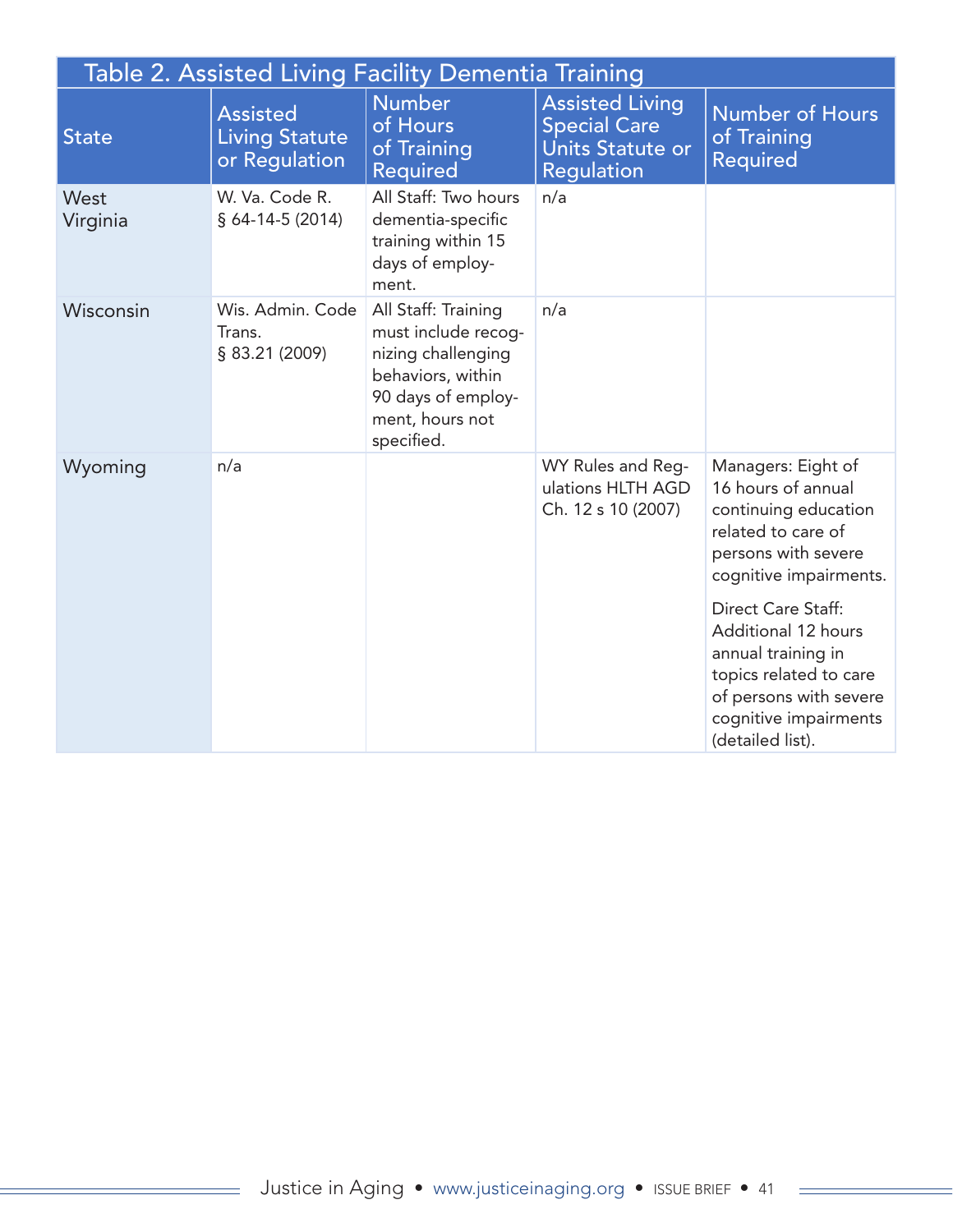| Table 3. Adult Day Care Dementia Training |                                                                                                                   |                                                                                                                                                                                                                                                                                                                                                                                                                                                                                                                                                                                                                                                                                                                                                                                                                                  |                                |                                                                        |
|-------------------------------------------|-------------------------------------------------------------------------------------------------------------------|----------------------------------------------------------------------------------------------------------------------------------------------------------------------------------------------------------------------------------------------------------------------------------------------------------------------------------------------------------------------------------------------------------------------------------------------------------------------------------------------------------------------------------------------------------------------------------------------------------------------------------------------------------------------------------------------------------------------------------------------------------------------------------------------------------------------------------|--------------------------------|------------------------------------------------------------------------|
| State                                     | Statute or<br>Regulation                                                                                          | Summary                                                                                                                                                                                                                                                                                                                                                                                                                                                                                                                                                                                                                                                                                                                                                                                                                          | <b>Specialty</b><br>Care Unit? | Hours training<br>required                                             |
| Arkansas                                  | Ark. Code R.<br>016.06.61-303<br>(2014)                                                                           | In-service training sessions for direct<br>care staff minimum of 16 hours per<br>year to include dementia training.                                                                                                                                                                                                                                                                                                                                                                                                                                                                                                                                                                                                                                                                                                              |                                | 16 hours annual-<br>ly-all in-service<br>topics, including<br>dementia |
| California                                | 1. Cal. Health<br>& Safety Code<br>1584 (2000)<br>2. Cal. Welfare<br>& Institutions<br><b>Code 9542</b><br>(2009) | 1. Adult day health care centers may<br>install egress control devices if the<br>center serves individuals with demen-<br>tia; includes a requirement for staff<br>training regarding the use and opera-<br>tion of the egress control devices,<br>the protection of participants' per-<br>sonal rights, wandering behavior and<br>acceptable methods of redirection,<br>and emergency evacuation proce-<br>dures for persons with dementia.<br>2. Alzheimer's Daycare Resource<br>Centers must provide training to vol-<br>unteers. Centers also are to serve as<br>models to other service providers for<br>onsite training in the care of Alzhei-<br>mer's patients and to establish con-<br>tact with local educational programs,<br>such as nursing and gerontology<br>programs, to provide onsite training<br>to students. | 1. Yes<br>2. Yes               |                                                                        |
| Colorado                                  | 10 Colo. Code<br>Regs. § 2505-<br>10:8.491 (2011)                                                                 | The operator and staff must have<br>training specific to the needs of the<br>populations served, e.g., elderly,<br>blind and disabled, and as defined in<br>Section 8.491.13 of these rules.                                                                                                                                                                                                                                                                                                                                                                                                                                                                                                                                                                                                                                     | Yes                            |                                                                        |
| Delaware                                  | 16-4000-4402<br>Del. Admin.<br>Code § 13.0<br>(2011)                                                              | The mandatory yearly training must<br>include: communicating with persons<br>diagnosed as having Alzheimer's dis-<br>ease or other forms of dementia; the<br>psychological, social, and physical<br>needs of those persons; and safety<br>measures which need to be taken<br>with those persons.                                                                                                                                                                                                                                                                                                                                                                                                                                                                                                                                 |                                |                                                                        |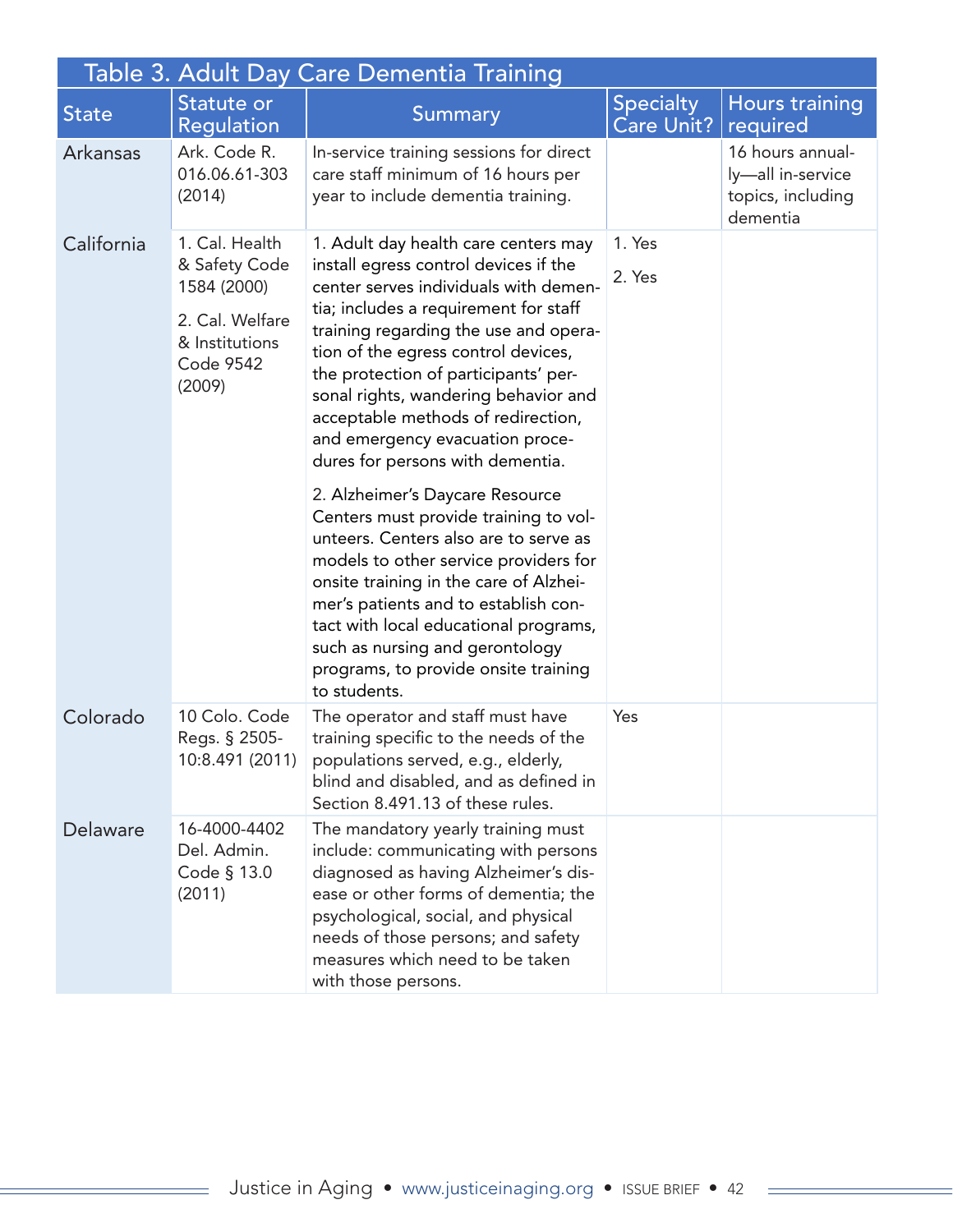| <b>Table 3. Adult Day Care Dementia Training</b> |                                                                                                                                     |                                                                                                                                                                                                                                                                                                                                                                                                                                                                                                                                                                                                                                                                                                                                                                                                                                                                                                                                                                                                                                                                                                                                                                                                                                                                                                                                                                                                                                                                                                                                                                                |                                       |                                                                                                                                                                                                                                                                                                                              |
|--------------------------------------------------|-------------------------------------------------------------------------------------------------------------------------------------|--------------------------------------------------------------------------------------------------------------------------------------------------------------------------------------------------------------------------------------------------------------------------------------------------------------------------------------------------------------------------------------------------------------------------------------------------------------------------------------------------------------------------------------------------------------------------------------------------------------------------------------------------------------------------------------------------------------------------------------------------------------------------------------------------------------------------------------------------------------------------------------------------------------------------------------------------------------------------------------------------------------------------------------------------------------------------------------------------------------------------------------------------------------------------------------------------------------------------------------------------------------------------------------------------------------------------------------------------------------------------------------------------------------------------------------------------------------------------------------------------------------------------------------------------------------------------------|---------------------------------------|------------------------------------------------------------------------------------------------------------------------------------------------------------------------------------------------------------------------------------------------------------------------------------------------------------------------------|
| <b>State</b>                                     | Statute or<br><b>Regulation</b>                                                                                                     | Summary                                                                                                                                                                                                                                                                                                                                                                                                                                                                                                                                                                                                                                                                                                                                                                                                                                                                                                                                                                                                                                                                                                                                                                                                                                                                                                                                                                                                                                                                                                                                                                        | <b>Specialty</b><br><b>Care Unit?</b> | Hours training<br>required                                                                                                                                                                                                                                                                                                   |
| Florida                                          | 1. Fla. Stat.<br>§429.917<br>(2012)<br>2. Fla. Admin.<br>Code Ann.<br>r. 58A-6.015<br>(2004)<br>3. Fla. Stat.<br>§429.918<br>(2012) | 1. Personnel with direct contact<br>must complete initial training of at<br>least one hour within the first three<br>months after beginning employment,<br>including overview of dementias and<br>basic skills for communicating with<br>persons who have dementia. Direct<br>care staff must have an additional<br>three hours of training within nine<br>months, including management<br>of problem behaviors, information<br>about promoting the participant's<br>independence in activities of daily<br>living, and instruction in skills for<br>working with families and caregivers.<br>2. Initial one hour training: under-<br>standing dementia; characteristics of<br>dementia; and communicating with<br>participants with dementia.<br>Subsequent three hour training: be-<br>havior management; assistance with<br>activities of daily life to promote the<br>patient's independence; activities for<br>participants; stress management for<br>the care giver; family issues; partic-<br>ipant environment; and ethical issues.<br>3. Specialized Alzheimer's services<br><b>Adult Day Care Center Operators</b><br>must have experience in providing<br>services to persons who have de-<br>mentia. Also requires direct contact<br>personnel to complete initial training<br>of at least four hours within three<br>months, and direct care staff must<br>have an additional four hours within<br>six months of hire. Each employee<br>hired after July 1, 2012 must also<br>have orientation regarding wander-<br>ing and the State's Silver Alert sys-<br>tem. | 3. Yes                                | 1. One hour for<br>staff with direct<br>contract; three ad-<br>ditional hours for<br>direct care staff.<br>2. One hour for<br>staff with direct<br>contact; three ad-<br>ditional hours for<br>direct care staff.<br>3. Four hours for<br>staff with direct<br>contact; four ad-<br>ditional hours for<br>direct care staff. |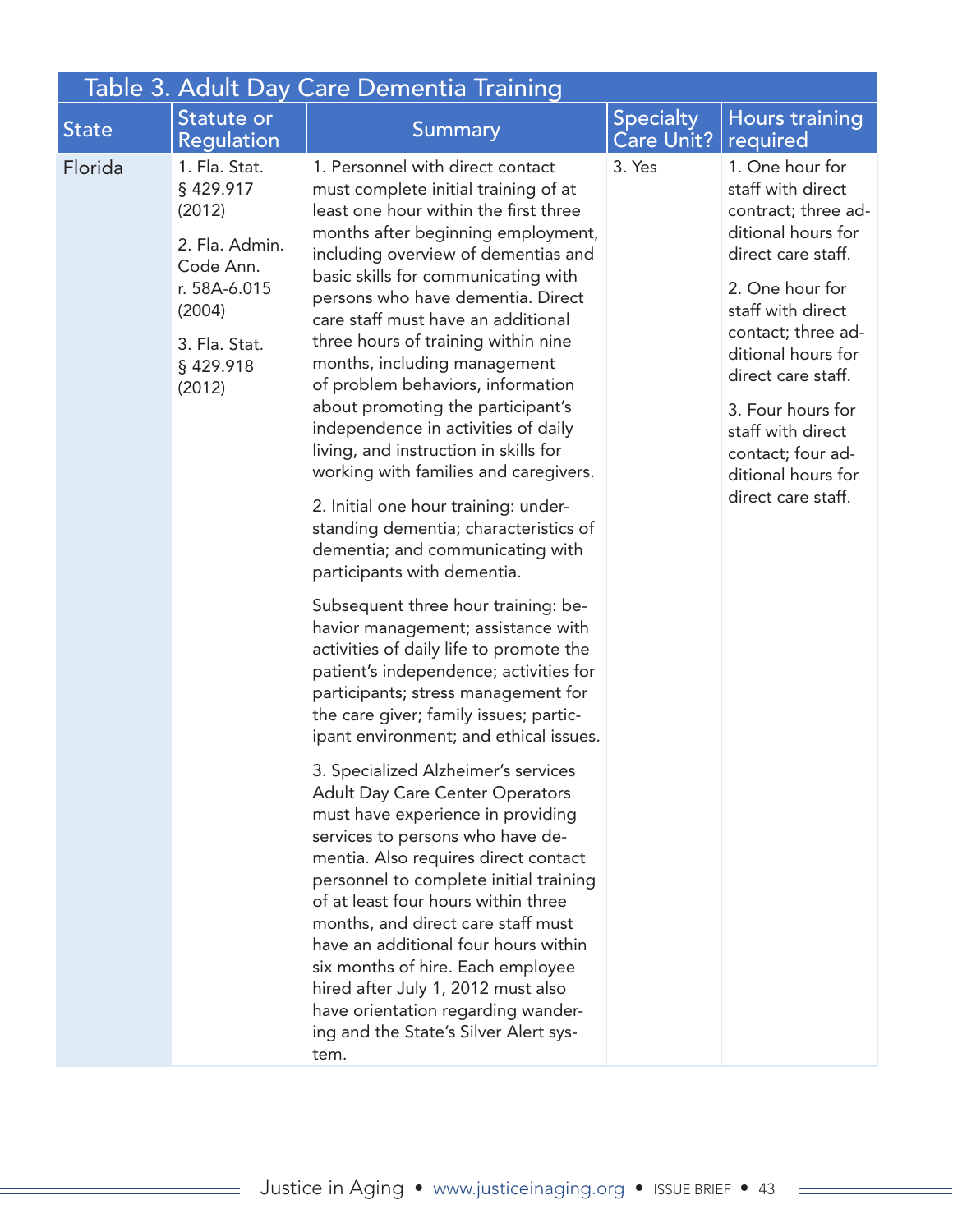| Table 3. Adult Day Care Dementia Training |                                                                                                         |                                                                                                                                                                                                                                                                                                                                                                                                                                                                                                                                                                                                                                                                                                                                                                                                                                                                                                                                                                                               |                                |                                                                                                                                                                                                                                                             |
|-------------------------------------------|---------------------------------------------------------------------------------------------------------|-----------------------------------------------------------------------------------------------------------------------------------------------------------------------------------------------------------------------------------------------------------------------------------------------------------------------------------------------------------------------------------------------------------------------------------------------------------------------------------------------------------------------------------------------------------------------------------------------------------------------------------------------------------------------------------------------------------------------------------------------------------------------------------------------------------------------------------------------------------------------------------------------------------------------------------------------------------------------------------------------|--------------------------------|-------------------------------------------------------------------------------------------------------------------------------------------------------------------------------------------------------------------------------------------------------------|
| <b>State</b>                              | <b>Statute or</b><br>Regulation                                                                         | Summary                                                                                                                                                                                                                                                                                                                                                                                                                                                                                                                                                                                                                                                                                                                                                                                                                                                                                                                                                                                       | <b>Specialty</b><br>Care Unit? | <b>Hours training</b><br>required                                                                                                                                                                                                                           |
| <b>Illinois</b>                           | 1. 20 III. Comp.<br>State. 105/8.05<br>(2010)<br>2. Ill. Admin.<br>Code tit. 9,<br>§ 240.1555<br>(2009) | 1. Encourages development of Alz-<br>heimer's Day Care Resource Centers<br>and training modules that include<br>information on symptoms and pro-<br>cess of disease and appropriate<br>techniques for dealing with needs of<br>participants.                                                                                                                                                                                                                                                                                                                                                                                                                                                                                                                                                                                                                                                                                                                                                  | 1. Yes                         | 2. 24 hours with-<br>in first week; 12<br>hours in-service<br>annually.                                                                                                                                                                                     |
|                                           |                                                                                                         | 2. Adult day staff must have a min-<br>imum of 24 hours training within<br>the first week of employment, and<br>understanding Alzheimer's disease<br>and dementia must be included as a<br>topic. Thereafter, staff must have 12<br>hours of in-service training, including<br>training in understanding dementia.                                                                                                                                                                                                                                                                                                                                                                                                                                                                                                                                                                                                                                                                            |                                |                                                                                                                                                                                                                                                             |
| lowa                                      | 481 Iowa Ad-<br>min. Code r.<br>70.30 (2014)                                                            | The dementia-specific education<br>or training shall include, at a mini-<br>mum, the following: an explanation<br>of Alzheimer's disease and related<br>disorders; the program's special-<br>ized dementia care philosophy and<br>program; skills for communicating<br>with persons with dementia; skills<br>for communicating with family and<br>friends of persons with dementia;<br>an explanation of family issues such<br>as role reversal, grief and loss, guilt,<br>relinquishing the care-giving role,<br>and family dynamics; the importance<br>of planned and spontaneous activi-<br>ties; skills in providing assistance with<br>instrumental activities of daily living;<br>the importance of the service plan<br>and social history information; skills<br>in working with challenging partic-<br>ipants; techniques for simplifying,<br>cueing, and redirecting; staff support<br>and stress reduction; and medication<br>management and nonpharmacologi-<br>cal interventions. | Yes                            | Eight hours of de-<br>mentia-specific ini-<br>tially; eight hours<br>of dementia-spe-<br>cific annual con-<br>tinuing education<br>for direct contact<br>staff; two hours of<br>dementia-specific<br>annual continuing<br>education for all<br>other staff. |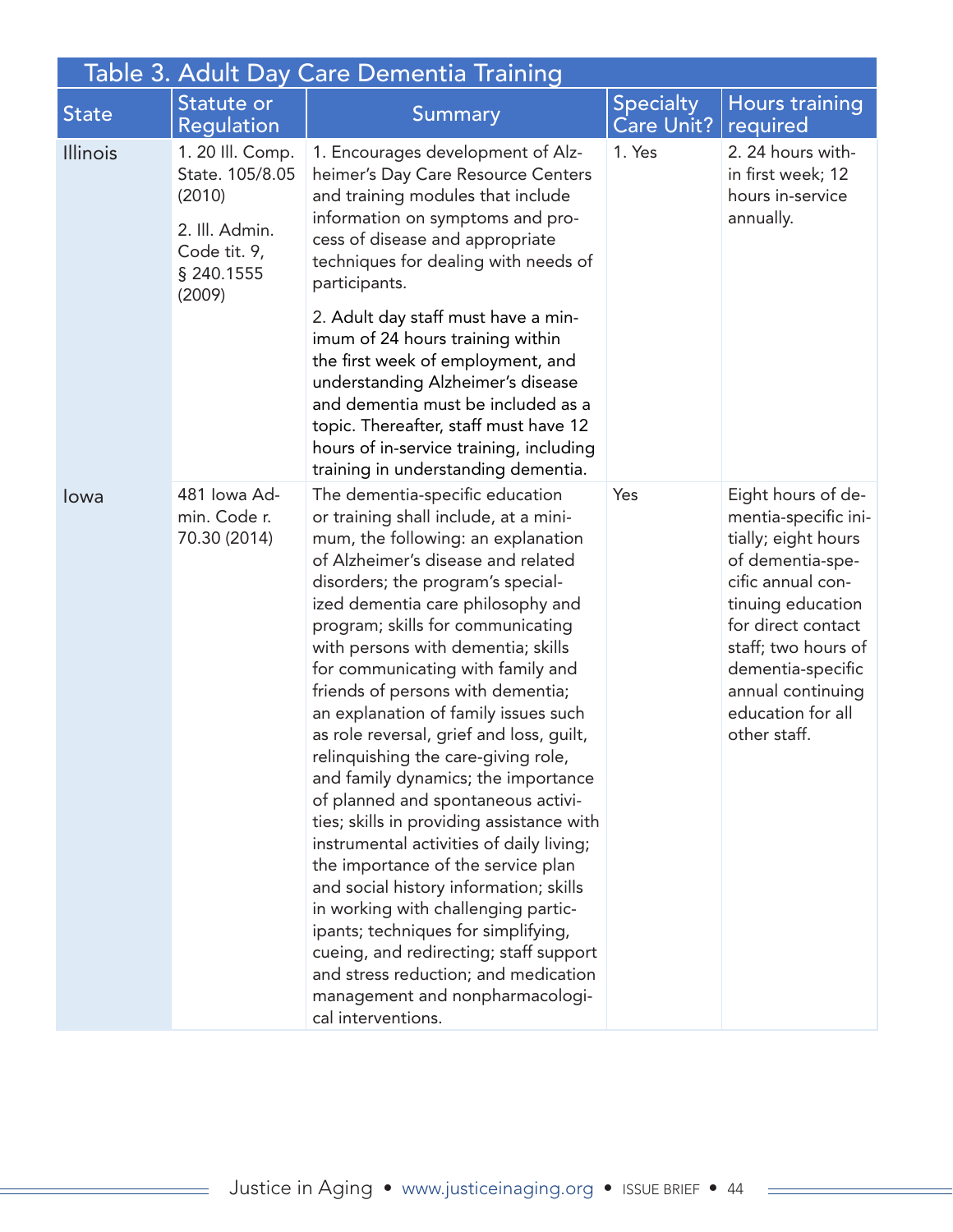| Table 3. Adult Day Care Dementia Training |                                                                                      |                                                                                                                                                                                                                                                                                                                                                                                                                                                                                                                                                                                                                                               |                                |                                                                                                                 |
|-------------------------------------------|--------------------------------------------------------------------------------------|-----------------------------------------------------------------------------------------------------------------------------------------------------------------------------------------------------------------------------------------------------------------------------------------------------------------------------------------------------------------------------------------------------------------------------------------------------------------------------------------------------------------------------------------------------------------------------------------------------------------------------------------------|--------------------------------|-----------------------------------------------------------------------------------------------------------------|
| <b>State</b>                              | Statute or<br><b>Regulation</b>                                                      | Summary                                                                                                                                                                                                                                                                                                                                                                                                                                                                                                                                                                                                                                       | <b>Specialty</b><br>Care Unit? | Hours training<br>required                                                                                      |
| Kansas                                    | Kan. Admin.<br>Regs. § 26-43-<br>103 (2009)                                          | If the facility admits residents with<br>dementia, the administrator or oper-<br>ator shall ensure the provision of staff<br>orientation and in-service education<br>on the treatment and appropriate<br>response to persons who exhibit be-<br>haviors associated with dementia.                                                                                                                                                                                                                                                                                                                                                             |                                |                                                                                                                 |
| Kentucky                                  | 1.910 Ky.<br>Admin. Regs.<br>1:150(2010)<br>2.910 Ky.<br>Admin. Regs.<br>1:160(2010) | 1) Private Pay Adult Day and Alz-<br>heimer's Respite Programs, include<br>training requirements for staff. Staff<br>required to have a minimum of 34<br>hours of basic training, which in-<br>cludes causes of dementia and man-<br>aging clients with dementia, as well<br>as eight hours of annual continuing<br>education.<br>2) Adult Day and Alzheimer's Respite<br>Programs, include training require-<br>ments for staff. Staff required to<br>have a minimum of 34 hours of basic<br>training, which includes causes of<br>dementia and managing clients with<br>dementia, as well as eight hours of<br>annual continuing education. |                                | 1 & 2. 34 hours<br>basic training, in-<br>cluding dementia;<br>eight hours annual<br>continuing educa-<br>tion. |
| Maryland                                  | Md. Code<br>Regs.<br>10.12.04.139(E)<br>$(1)(d)$ (2014)                              | Training that is appropriate to the<br>needs of the individuals served, such<br>as those with Alzheimer's disease.                                                                                                                                                                                                                                                                                                                                                                                                                                                                                                                            |                                | Eight hours of<br>annual in-service<br>including care of<br>individuals with<br>Alzheimer's dis-<br>ease.       |
| Minnesota                                 | Minn. Stat.<br>§ 245A.04(12)<br>(2014)                                               | Must train its direct care staff and<br>their supervisors in dementia care.<br>Training required includes: an expla-<br>nation of Alzheimer's disease and<br>related disorders; assistance with<br>activities of daily living; problem<br>solving with challenging behaviors;<br>and communication skills. The facility<br>must also provide the consumer with<br>a written or electronic description of<br>its training programs.                                                                                                                                                                                                            | Yes                            |                                                                                                                 |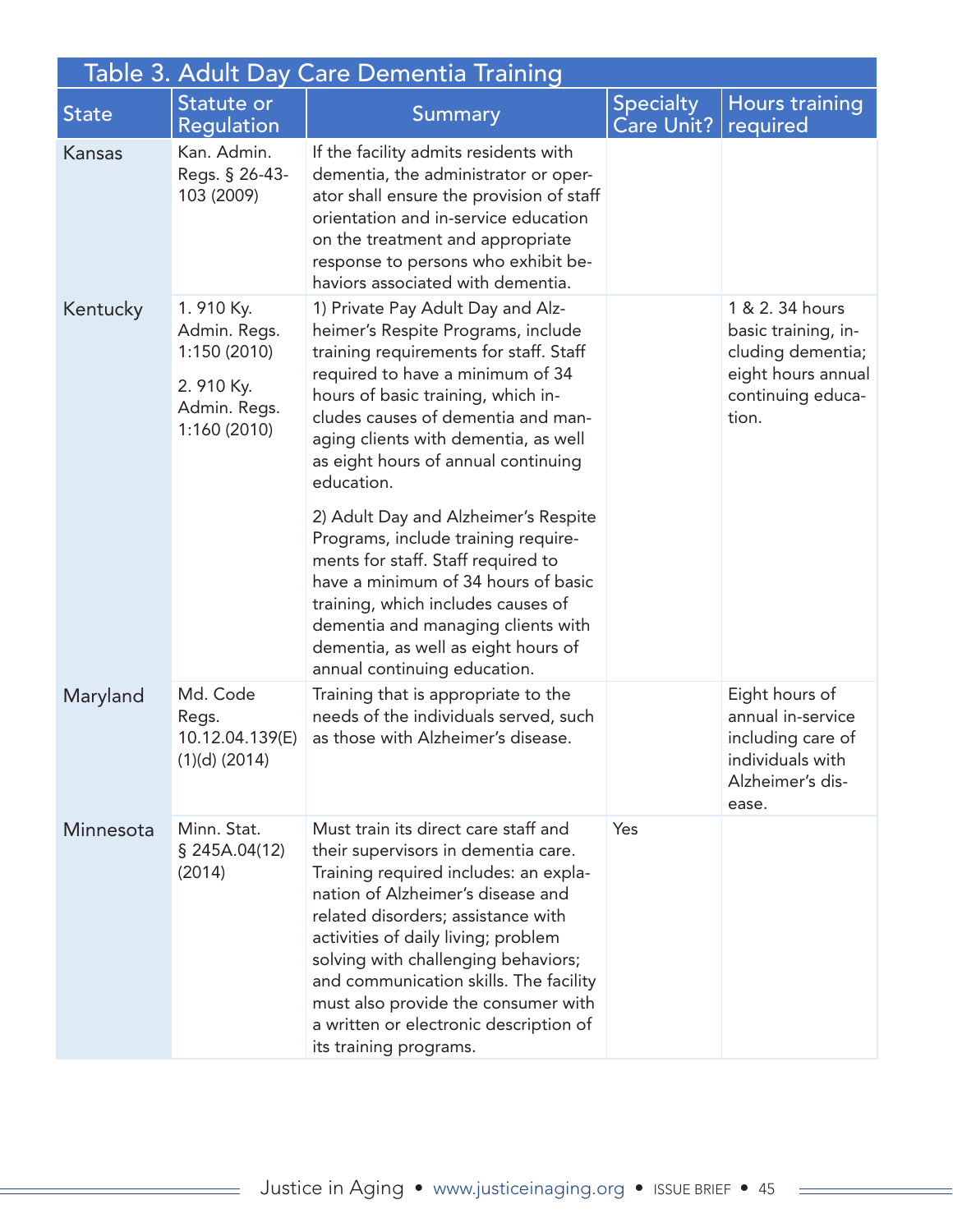| Table 3. Adult Day Care Dementia Training |                                                                                                    |                                                                                                                                                                                                                                                                                                                                                                                                                                                                                                                                                                                                                                                                                                                                                                                                                         |                                       |                                                                 |
|-------------------------------------------|----------------------------------------------------------------------------------------------------|-------------------------------------------------------------------------------------------------------------------------------------------------------------------------------------------------------------------------------------------------------------------------------------------------------------------------------------------------------------------------------------------------------------------------------------------------------------------------------------------------------------------------------------------------------------------------------------------------------------------------------------------------------------------------------------------------------------------------------------------------------------------------------------------------------------------------|---------------------------------------|-----------------------------------------------------------------|
| <b>State</b>                              | <b>Statute or</b><br><b>Regulation</b>                                                             | Summary                                                                                                                                                                                                                                                                                                                                                                                                                                                                                                                                                                                                                                                                                                                                                                                                                 | <b>Specialty</b><br><b>Care Unit?</b> | Hours training<br>required                                      |
| Missouri                                  | Mo. Code<br>Regs. Ann.<br>tit. 19 § 30-<br>90.040(18)<br>(2005)                                    | In-service training shall address<br>specialized care needs, such as<br>Alzheimer's disease and related<br>dementias appropriate to the needs<br>of participants, including an overview<br>of dementia, communicating with<br>persons with dementia, behavior<br>management, promoting indepen-<br>dence in activities of daily living,<br>and understanding and dealing with<br>family issues.                                                                                                                                                                                                                                                                                                                                                                                                                         |                                       | At least quarterly<br>in-service trainings<br>must be provided. |
| <b>New</b><br>Hampshire                   | N.H. Code<br>Admin. R. Ann.<br>He-P 818.14(p)<br>$(1)$ (2008)                                      | Adult day program licensees who<br>have participants or admit persons<br>with a diagnosis of dementia or<br>Alzheimer's disease shall require all<br>direct care staff for the participant to<br>be trained in special care needs of<br>participants with dementia, Alzhei-<br>mer's disease, or mental illness.                                                                                                                                                                                                                                                                                                                                                                                                                                                                                                        |                                       |                                                                 |
| <b>New</b><br>Jersey                      | 1. N.J. Stat.<br>Ann. § 26:2M-<br>13 (1988)<br>2. N.J. Admin.<br>Code<br>$§$ 10:164A-3.3<br>(2006) | 1. Department must develop a train-<br>ing program including information on<br>symptoms of Alzheimer's disease and<br>techniques for dealing with psycho-<br>social, health and physical needs of<br>participants, including on-site train-<br>ing at adult day centers.<br>2. Requires new staff to receive an<br>orientation within 30 days of em-<br>ployment which includes: methods<br>of dealing with the specific problems<br>encountered in the care of people<br>with Alzheimer's disease, such as<br>communicating with clients; neces-<br>sary safety measures and common<br>behavior concerns; and an overview<br>of the progression of dementia and<br>the different types of dementia. In<br>addition, staff must attend special-<br>ized training regarding Alzheimer's<br>disease or related disorders. | 2. Yes                                |                                                                 |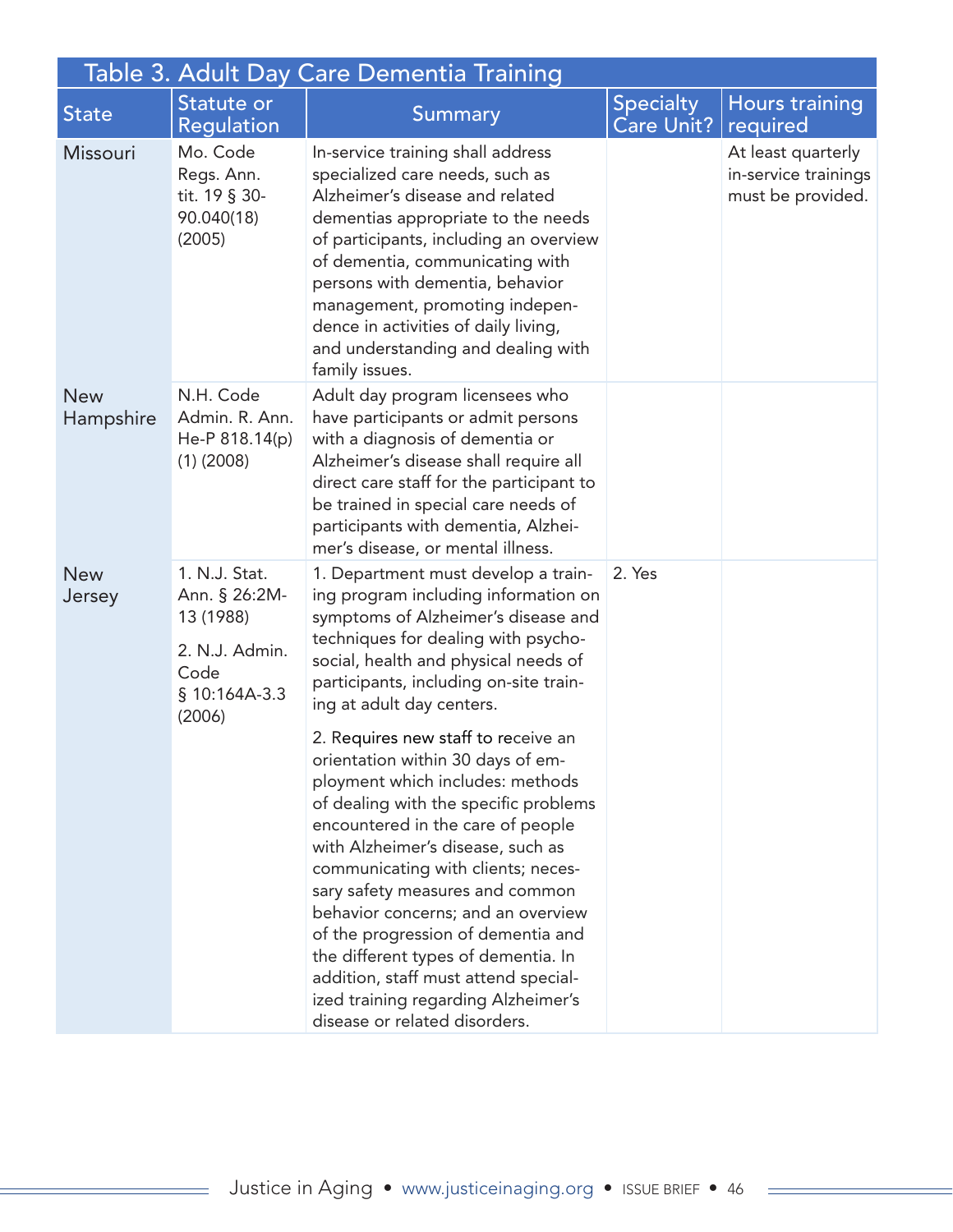| Table 3. Adult Day Care Dementia Training |                                                                                             |                                                                                                                                                                                                                                                                                                                                                                                                                                                                                                                                                                                                                                                                                                                                                                   |                                       |                                                    |
|-------------------------------------------|---------------------------------------------------------------------------------------------|-------------------------------------------------------------------------------------------------------------------------------------------------------------------------------------------------------------------------------------------------------------------------------------------------------------------------------------------------------------------------------------------------------------------------------------------------------------------------------------------------------------------------------------------------------------------------------------------------------------------------------------------------------------------------------------------------------------------------------------------------------------------|---------------------------------------|----------------------------------------------------|
| <b>State</b>                              | Statute or<br>Regulation                                                                    | Summary                                                                                                                                                                                                                                                                                                                                                                                                                                                                                                                                                                                                                                                                                                                                                           | <b>Specialty</b><br><b>Care Unit?</b> | Hours training<br>required                         |
| <b>North</b><br>Carolina                  | 1.10A N.C.<br>Admin. Code<br>6R. 0902 (2014)<br>2.10A N.C.<br>Admin. Code<br>6R.0907 (2014) | 1. Adult day care centers providing<br>special care services shall establish<br>written specified policies and pro-<br>cedures, including the amount and<br>content of staff training both at ori-<br>entation and annually based on the<br>special care needs of participants.<br>2. An adult day care center or home<br>providing special care services shall<br>require all staff to receive orientation<br>and training in the specific popu-<br>lation to be served. The program<br>director must have a written plan for<br>training staff that shall be updated<br>annually. Both the program director<br>and other staff working directly with<br>participants in special care units must<br>complete training as well as annual<br>continuing education. | 1. Yes<br>2. Yes                      |                                                    |
| Rhode<br>Island                           | R.I. Admin.<br>Code 31-5-<br>33:5.0 (2008)                                                  | All new employees who interact with<br>patients in Adult Day Care Programs<br>geared specifically toward Alzhei-<br>mer's/dementia patients must have<br>12 hours of training within the first<br>30 days concerning understanding<br>dementias, communicating with<br>dementia patients, and managing<br>behaviors. The director and his des-<br>ignees shall ensure the training takes<br>place.                                                                                                                                                                                                                                                                                                                                                                | Yes                                   | 12 hours of train-<br>ing within first 30<br>days. |
| Utah                                      | Utah Admin.<br>Code r. 501-13-<br>16 (2014)                                                 | When an adult day care has at least<br>one-half of patients diagnosed with<br>Alzheimer's or related dementias,<br>there will be one staff member for<br>every six patients and there will be<br>staff training. Staff shall receive eight<br>hours of initial orientation training<br>(not dementia-specific) designed by<br>the Director to meet the needs of<br>the program, plus ten hours of work<br>related training on a yearly basis.                                                                                                                                                                                                                                                                                                                     |                                       |                                                    |